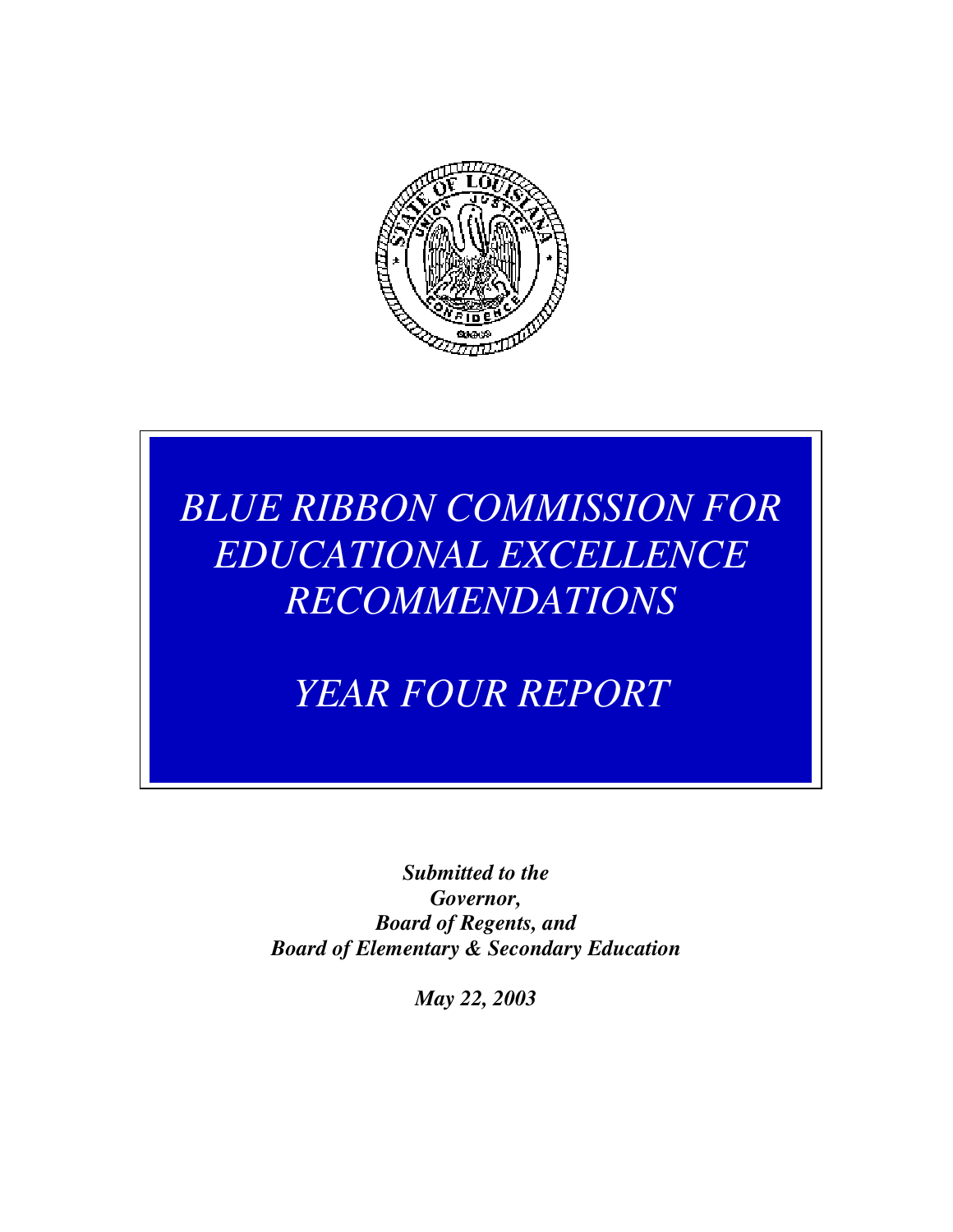## **TABLE OF CONTENTS**

| <b>EXECUTIVE SUMMARY</b>                                                                        | $\mathbf{1}$   |
|-------------------------------------------------------------------------------------------------|----------------|
|                                                                                                 |                |
|                                                                                                 | 8 <sup>8</sup> |
| SECTION 3: RECOMMENDED ACTIVITIES, OUTCOMES, & TIMELINES                                        | 18             |
| <b>SECTION 4: APPENDICES</b>                                                                    | 28             |
| Appendix A: Blue Ribbon Commission for Educational<br><b>Excellence Members</b>                 | 29             |
| Appendix B: Blue Ribbon Commission for Educational<br><b>Excellence Meetings and Activities</b> | 35             |
| Appendix C: Proposed Mission Statement for Middle School<br>Education in Louisiana              | 37             |
| Appendix D: Proposed Grade Levels for Middle School<br>Education                                | 39             |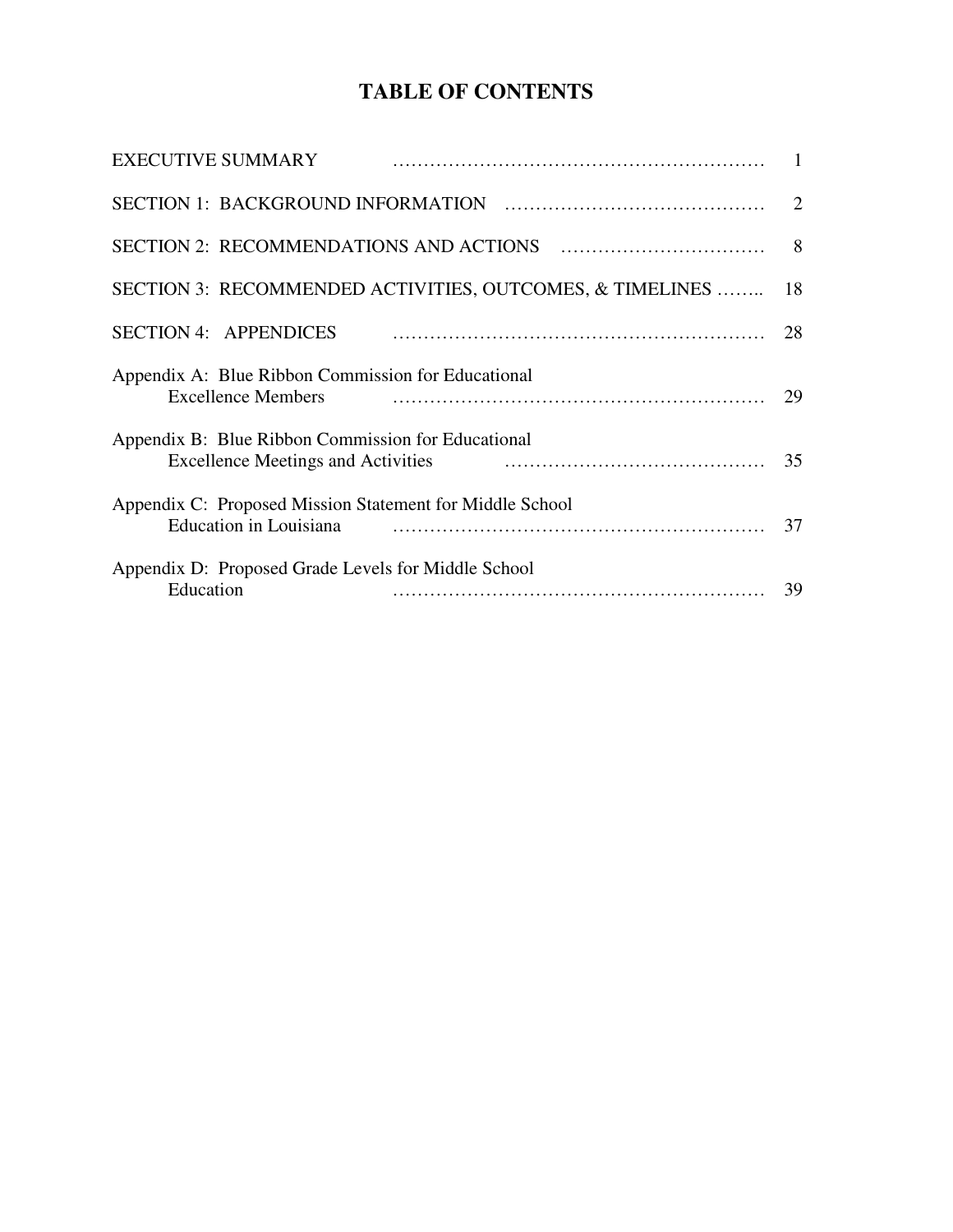## **BLUE RIBBON COMMISSION FOR EDUCATIONAL EXCELLENCE YEAR FOUR REPORT**

### **EXECUTIVE SUMMARY**

The Blue Ribbon Commission on Teacher Quality was created by the Governor, Board of Elementary and Secondary Education, and Board of Regents in 1999-2000 to identify strategies to improve the quality of teachers and principals in Louisiana. The Commission was composed of 31 individuals representing State leaders, K-12 schools, higher education, and communities. The Commission met monthly to create a document entitled *Blue Ribbon Commission on Teacher Quality Recommendations – Year One Report* that was submitted to the Governor, Board of Regents, and Board of Elementary and Secondary Education on May 25, 2000. The report contained one overall goal of improved PK-12 student achievement as well as four major recommendations and 60 individual actions that focused upon the: (1) creation of coordinated partnerships; (2) recruitments of teacher candidates and certified teachers; (3) preparation of quality teachers; and (4) creation of essential conditions and environments. As a result of \$3.4 million in competitive federal funds secured through a Title II Teacher Quality Enhancement Grant Program and new policies approved by the Board of Elementary and Secondary Education and Board of Regents, the majority of the recommended actions have now been implemented.

The Commission met on a monthly basis during 2000-2001 to discuss additional needs that could not be addressed by the Commission during 1999-2000. These included recruitment, preparation, retention, and support of effective principals; ongoing professional development of educators; and graduate programs for teachers. After obtaining input from a Professional Development Consortium, Educational Leadership Consortium, national leaders, and state leaders, the Commission developed 40 new actions that focused upon educational leadership and ongoing professional development. These actions were identified within the *Blue Ribbon Commission on Teacher Quality Recommendations – Year Two Report*. After being further developed by a broad-based committee, these recommendations are now to a point of implementation.

The Commission was renamed the Blue Ribbon Commission for Educational Excellence in 2001-2002 and met on four occasions to monitor the implementation of the previous recommendations. In addition, the Commission identified other areas that needed to be addressed by the State pertaining to the creation of a comprehensive data base and strategies to support early childhood education.

During 2002-2003, the Blue Ribbon Commission for Educational Excellence met to identify strategies to close the achievement gap between white and minority students in middle schools and high schools in Louisiana. National and state experts met with the Commission on a monthly basis to assist the Commission in identifying 27 new actions to address the four major recommendations initially identified by the Commission plus two new major recommendations: (1) provision of appropriate curriculum and (2) creation of data systems. The *2002-2003 Blue Ribbon Commission on Educational Excellence Recommendations – Year Four Report* containing these recommendations and actions will be submitted to the Board of Elementary and Secondary Education and Board of Regents at a joint meeting on May 22, 2003.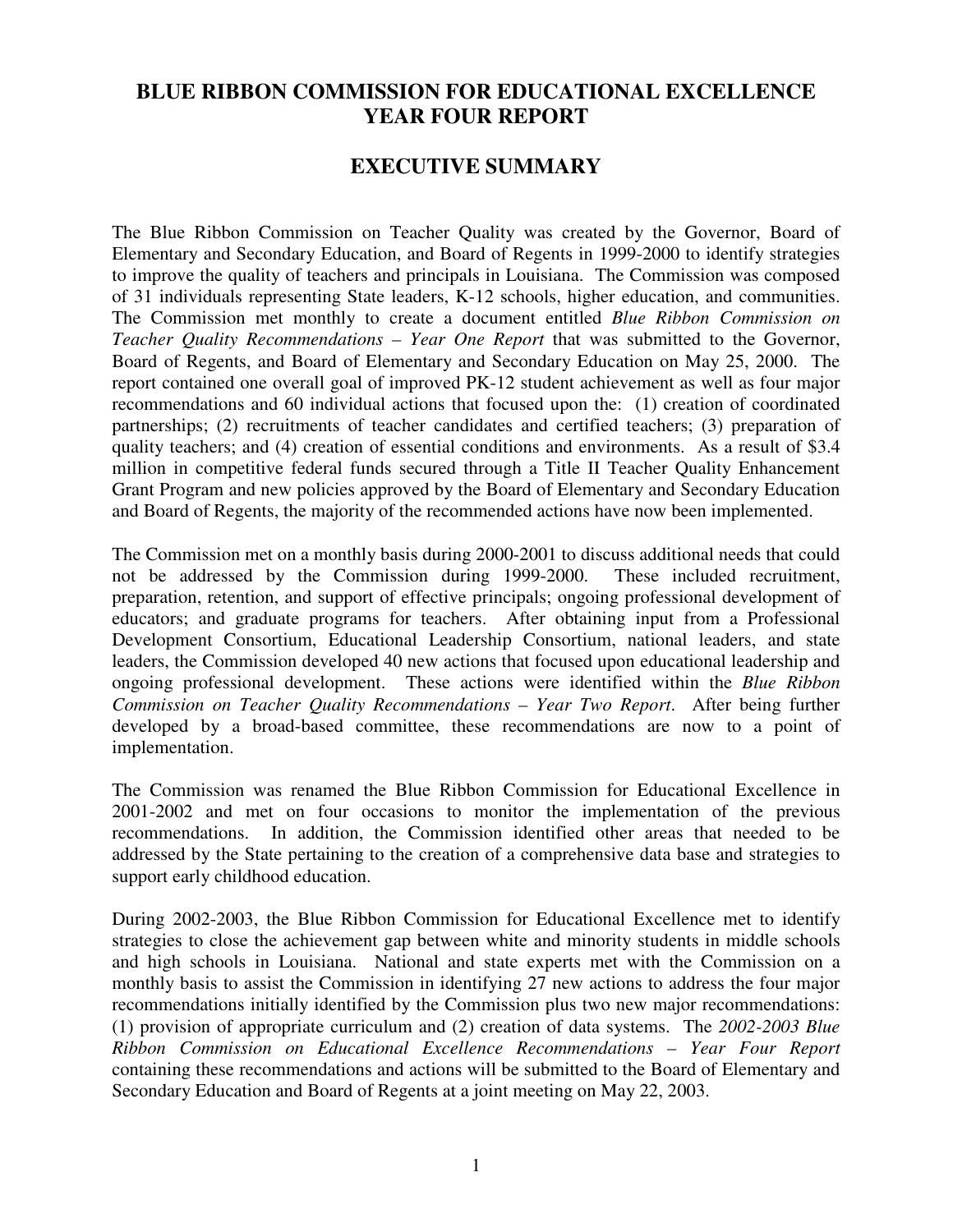# **SECTION 1**

# **BACKGROUND INFORMATION**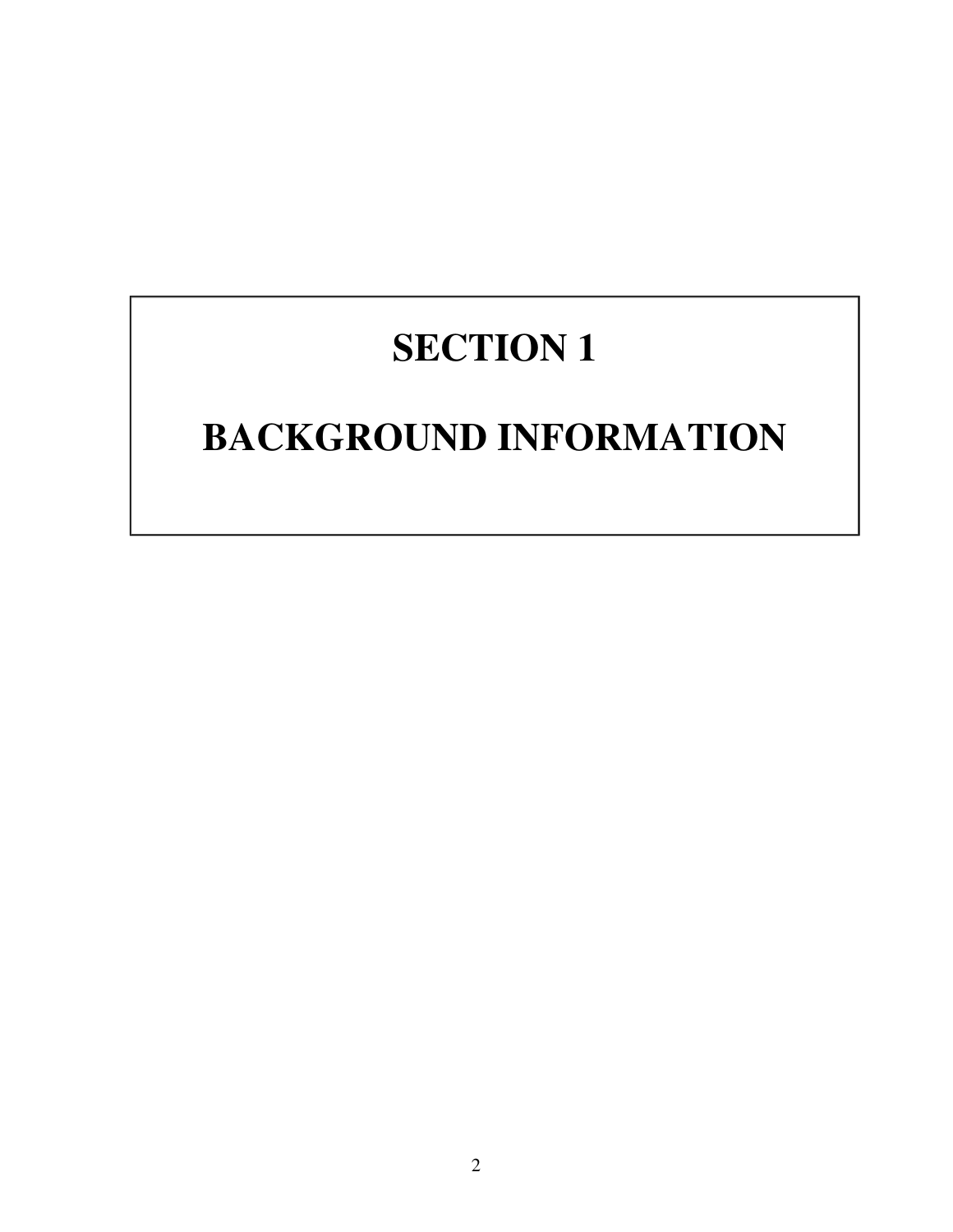## *BLUE RIBBON COMMISSION FOR EDUCTIONAL EXCELLENCE BACKGROUND INFORMATION*

### **CREATION OF THE BLUE RIBBON COMMISSION**

The Blue Ribbon Commission was initially created by the Board of Regents (BoR) and the Board of Elementary and Secondary Education (BESE) during April 1999. It has been supported by the Governor and housed within the Governor's Office of Education. The chairperson has rotated each year between a member of the Board of Regents and Board of Elementary and Secondary Education. The 2002-2003 Commission was composed of 33 members who represented each of the following areas.

#### **Nine Designated Members**

- Two members of the Board of Regents
- Two members of the Board of Elementary and Secondary Education
- Chairperson of the Senate Education Committee or designee
- Chairperson of the House Education Committee or designee
- Commissioner of Higher Education or designee
- Governor's Designee
- State Superintendent of Education or designee

### **Nine Members Selected by the Board of Regents**

- One University/College President/Chancellor
- One University Provost
- One Dean of a College of Education (public institution)
- One Dean of a College of Education (private institution)
- One Dean of College of Arts and Sciences
- One PK-16+ Coordinator
- One College of Education Faculty Member
- One College of Arts and Sciences Faculty Member
- One Pre-service Teacher

### **Ten Members Selected by the Board of Elementary and Secondary Education**

- One District Superintendent (Urban)
- One District Superintendent (Rural)
- One District Director of Personnel
- **One Elementary Principal**
- One Middle School Principal
- One High School Principal
- One Elementary School Teacher
- One Middle School Teacher
- One High School Teacher
- One School Board Member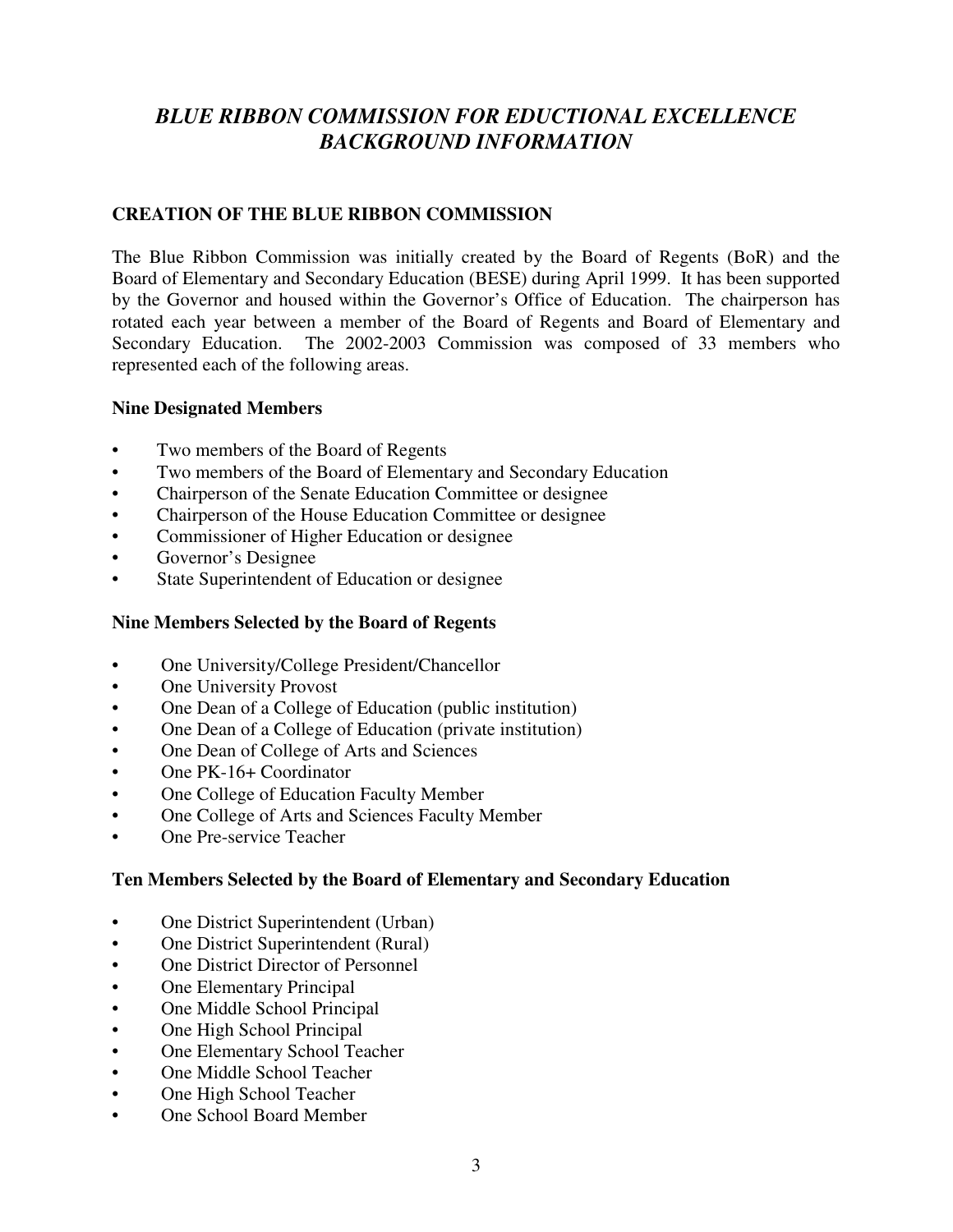#### **Five Members Jointly Selected by the Board of Regents and Board of Elementary and Secondary Education:**

- Three Community/Business Representatives
- One Parent.
- **One Grant Facilitator**

See Appendix A for a listing of the names of 2002-2003 Blue Ribbon Commission members.

#### **BLUE RIBBON COMMISSION - YEAR ONE (1999-2000)**

The 1999-2000 Blue Ribbon Commission on Teacher Quality met on a monthly basis from September 1999 to May 2000 and addressed the recruitment, preparation, retention, and support of teachers. The Chairperson of the Commission was a member of the Board of Regents, and the Vice-Chair was a member of the Board of Elementary and Secondary Education.

After meeting with national and state experts, reviewing current data, and undergoing extensive discussions, the Blue Ribbon Commission identified four major recommendations and 60 actions that the State needed to address to better recruit, prepare, support, and retain teachers. The Commission determined that improved PK-12 student achievement should be a united goal for PK-12 schools and higher education with "teacher quality" being a critical factor in achieving the goal. The Commission determined that the four areas that the State needed to address were: creation of coordinated partnerships; recruitment of teacher candidates and certified teachers; preparation of quality teachers; and creation of essential conditions and environments. The Commission indicated that each of the areas impacted other areas and success would not be achieved unless the State addressed all four areas simultaneously. The specific recommendations and actions identified for year one can be found in the document entitled*: Blue Ribbon Commission on Teacher Quality Recommendations – Year One Report.* 

It was also recommended that the Commission further develop the recommendation pertaining to the creation of essential conditions and environments during 2000-2001 and identify additional actions pertaining to: (1) recruitment, preparation, retention, and support of principals; (2) ongoing professional development of educators; and (3) graduate programs for teachers.

Recommendations of the 1999-2000 Blue Ribbon Commission on Teacher Quality were presented to the Governor, Board of Regents, and Board of Elementary and Secondary Education at a joint meeting on May 25, 2000. The joint boards approved the acceptance of the report and directed staff to present a plan to develop policies, procedures, and activities to the individual boards during September 2000. The staff developed a grant proposal to implement twenty of the most important actions and was awarded \$3.4 million through the Title II Teacher Quality Enhancement Grant Program to support the implementation of the actions over a three-year time period.

#### **BLUE RIBBON COMMISSION - YEAR TWO (2000-2001)**

The 2000-2001 Blue Ribbon Commission on Teacher Quality met on a monthly basis from September 2000 to May 2001 and addressed the areas of educational leadership and professional development. The Chairperson of the Commission was a member of the Board of Elementary and Secondary Education, and the Vice-chair was a member of the Board of Regents.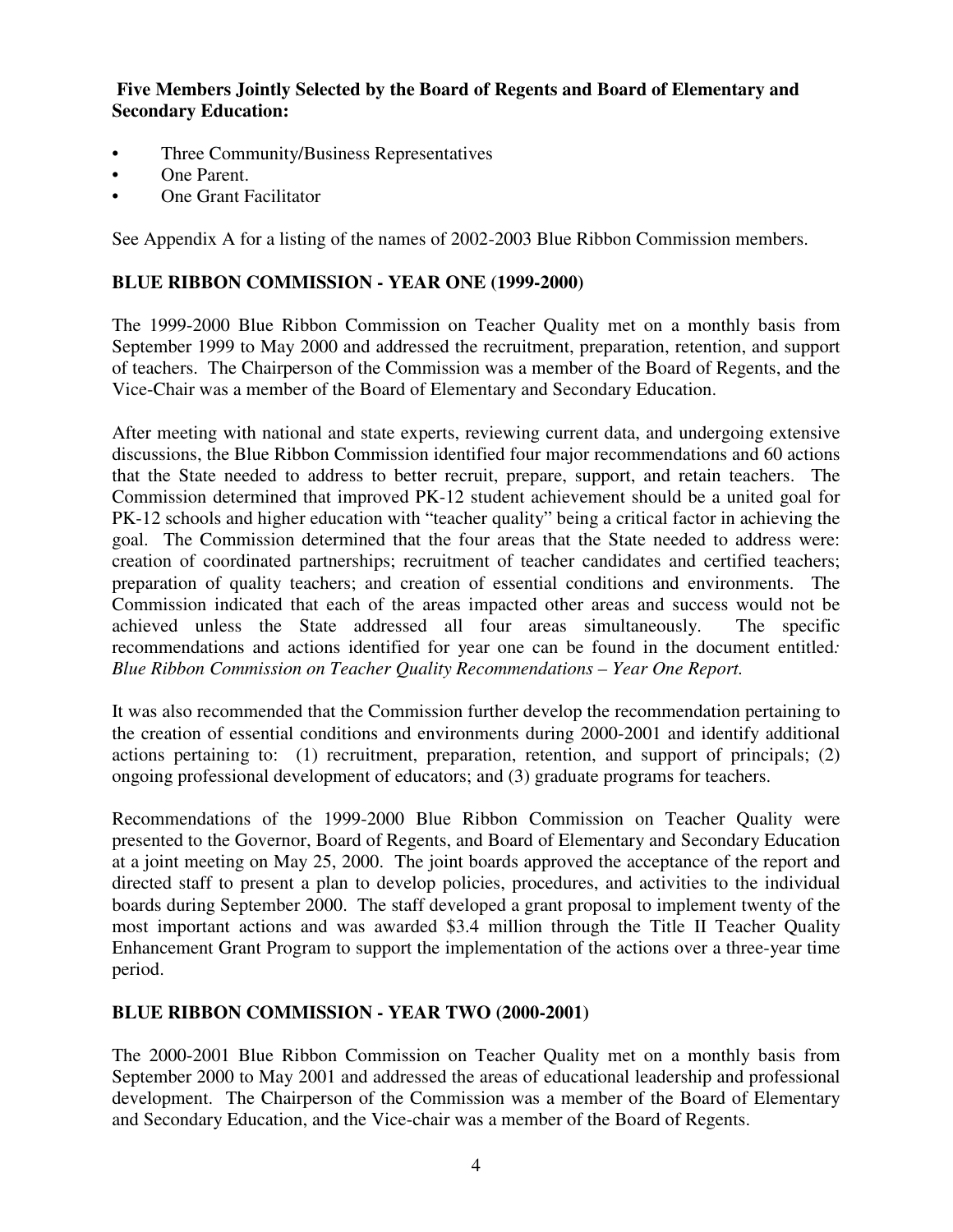A Professional Development Consortium composed of 29 award winning teachers as well as principals, university representatives, and parents met on five occasions from October 2000 to January 2001 to identify the best practices for the professional development of educators. After meeting with national/state experts and reviewing current information, the Consortium developed a set of recommendations that were presented to the Blue Ribbon Commission during January 2001.

An Educational Leadership Consortium composed of 50 principals of the year and university faculty responsible for teaching educational leadership courses also met from October 2000 to January 2001 to identify strategies to effectively recruit, prepare, retain, and support quality principals. After working with a national expert as a facilitator, reviewing current research, and interacting with other national experts, the Consortium developed a set of recommendations that were presented to the Blue Ribbon Commission during January 2001.

Blue Ribbon Commission members met with national experts from North Carolina, Southern Regional Education Board, and Ontario Institute for Studies in Education, interacted with members of the Professional Development Consortium and Educational Leadership Consortium, reviewed data presented by state experts, and read current materials pertaining to effective practices in the areas of professional development of educators and preparation of educational leaders. After reviewing the information, a decision was made to add 41 action statements to two of the original recommendations that were identified in the *Blue Ribbon Commission on Teacher Quality Recommendations – Year One Report.* The action statements directly addressed the creation of a new certification structure for educational leadership and a new Professional Development System for all educators. It was also recommended that all graduate programs for teachers be redesigned to address components identified by the Commission, and a Professional Development Advisory Committee meet to align all professional development activities and projected costs for implementation.

The Commission also determined that they had met their original charge, and it was recommended that a Blue Ribbon Commission for Educational Excellence be formed to monitor the implementation of existing actions and recommend new actions that would directly impact the improvement of PK-16+ education in Louisiana.

Recommendations of the 2000-2001 Blue Ribbon Commission on Teacher Quality were presented to the Board of Regents and Board of Elementary and Secondary Education at a joint meeting on May 24, 2001. The joint boards approved the acceptance of the report and directed staff to present a plan to develop policies, procedures, and activities to the individual boards during September 2001.

### **BLUE RIBBON COMMISSION - YEAR THREE (2001-2002)**

The 2001-2002 Blue Ribbon Commission for Educational Excellence met on four occasions from September 2001 to May 2002 to monitor the implementation of 1999-2001 Blue Ribbon Commission recommendations and to identify new needs. The Chairperson of the Commission was a member of the Board of Regents, and the Vice-Chair was a member of the Board of Elementary and Secondary Education. By the conclusion of the final meeting, the Commission identified two additional areas that needed to be addressed by the state: (1) creation of a comprehensive data system that would provide the State with accurate information pertaining to educational and workforce trends and (2) development and implementation of an initiative to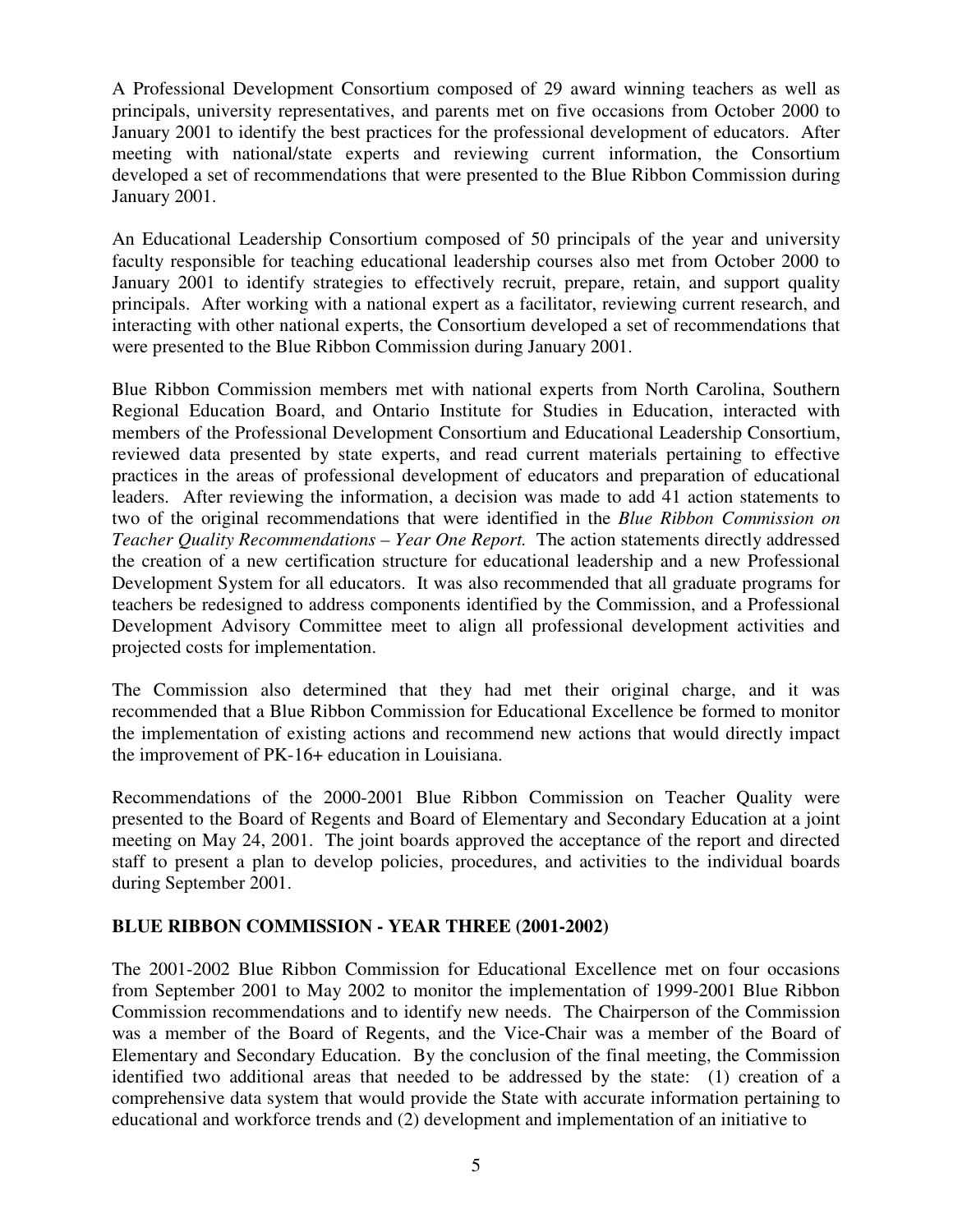improve early childhood education. The Commission recommended that they meet more frequently during 2002-2003 and address a specific charge to improve middle school education in Louisiana.

A joint meeting of the Board of Regents and Board of Elementary and Secondary Education was not held during May 2002 and recommendations were not formally submitted to the two boards.

### **BLUE RIBBON COMMISSION - YEAR FOUR (2002-2003)**

The 2002-2003 Blue Ribbon Commission for Educational Excellence met on a monthly basis from September 2002 to May 2003 and identified strategies to close the achievement gap between minority and white students in middle schools and high schools. The Commission members met with national and state experts to develop a set of recommendations that addressed the four major areas originally identified by the Blue Ribbon Commission (i.e., coordinated partnerships; teacher recruitment; teacher preparation; and environments conducive to learning) plus two additional areas pertaining to curriculum and data systems. (See Appendix B for a listing of speakers and meeting activities.) The following provides a brief summary of the recommended actions.

### **Creation of Coordinated Partnerships**

Four actions involving collaborative partnerships were recommended by the Commission as first priorities. Specific actions involved the following: adoption and use of a clear mission statement for middle schools; involvement of PK-16+ Councils in identifying strategies for university and school districts to close achievement gaps in middle and high schools; creation of groups composed of minority leaders to help PK-16+ Councils identify effective strategies to close achievement gaps; and development and implementation of communication strategies to help parents, teachers, and students understand the importance of post-secondary education and mathematics. The Commission identified the following as second level priorities once first priorities: to have a senior level official in the Louisiana Department of Education lead a middle school initiative in the State and to create a Council for Middle School Excellence composed of exemplary middle school educators to advise state policy makers.

### **Recruitment of Teacher Candidates and Certified Teachers**

Three actions pertaining to the recruitment of teacher candidates and certified teachers were recommended by the Commission as first priorities. The actions addressed the following: provision of increased salaries to retain middle and high school teachers in the profession; creation of an incentive system to assist in the placement of effective teachers in middle and high school classrooms that contain students with the greatest needs; and provision of monetary bonuses for certified middle and high school teachers to obtain certification in critical shortage areas.

### **Preparation of Teachers**

Three actions pertaining to the preparation of certified teachers were recommended by the Commission as first priorities. The actions included the following: a strong emphasis upon the psychological, sociological, and academic needs of middle school students in all teacher preparation programs; the provision of opportunities for all "not new" middle school teachers to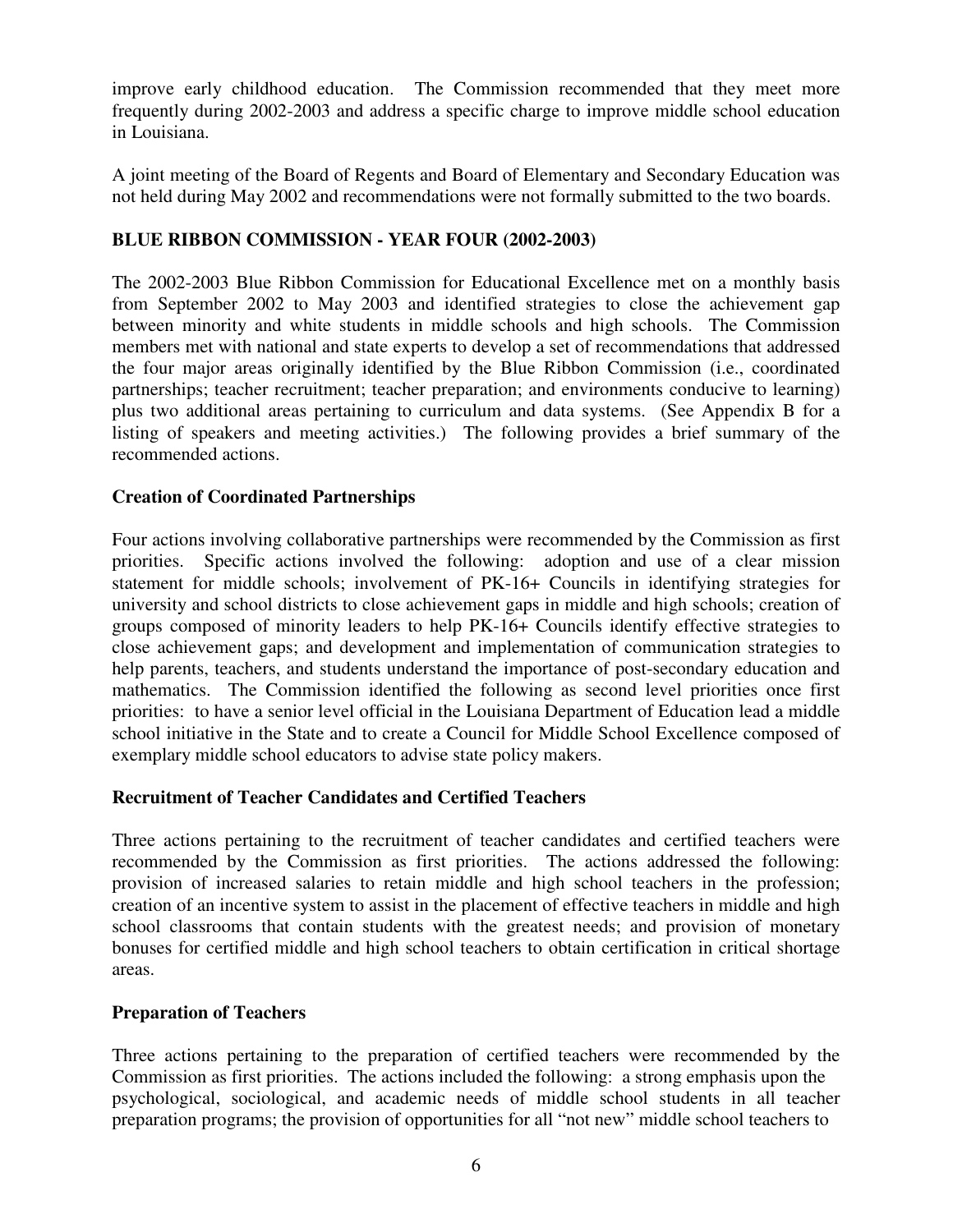attain a classification of "highly qualified" to comply with new federal regulations for the No Child Left Behind Act; and a focus upon reality-based instruction in pre-service programs to improve PK-12 student learning and close achievement gaps when working with culturally diverse and impoverished students.

#### **Creation of Essential Conditions and Environments**

Seven actions pertaining to the creation of essential conditions and environments were recommended by the Commission as first priorities and two actions were recommended as second priorities. The actions recommended as first priorities included: the provision of high quality, job-embedded, professional development for middle school teachers which requires teachers to use student assessment data to strengthen the rigor of class content; identification of effective middle school models and incentives to encourage districts to replicate the models; creation of incentives to increase the number of experienced middle and high school teachers who are highly effective; creation of leadership academies to prepare future middle/high school instructional leaders; reduction of paperwork to provide more time for educators within middle and high schools to focus on student achievement; creation and implementation of a communication campaign to inform "not new" and recently certified teachers about new requirements to be classified as "highly qualified"; and provision of an annual meeting for middle school teachers to gain knowledge about best practices.

The two actions recommended as second level priorities included the redesign of counselor program in schools and universities and the creation of a process for districts to match their middle and high schools with similar schools in the state who have been successful in improving student achievement.

### **Provision of an Appropriate Curriculum**

Three actions pertaining to the provision of an appropriate curriculum for middle and high school students were recommended by the Commission as first priorities. These included: defining middle school education as grades 5-8; using high school transcripts to identify patterns and to redirect students into appropriate courses for success in post-secondary education/workforce; and conducting a curriculum audit in core subject areas to identify gaps in the curriculum.

#### **Creation of Data System**

Two actions pertaining to the creation of data system were recommended by the Commission as first priorities. It was recommended that a data analysis system be created to analyze yearly gains demonstrated by PK-12 students taught by individual teachers and that research capacity be developed to monitor the implementation of the No Child Left Behind legislation.

The Commission recommended that they meet on a monthly basis during 2003-2004 and focus upon instructional leadership within schools. The 27 actions in the six recommended areas will be presented to the Board of Regents and Board of Elementary and Secondary Education at a joint meeting on May 22, 2003. The specific recommendations and actions identified for year four can be found in the document entitled*: Blue Ribbon Commission on Educational Excellence Recommendations – Year Four Report.*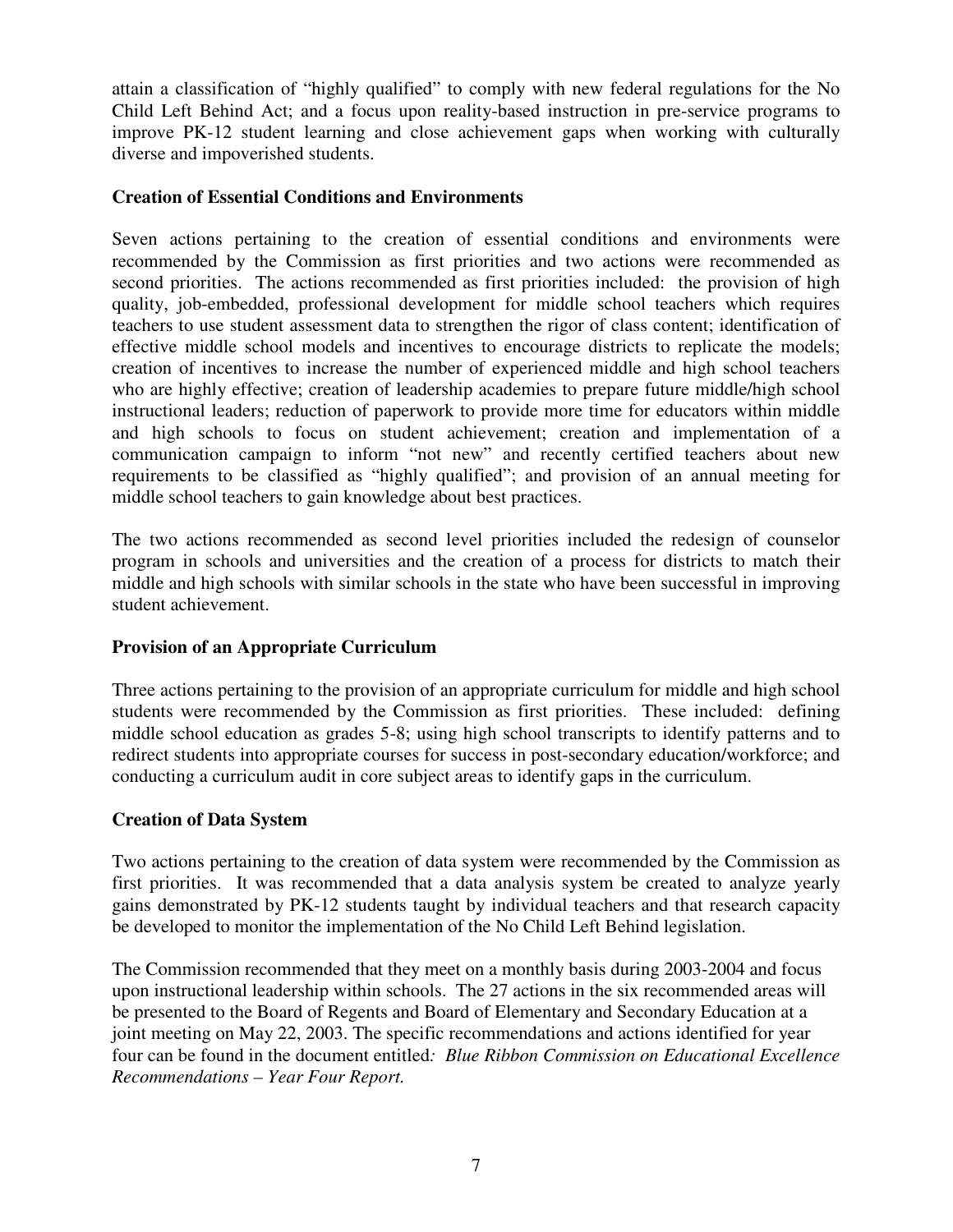# **SECTION 2**

# **RECOMMENDATIONS AND ACTIONS**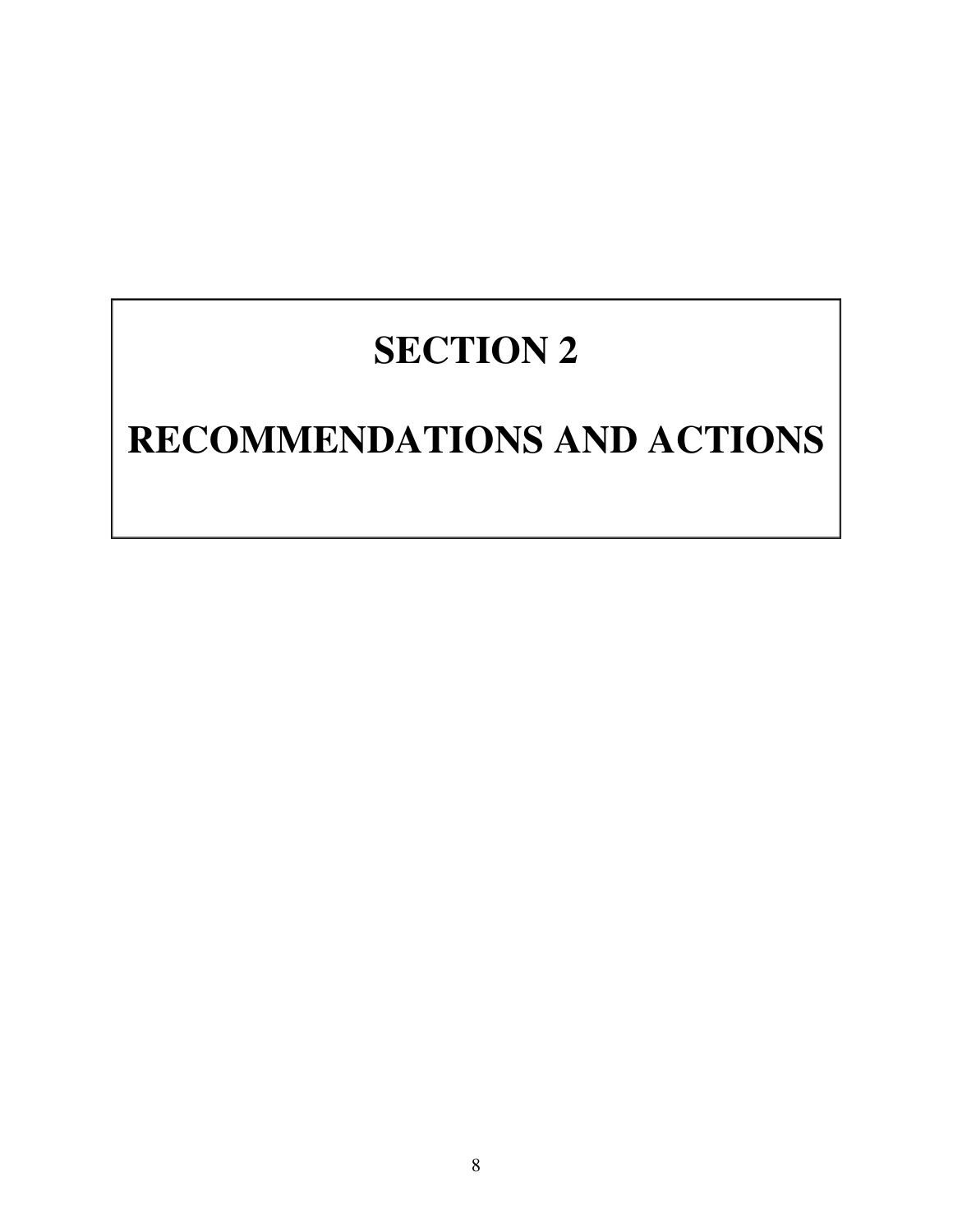## *RECOMMENDATION #1: CREATION OF COORDINATED PARTNERSHIPS*

*To have state agencies, universities, and districts work collaboratively to coordinate existing partnerships and create meaningful new partnerships that result in improved student achievement.* 

#### **Outcome:** By 2006-2007, the gap in performance of minority and white students at the Basic level on the  $8<sup>th</sup>$  grade LEAP test will close by 1%.

**Measure:** Data collected for the state's K-12 School Accountability System.

### **ACTIONS:**

### **First Priorities:**

#### **1. Mission Statement**

Have the State and all middle schools receive and utilize a clear, coherent, and relatively brief statement describing the mission of middle schools. See Appendix A for a recommended mission statement.

### **2. PK-16+ Council's & Achievement Gap**

 Ask all PK-16+ Councils to identify strategies for universities and districts to jointly implement to address individual needs of students and close achievement gaps between white and minority students in districts surrounding the universities.

### **3. Minority Leaders' Involvement**

Have PK-16+ Councils gather a group of minority leaders who know, appreciate, and understand academic, personal, and social needs of minority students and obtain their input regarding actions to close the achievement gaps to assist the PK-16+ Councils. Develop and implement a process for this information to be shared with the Blue Ribbon Commission.

#### **4. Communication - Post-Secondary Education**

Develop and implement a formal process to communicate expectations of post-secondary education and the importance of four years of mathematics to middle and high school parents, teachers, and students.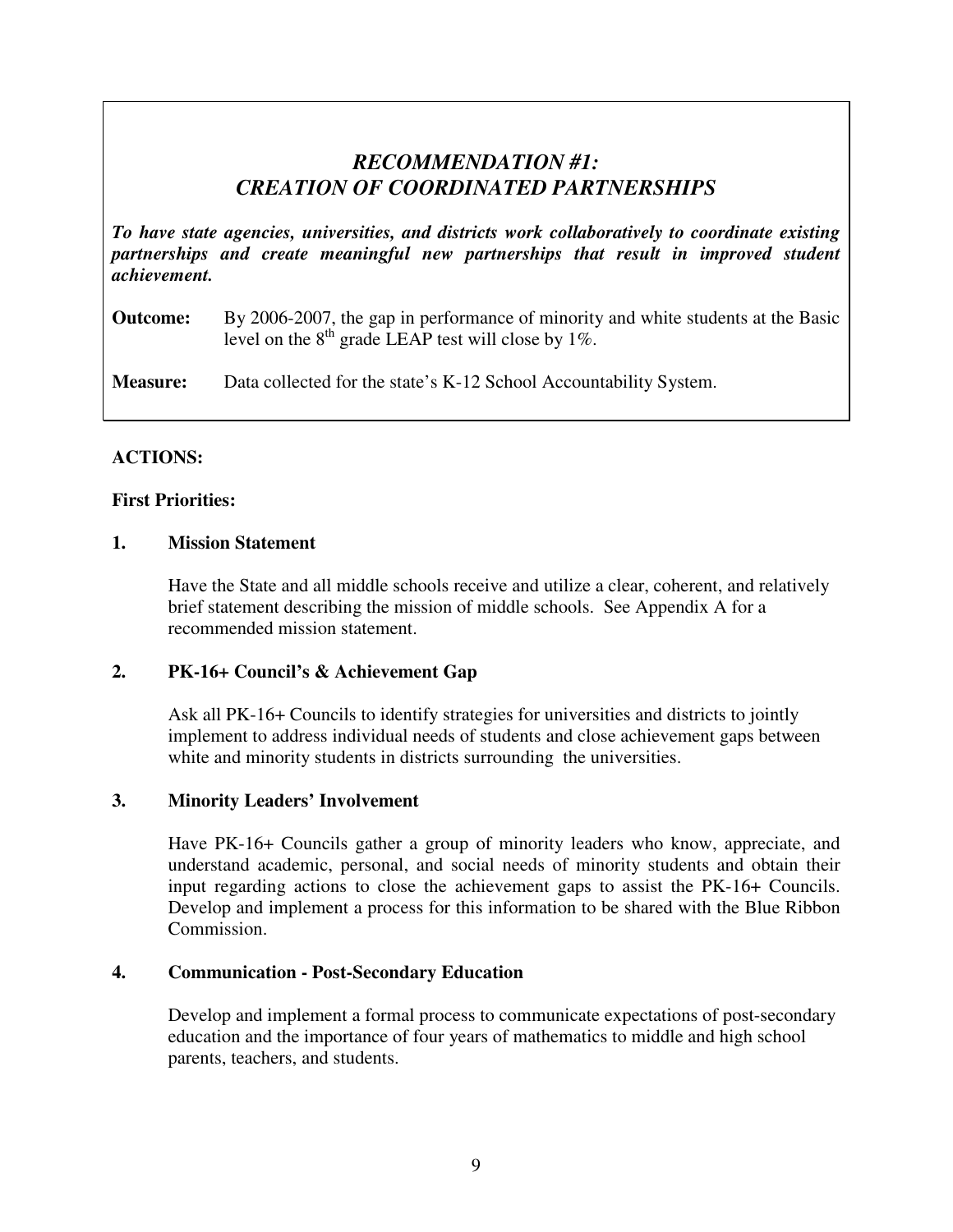## *RECOMMENDATION #1: CREATION OF COORDINATED PARTNERSHIPS (CONT'D)*

### **Second Priorities:**

#### **1. State Middle School Official**

Have a senior level official in the Louisiana Department of Education who devotes 100% of his/her time to middle school education and spends 50% of the time in middle schools provide full-time leadership to facilitate middle school improvement.

#### **2. Council for Middle School Excellence**

Identify exemplary middle school educators, organize them into an official statewide Council for Middle School Excellence, convene them quarterly for networking, consultation, and to review existing policies and make recommendations to BESE and BoR.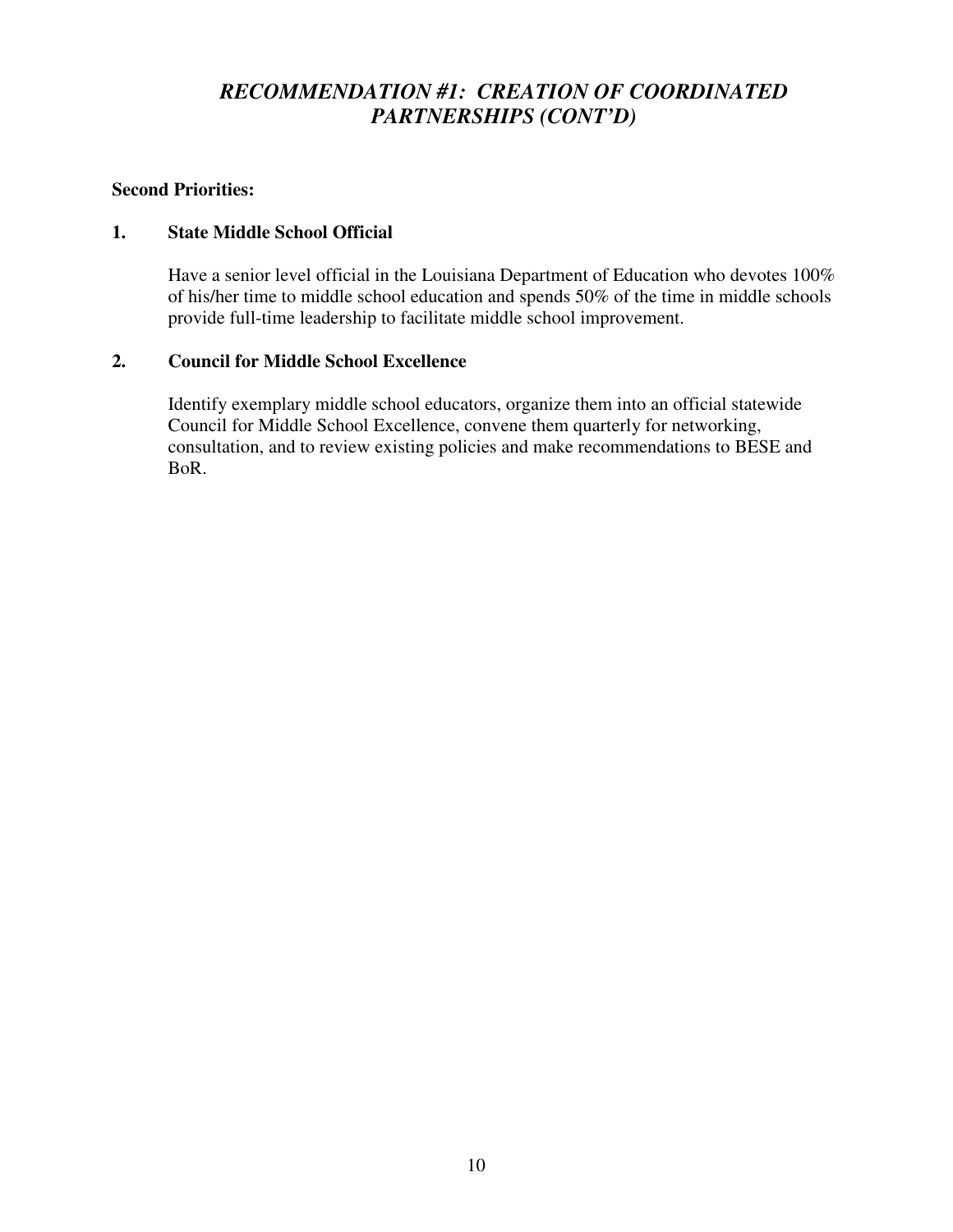## *RECOMMENDATION #2: RECRUITMENT OF TEACHER CANDIDATES AND CERTIFIED TEACHERS*

*To have state agencies, universities, and districts work collaboratively to actively recruit individuals into the teaching profession with a focus upon certification in teacher shortage areas.* 

### **Outcome:** By 2006-2007, the number of new middle school program completers will increase from 3 per year to 75 per year.

**Measure:** Data collected by the Board of Regents pertaining to program completers.

### **ACTIONS:**

### **1. Higher Salaries for Middle and High School Teachers**

Retain middle and high school teachers by providing higher salaries.

### **2. Incentives for Middle & High School Placements**

 Create an incentives system that assists in the placement of effective teachers in middle school and high school classrooms that contain students with the greatest academic needs. This system should do the following:

- a. Identify community/state/federal funds that can be used to provide monetary incentives (e.g., personal/living incentives, six months of rent; down payment on a car, etc.) to middle and high school teachers.
- b. Develop criteria to use to select effective middle and high school teachers to receive the incentive(s).
- c. Develop criteria to use to select middle and high schools that will receive effective teachers who have been provided incentives.
- d. Require teachers who receive the incentive(s) to remain within the schools for a minimum of three years or repay the monetary value of the incentive to the school district/community.
- e. Place teachers receiving incentives in middle and high schools that have balanced faculties (e.g., experienced teachers, mid-career teachers, and new teachers).

### **3. Bonuses for Certification in Teacher Shortage Areas**

Provide monetary bonuses for certified middle and high school teachers to obtain content specific (e.g., mathematics, biology, chemistry, etc.) master's degrees, complete appropriate courses, and/or pass additional PRAXIS examinations in critical shortage areas (e.g., mathematics, chemistry, physics, etc.) to become certified in additional areas.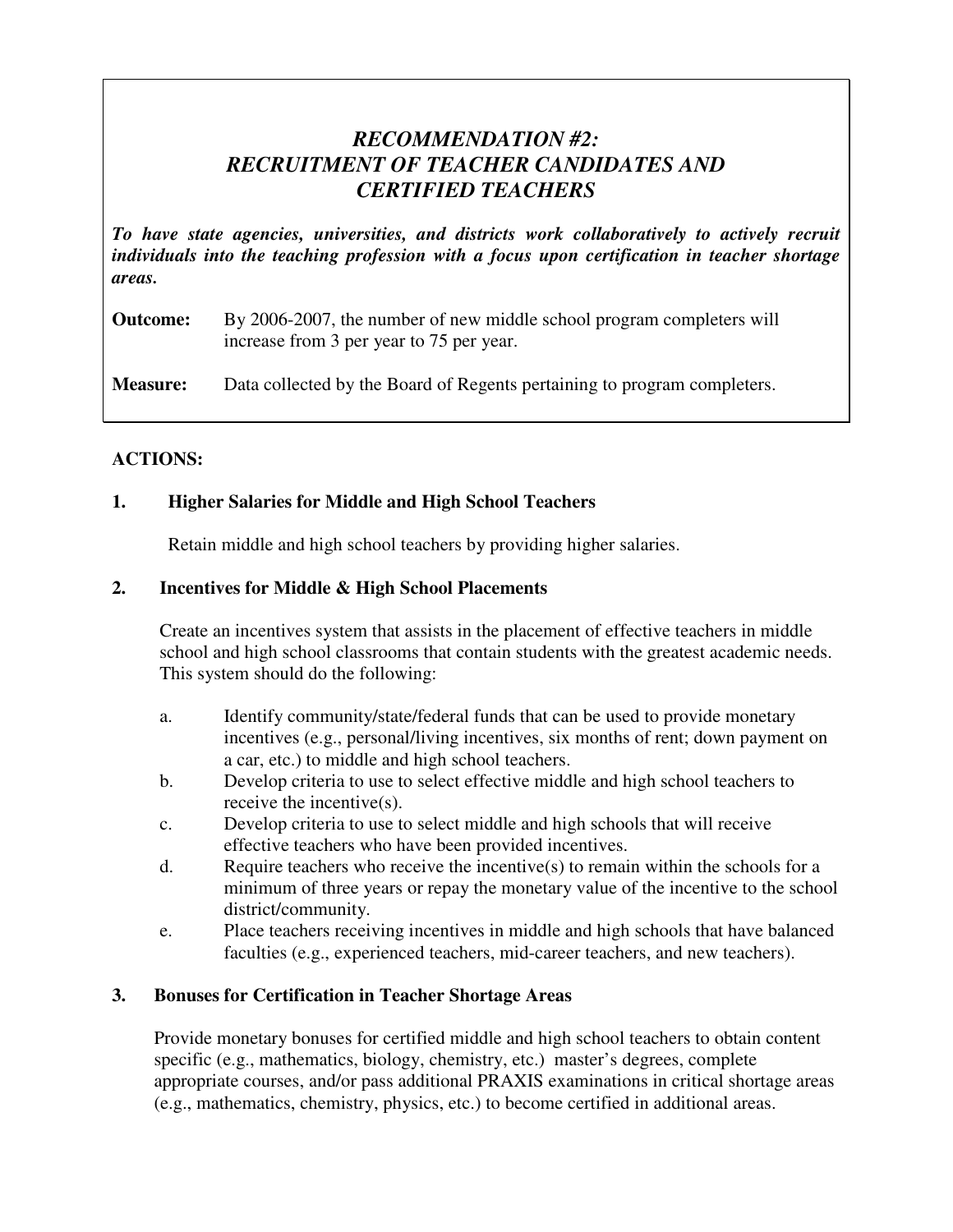## *RECOMMENDATION #3: PREPARATION OF QUALITY TEACHERS*

*To have state agencies, universities, and districts work collaboratively to prepare teachers who possess the in-depth core knowledge and teaching skills to effectively educate higher achieving K-12 students.* 

**Outcome:** By 2006-2007, 97% of the middle school program completers will pass all parts of the middle school PRAXIS examinations and provide overall ratings of 3.2 or higher when evaluating the extent to which their universities prepared them for their first year of teaching.

**Measure:** Data collected for the state's Teacher Preparation Accountability System.

#### **ACTIONS:**

#### **1. Middle School Preparation**

 Incorporate into all new pre-service middle school teacher education programs a strong emphasis upon the psychological, sociological, and academic needs of middle school students.

#### **2. Highly Qualified Middle School Teacher**

 Provide opportunities for all "not new" middle school teachers to complete a predetermined number of professional development hours, pass a PRAXIS specialty content examination, or have a major in a content area to be classified as a "highly qualified" middle school teacher as defined by the U.S. Department of Education.

#### **3. Reality-based Instruction**

 Have all new pre-service middle school teacher education programs focus upon providing effective reality-based instruction to close achievement gaps and improve the academic performance of culturally diverse (e.g., African-American, Hispanic, etc.) and/or impoverished students.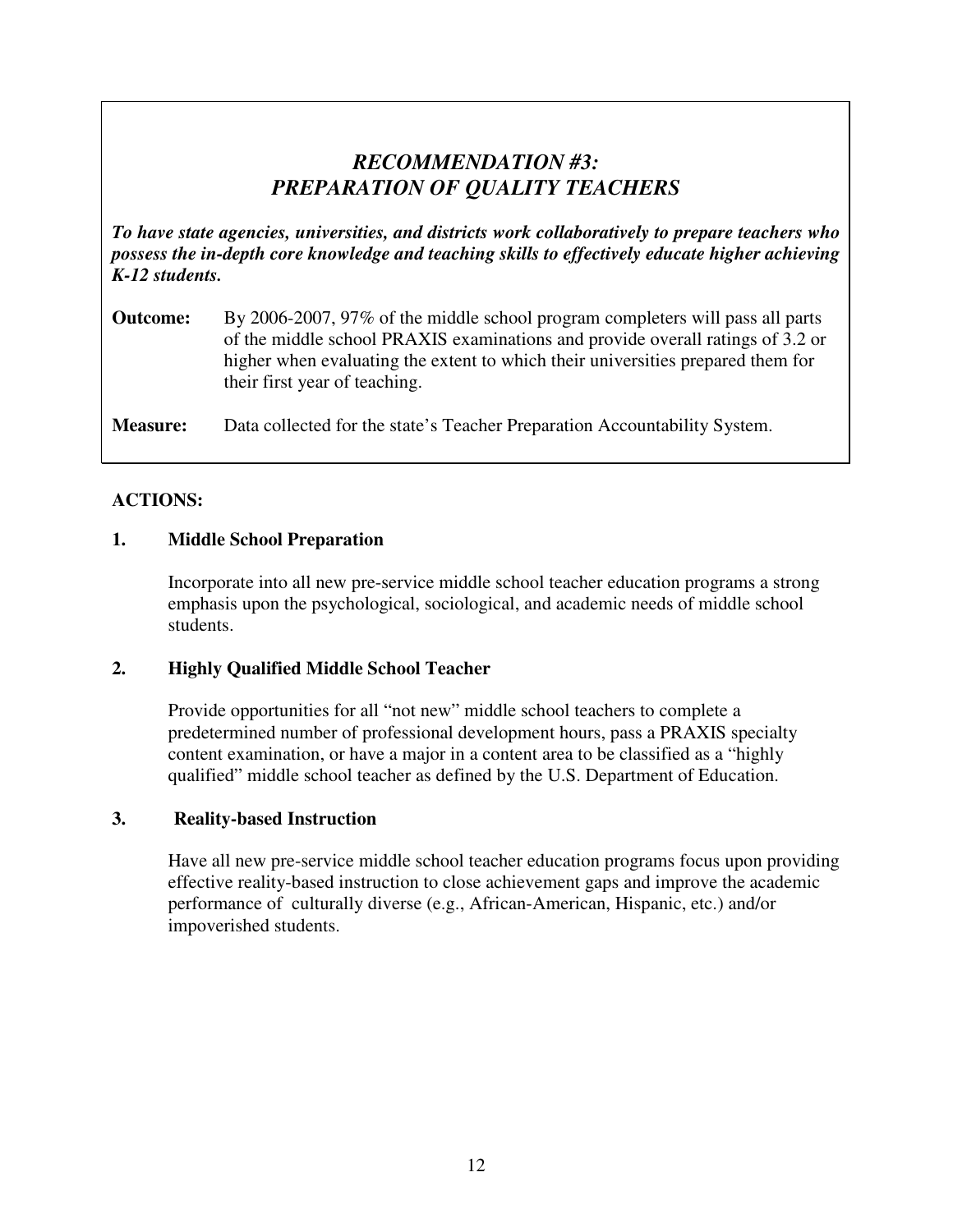## *RECOMMENDATION #4 CREATION OF ESSENTIAL CONDITIONS AND ENVIRONMENTS*

*To have state agencies, universities, and districts work collaboratively to create environments and conditions that support and retain highly effective pre-service teachers, new teachers, and experienced teachers.* 

- **Outcome:** By 2006-2007, a 1% increase will be demonstrated each previous year in the percentage of middle school public school teachers who remain in the teaching profession after their first 3 years of teaching.
- **Measure:** Data collected by the Louisiana Department of Education pertaining to retention.

### **ACTIONS:**

#### **First Priorities:**

#### **1. Assessment Job-Embedded Professional Development**

Provide middle school teachers with high quality, job-embedded, professional development that requires teachers to examine student assessment data (EPAS, LEAP, Iowa, etc.) and work collaboratively to strengthen the rigor of class content and address the knowledge and skills for success in post-secondary education and the workplace.

#### **2. Middle and High School Models**

Identify school models that provide highly effective middle and high school teachers with a balanced schedule to successfully teach high achieving K-12 at-risk students while mentoring (pre-service, new, and ineffective) teachers and provide incentives for schools to use the models.

#### **3. Teacher Incentives to Support Effectiveness**

Create incentives (e.g., six hours of graduate credit, 150 hours of professional development over 5 years, etc.) to increase the number of experienced middle and high school teachers who are highly effective (e.g., National Board Certified, LaSIP trained, etc.).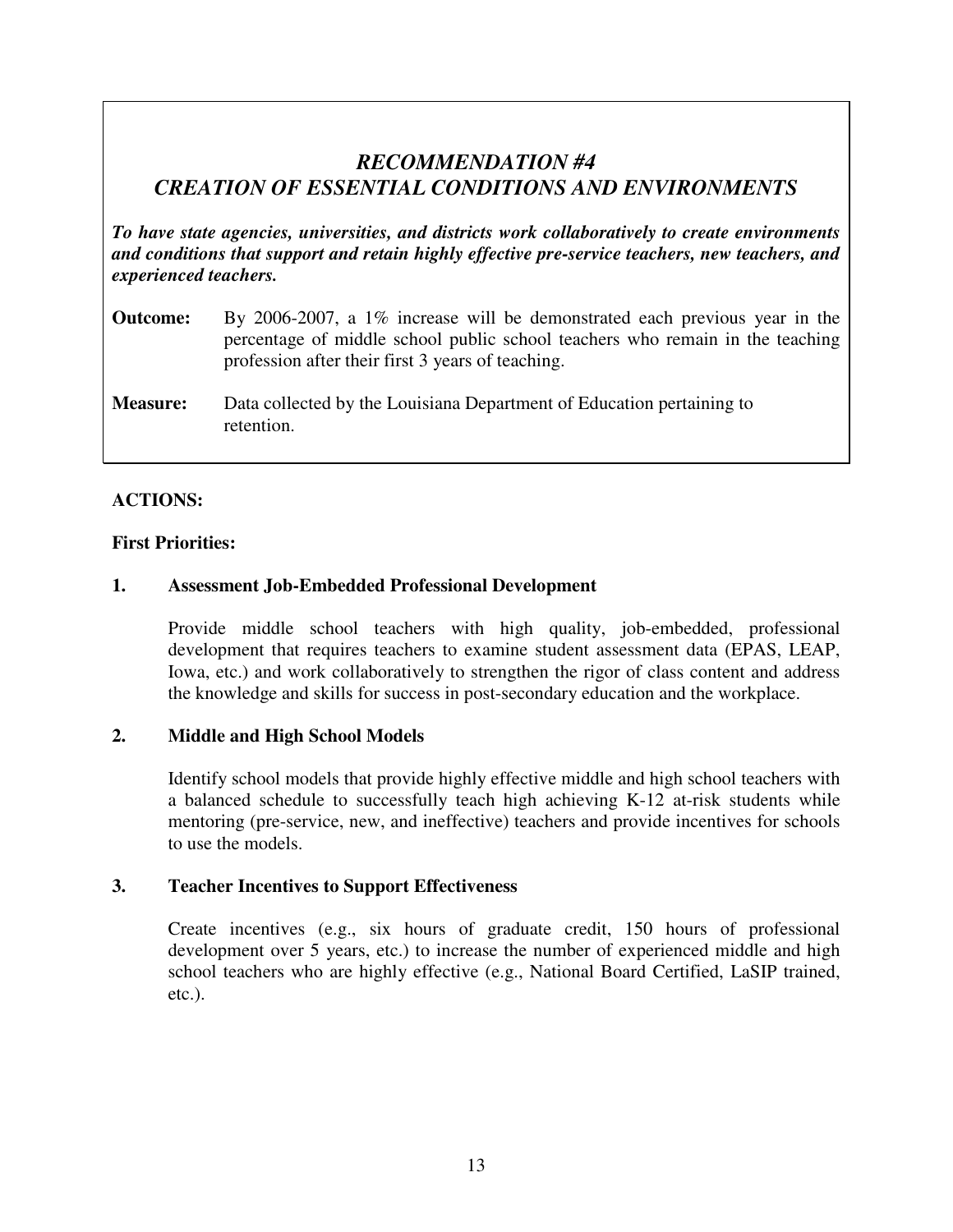#### **RECOMMENDATION #4: CREATION OF ESSENTIAL CONDITIONS AND ENVIRONMENTS (CONT'D)**

#### **First Priorities (Cont'd):**

#### **4. Leadership Academies**

Create a leadership academy to prepare future middle/high school instructional leaders and university (academia and curriculum) leaders who are prepared to be more visible within classrooms to move all middle and high school students to higher standards and close the achievement gaps.

#### **5. Paperwork Reduction**

Reduce unnecessary paperwork required by the State to provide more time for teachers, counselors, support staff, and principals within middle schools to focus upon improved student achievement.

#### **6. Communication Campaign Regarding "Highly Qualified" Teachers**

Create and implement a communication campaign to inform "not new" and recently certified new teachers regarding the new requirements. to be "highly qualified."

#### **7. Annual Meeting for Middle School Teachers**

Provide an annual meeting and other forms of professional development for middle school teachers and university faculty to meet to obtain new information pertaining to best practices for the teaching of middle school students, grant writing, and other topics.

#### **Second Priorities**

#### **1. Redesign of Programs for Counselors**

Redesign counselor programs in schools and universities to change the role of counselors to include more actual academic, personal, career, and social counseling; hire clerks to do paper work and record keeping.

#### **2. Matching of Middle and High Schools**

Create a process for districts to match their middle and high schools with similar schools in the state and work with school personnel who have been successful in improving student achievement in middle & high schools.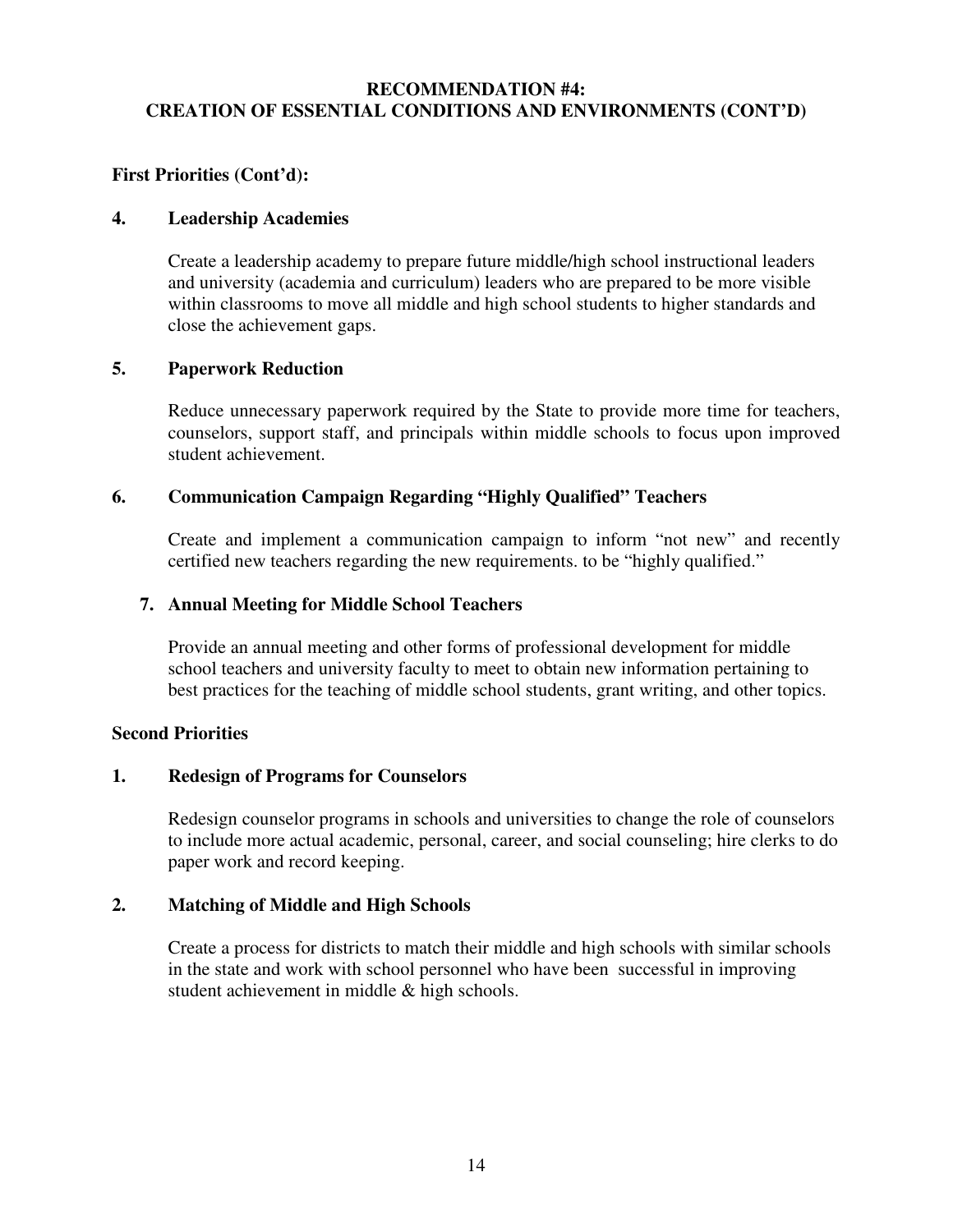## *RECOMMENDATION #5 PROVISION OF AN APPROPRIATE CURRICULUM*

*To have state agencies, universities, and districts work collaboratively to provide students with a challenging and inquiry-based curriculum to be successful in middle and high school.* 

**Outcome:** By 2006-2007, 75% of the students who plan to attend a post-secondary institution will be enrolled in the appropriate high school courses to be successful in post-secondary education.

**Measure:** Data collected by the Board of Regents and Louisiana Department of Education.

## **ACTIONS:**

### **1. Middle School Grades**

Define middle school education as grades 5-8. See Appendix C for a proposed definition.

### **2. High School Transcript Data**

Use high school transcript data to better counsel students for post-secondary education.

- a. Analyze high school transcripts to determine the following:
	- 1) What courses are high school students taking in  $11<sup>th</sup>$  and  $12<sup>th</sup>$  grade?
	- 2) What percent of students are taking mathematics?
	- 3) What "tracks" are now being offered in high school and what courses do students take when enrolled in those 'tracks"?
- b. Use the high school transcript data to identify patterns and develop strategies to direct high school students toward courses that will better prepare them for postsecondary education.
- c. Have schools use EPAS data to identify specific courses that students will need to take to be successful when taking the ACT and attending post-secondary education.

## **3. Curriculum Audit**

Conduct a curriculum audit of  $7<sup>th</sup>$ -12<sup>th</sup> grade courses in core subject areas (e.g., English, mathematics, science, and social studies) to determine the rigor of the courses being taught, and compare the findings of the curriculum audit with EXPLORE and PLAN data from ACT pertaining to knowledge and skills that students must know to be successful on the ACT and when attending post-secondary education and identify gaps in what students need to know and what they are being taught.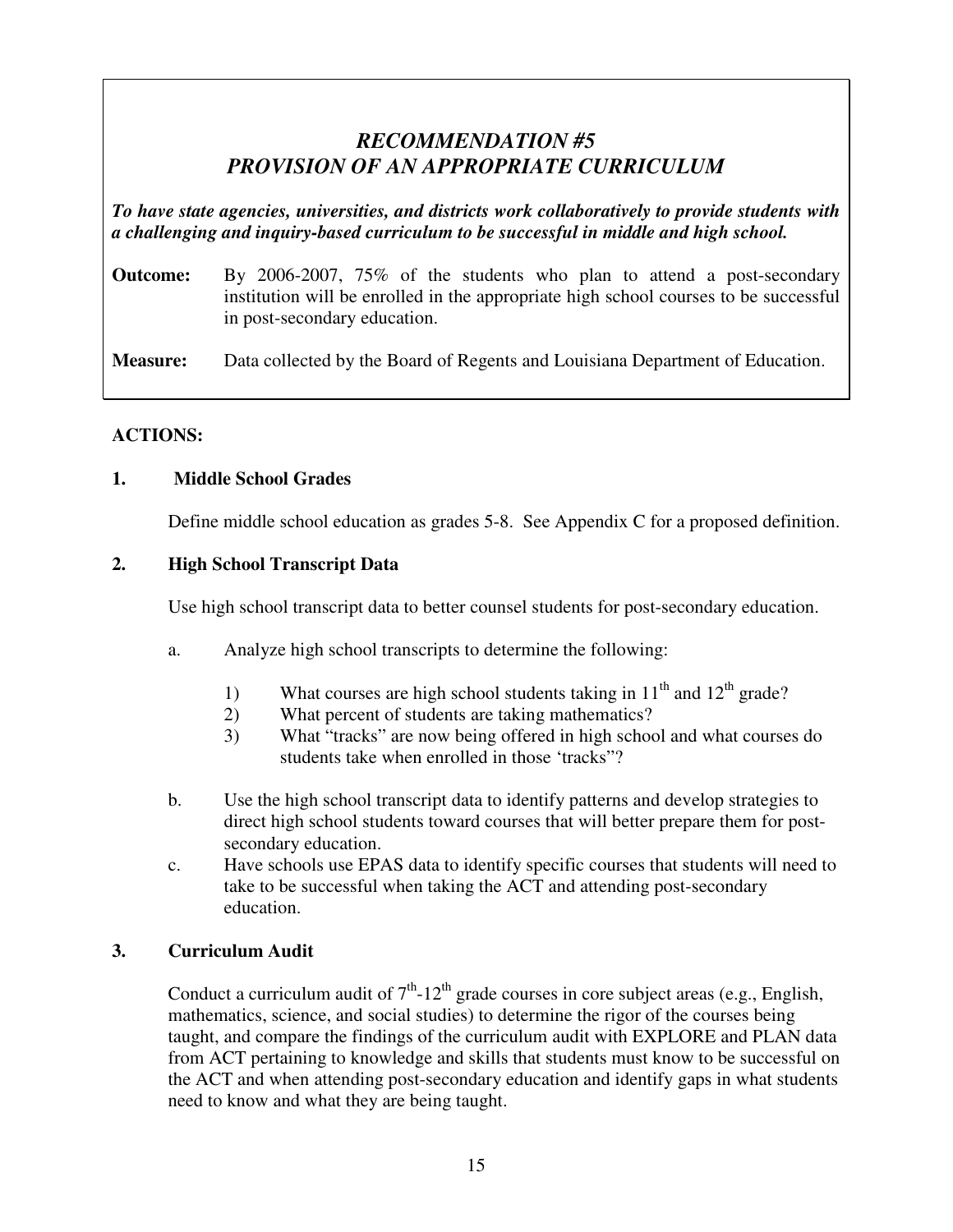## *RECOMMENDATION #6 CREATION OF DATA SYSTEMS*

*To have state agencies, universities, and districts work collaboratively to create a data system to assess the extent to which gaps in white and minority achievement are being closed.* 

**Outcome:** By 2006-2007, a data report will be made available to the public that identifies achievement gains made by white and minority K-12 students taught by graduates of teacher preparation programs.

**Measure:** Data collected by the Louisiana Department of Education and Board of Regents.

### **ACTIONS:**

### **1. Data System for Gaps and Progress**

Create a data analysis system that will do the following:

- a. Build upon existing models that already examine the performance of middle and high school students taught by individual teachers.
- b. Analyze gains demonstrated by ethnic groups in individual academic areas. The system should do the following:
	- 1) Utilize data from a variety of sources (e.g., LEAP, Iowa Tests, NAEP, ACT, EPAS, PASS-PORT, etc.).
	- 2) Set specific benchmarks in content areas to close the gap for ethnic groups.
	- 3) Provide longitudinal data for ethnic groups in individual content areas (e.g., mathematics, science, English, reading, etc.)
	- 4) Annually report progress in closing gaps between ethnic groups in individual content areas.
- c. Analyze academic growth of middle and high school students taught by individual teachers each year. This system should do the following:
	- 1) Identify academic strengths and weakness of middle and high school teachers based upon student performance.
	- 2) Provide longitudinal data on individual middle and high school teachers.
	- 3) Examine other factors using multivariate analysis: socioeconomic status, school districts, schools, curriculum, etc.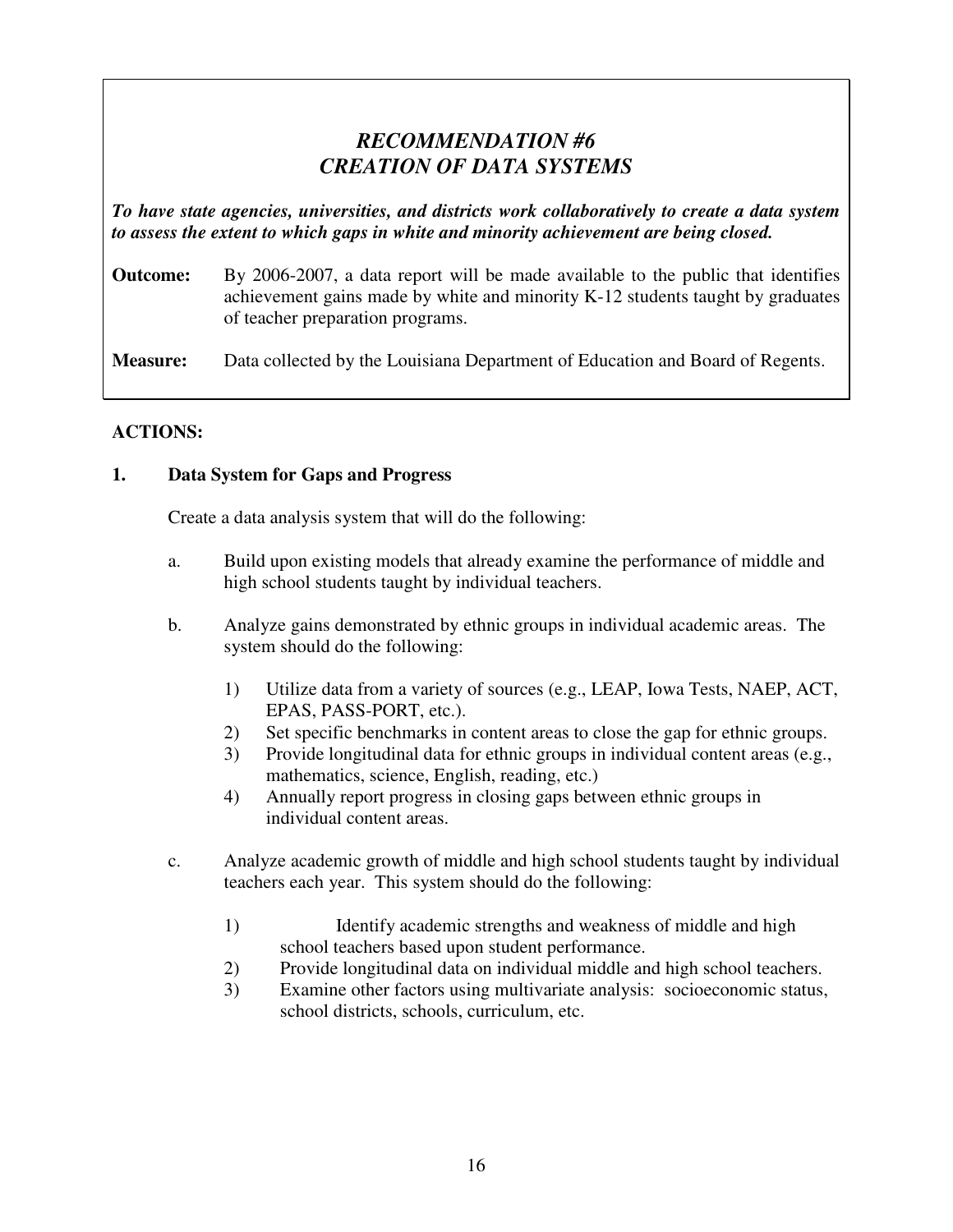#### **RECOMMENDATION #6 CREATION OF DATA SYSTEMS (CONT'D)**

### **1. Data System for Gaps and Progress (Cont'd)**

- d. Evaluate the performance of teacher preparation programs by using a value added data system to determine the amount of academic growth exhibited by students taught by university graduates. This system should be clearly defined and do the following:
	- 1) Clearly define the meaning of "value added".
	- 2) Examine content curriculum of university graduates and relate content preparation of university graduates to performance of K-12 students taught by graduates (e.g., mathematics major of teacher and performance of high school students on  $10^{th}$  grade ACT).

#### **2. Data Monitoring of No Child Left Behind**

 Develop data and research capacity to monitor and understand annually (1) the proportion of funds under each NCLB title used by middle schools, or which others are using on behalf of middle school students; (b) the activities for which middle schools are using funds available under the NCLB titles, (c) how effectively middle schools are using NCLB funding and requirements to increase student achievement, and (d) the extent to which middle schools are meeting the NCLB adequate yearly progress requirements, and how they respond when they do not meet them.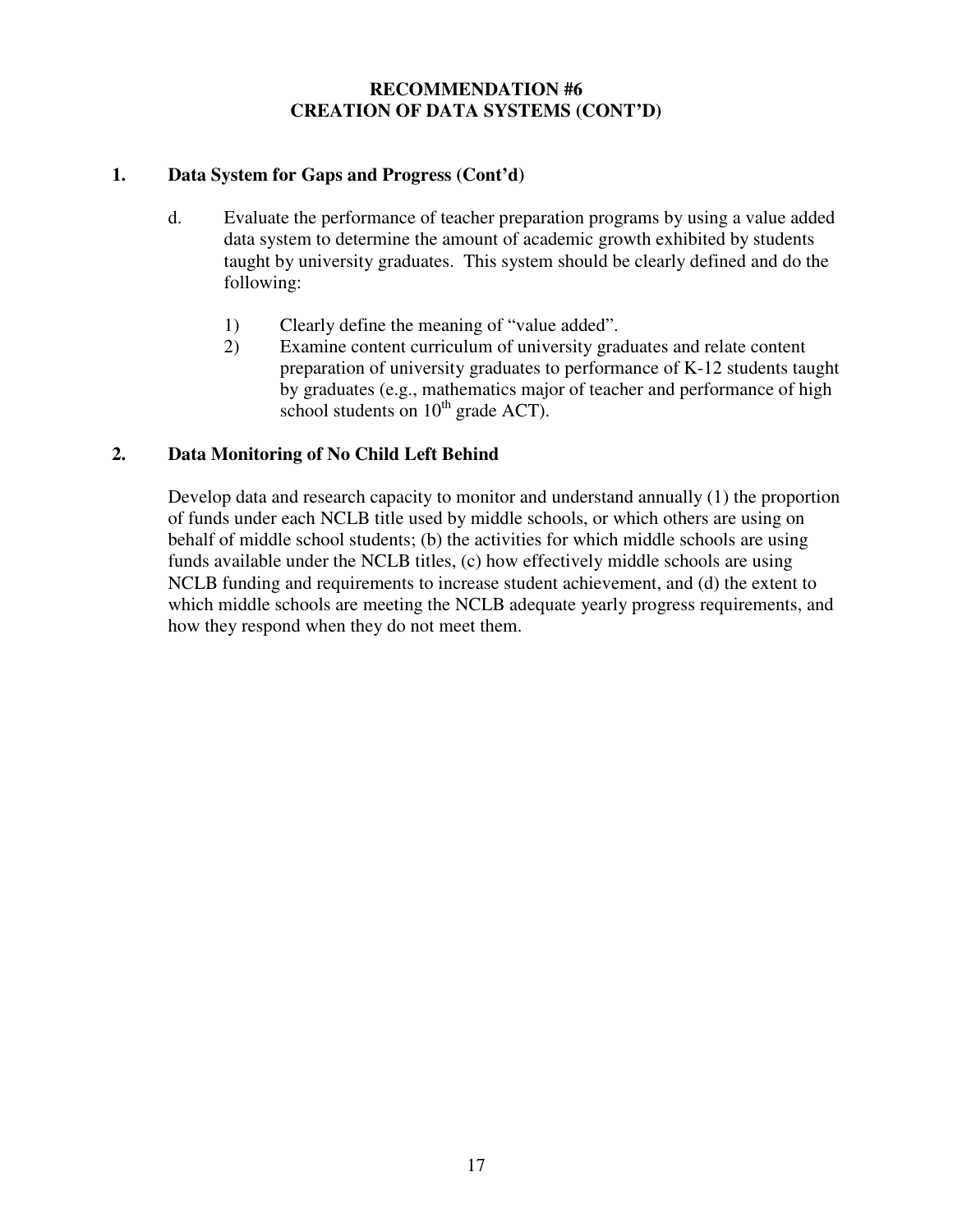# **SECTION 3**

# **ACTIONS, CURRENT STATUS, OUTCOMES, TIMELINES, & PERSONS RESPONSIBLE**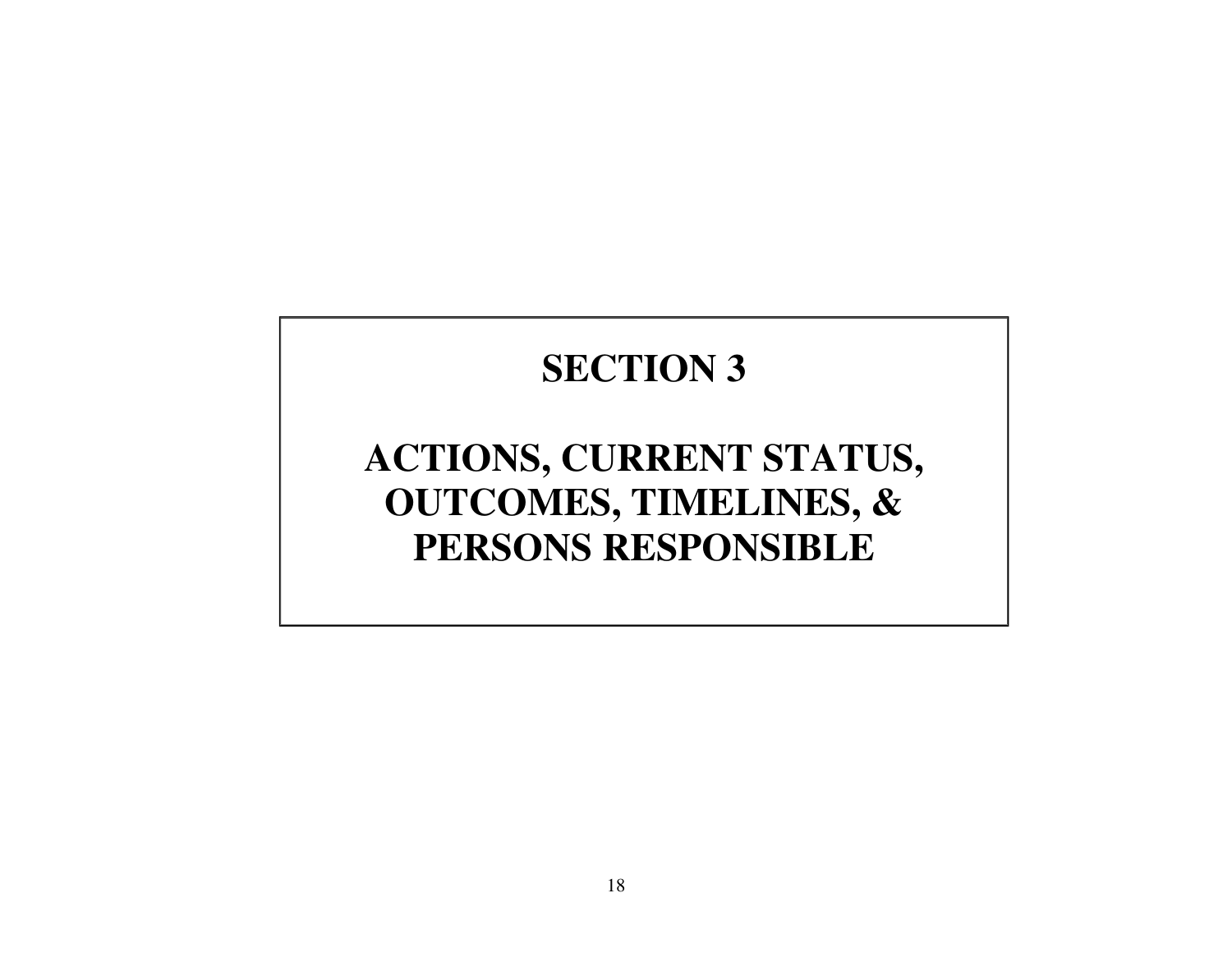### **ACTIONS, CURRENT STATUS, BENCHMARKS, TIMELINES, & PERSONS RESPONSIBLE**

#### **RECOMMENDATION 1: CREATION OF COORDINATED PARTNERHIPS**

*To have state agencies, universities, and districts work collaboratively to coordinate existing partnerships and create meaningful new partnerships that result in improved student achievement among middle school students.* 

#### **A. FIRST PRIORITIES**

|    | <b>Actions</b>                                                                                                                                                                                                                                                                                                                                                                       | <b>Current Status</b>                                                         | <b>Benchmarks for 2006-07</b>                                                                                                                                                   | <b>Timelines</b> | <b>Lead Agency</b>                                  |
|----|--------------------------------------------------------------------------------------------------------------------------------------------------------------------------------------------------------------------------------------------------------------------------------------------------------------------------------------------------------------------------------------|-------------------------------------------------------------------------------|---------------------------------------------------------------------------------------------------------------------------------------------------------------------------------|------------------|-----------------------------------------------------|
| 1. | Have the State and all middle schools receive and<br>utilize a clear, coherent, and relatively brief statement<br>describing the mission of middle schools. See<br>Appendix C for a recommended mission statement.                                                                                                                                                                   | A clear mission for middle schools<br>does not exist in the state.            | A clear mission statement will be<br>presented to BESE/BoR and<br>disseminated to middle schools.                                                                               | September 2003   | BESE, SDE,<br>$&$ BoR                               |
| 1. | Ask all PK-16+ Councils to identify strategies for<br>universities and districts to jointly implement to<br>address individual needs of students and close<br>achievement gaps between white and minority<br>students in districts surrounding the universities.                                                                                                                     | PK-16+ Councils are not currently<br>addressing this need.                    | All PK-16+ Councils will<br>address this area at their<br>meetings.                                                                                                             | September 2003   | BoR, BESE, &<br><b>SDE</b>                          |
| 3. | Have PK-16+ Councils gather a group of minority<br>leaders who know, appreciate, and understand<br>academic, personal, and social needs of minority<br>students and obtain their input regarding actions to<br>close the achievement gaps to assist the PK-16+<br>Councils. Develop and implement a process for this<br>information to be shared with the Blue Ribbon<br>Commission. | A group has not been formed and a<br>communication process does not<br>exist. | Input from PK-16+ Councils<br>pertaining to input from minority<br>leaders will be presented to the<br>Blue Ribbon Commission once<br>communicated through a formal<br>process. | April 2003       | $PK-16+$<br>Councils,<br>BoR, BESE, &<br><b>SDE</b> |
| 4. | Develop and implement a formal process to<br>communicate expectations of post-secondary<br>education and the importance of four years of<br>mathematics to middle and high school parents,<br>teachers, and students.                                                                                                                                                                | A formal process does not currently<br>exist.                                 | All parents, teachers, and<br>students will receive information<br>pertaining to the importance of<br>post-secondary education and<br>mathematics.                              | September 2004   | BESE, SDE,<br>$&$ BoR                               |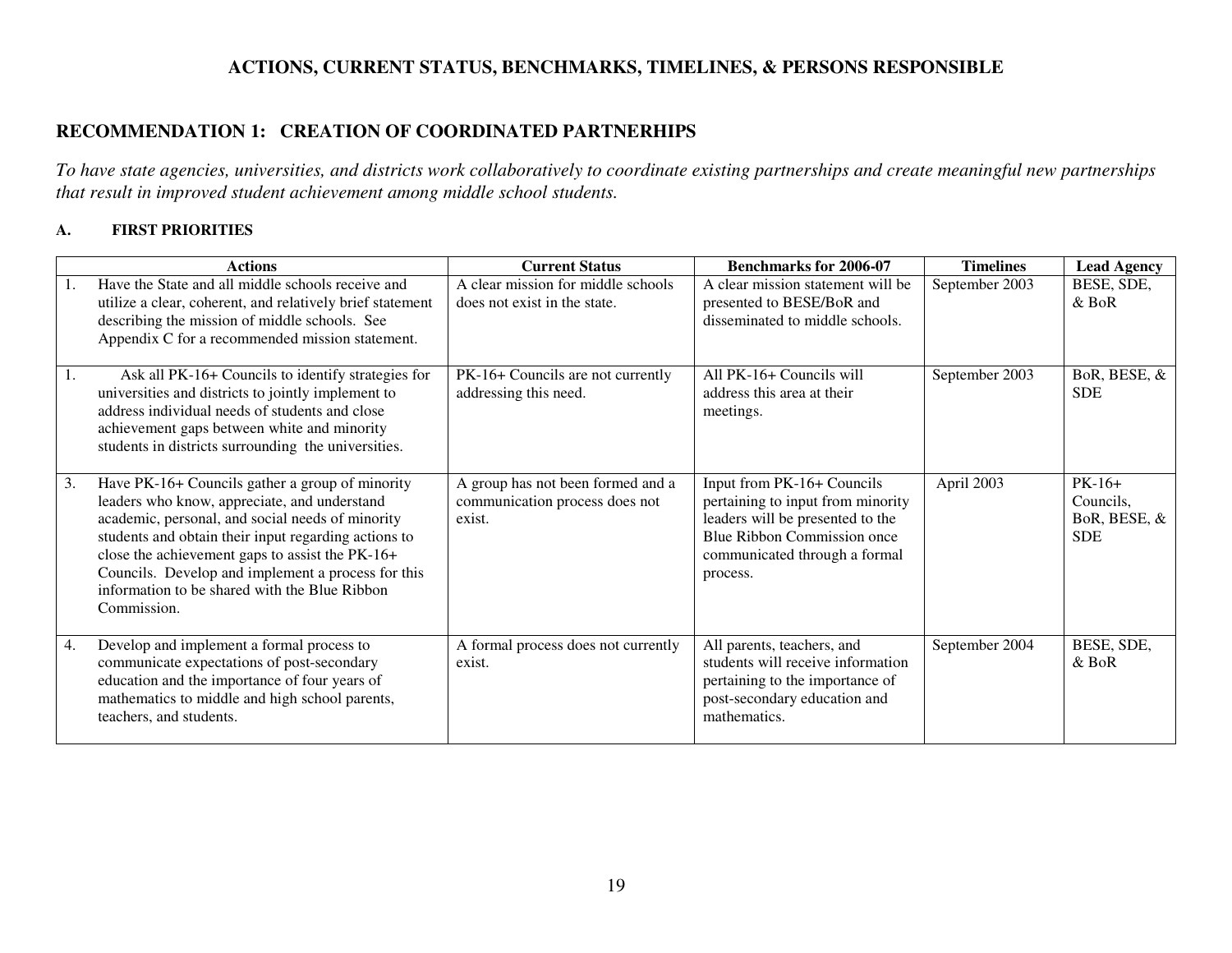### **RECOMMENDATION 1: CREATION OF COORDINATED PARTNERHIPS (CONT'D)**

#### **B. SECOND PRIORITIES**

|    | <b>Actions</b>                                                                                                                                                                                                                                                           | <b>Current Status</b>                                                                                                   | <b>Benchmarks for 2006-07</b>                                 | <b>Timelines</b> | <b>Lead Agency</b> |
|----|--------------------------------------------------------------------------------------------------------------------------------------------------------------------------------------------------------------------------------------------------------------------------|-------------------------------------------------------------------------------------------------------------------------|---------------------------------------------------------------|------------------|--------------------|
|    | Have a senior level official in the Louisiana<br>Department of Education who devotes 100% of<br>his/her time to middle school education and spends                                                                                                                       | A senior level official to lead middle<br>school improvement does not<br>currently exist within the Louisiana           | A senior level official will be<br>hired.                     | July 1, 2004     | <b>SDE</b>         |
|    | 50% of the time in middle schools provide full-time<br>leadership to facilitate middle school improvement.                                                                                                                                                               | Department of Education.                                                                                                |                                                               |                  |                    |
| 2. | Identify exemplary middle school educators, organize<br>them into an official statewide Council for Middle<br>School Excellence, convene them quarterly for<br>networking, consultation, and to review existing<br>policies and make recommendations to BESE and<br>BoR. | A formal council composed of<br>exemplary middle school educators<br>does not exist to advise state<br>decision makers. | A Council for Middle School<br>Excellence will start meeting. | August 1, 2004   | <b>SDE</b>         |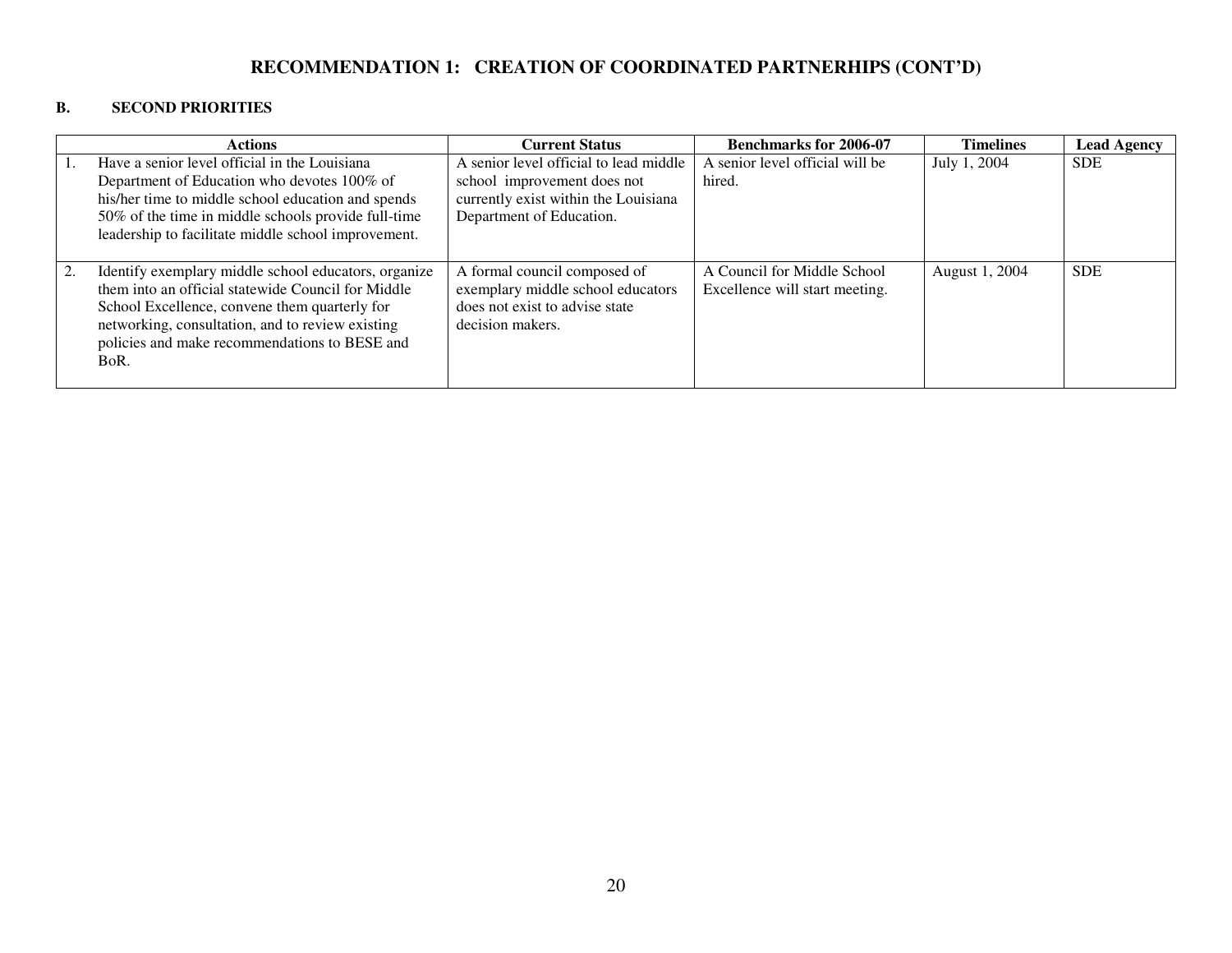## **RECOMMENDATION 2: RECRUITMENT OF TEACHER CANDIDATES AND CERTIFIED TEACHERS**

*To have state agencies, universities, and districts work collaboratively to actively recruit individuals into the teaching profession with a focus upon middle school preparation.* 

|    | <b>Actions</b>                                                                                            | <b>Current Status</b>                                               | <b>Benchmarks for 2006-07</b>                                     | <b>Timelines</b> | <b>Lead Agency</b>         |
|----|-----------------------------------------------------------------------------------------------------------|---------------------------------------------------------------------|-------------------------------------------------------------------|------------------|----------------------------|
| 1. | Provide middle and high school teachers with the                                                          | Teacher salaries are below the                                      | Increase middle and high school                                   | July 1, 2006     | Governor,                  |
|    | necessary salaries to keep them within the                                                                | SREB average                                                        | teacher salaries to the SREB                                      |                  | Legislature,               |
|    | profession.                                                                                               |                                                                     | average.                                                          |                  | BESE, SDE,<br>$&$ BoR      |
| 2. | Create an incentives system that assists in the                                                           | Incentives do not currently exist.                                  | Legislation will be passed to                                     | July 1, 2005     | Governor,                  |
|    | placement of effective teachers in middle school                                                          |                                                                     | provide monetary incentives to                                    |                  | Legislature,               |
|    | and high school classrooms that contain students                                                          |                                                                     | effective middle school teachers                                  |                  | BESE, SDE,                 |
|    | with the greatest academic needs. This system                                                             |                                                                     | who work in schools where                                         |                  | & BoR                      |
|    | should do the following:                                                                                  |                                                                     | students have the greatest needs.                                 |                  |                            |
|    | Identify state/federal funds that can be used to<br>a.                                                    |                                                                     |                                                                   |                  |                            |
|    | provide monetary incentives to middle and high                                                            |                                                                     |                                                                   |                  |                            |
|    | school teachers.<br>Identify community funds that can be used to<br>b.                                    |                                                                     |                                                                   |                  |                            |
|    | provide personal/living incentives (e.g., six                                                             |                                                                     |                                                                   |                  |                            |
|    | months of rent in a new apartment, down                                                                   |                                                                     |                                                                   |                  |                            |
|    | payment on a car, etc.).                                                                                  |                                                                     |                                                                   |                  |                            |
|    | Develop criteria to use to select effective<br>c.                                                         |                                                                     |                                                                   |                  |                            |
|    | middle and high school teachers to receive the                                                            |                                                                     |                                                                   |                  |                            |
|    | incentive(s).                                                                                             |                                                                     |                                                                   |                  |                            |
|    | Develop criteria to use to select middle and<br>d.                                                        |                                                                     |                                                                   |                  |                            |
|    | high schools that will receive effective teachers<br>who have been provided incentives.                   |                                                                     |                                                                   |                  |                            |
|    | Require teachers who receive the incentive $(s)$<br>e.                                                    |                                                                     |                                                                   |                  |                            |
|    | to remain within the schools for a minimum of                                                             |                                                                     |                                                                   |                  |                            |
|    | three years or repay the monetary value of the                                                            |                                                                     |                                                                   |                  |                            |
|    | incentive to the school district/community.                                                               |                                                                     |                                                                   |                  |                            |
|    | Place teachers receiving incentives in middle<br>f.                                                       |                                                                     |                                                                   |                  |                            |
|    | and high schools that have balanced faculties                                                             |                                                                     |                                                                   |                  |                            |
|    | (e.g., experienced teachers, mid-career teachers,                                                         |                                                                     |                                                                   |                  |                            |
|    | and new teachers).                                                                                        |                                                                     |                                                                   |                  |                            |
| 3. | Provide monetary bonuses for certified middle and                                                         | Bonuses do not exist at a state                                     | Legislation will be passed to                                     | July 1, 2005     | Governor,                  |
|    | high school teachers to obtain content specific (e.g.,<br>mathematics, biology, chemistry, etc.) master's | level to encourage certified<br>teachers to obtain additional areas | provide bonuses for middle and<br>high school teachers who become |                  | Legislature,<br>BESE, SDE, |
|    | degrees, complete appropriate courses, and/or pass                                                        | of certification.                                                   | certified in additional critical                                  |                  | & BoR                      |
|    | additional PRAXIS examinations in critical shortage                                                       |                                                                     | shortage areas.                                                   |                  |                            |
|    | areas (e.g., mathematics, biology, chemistry, physics,                                                    |                                                                     |                                                                   |                  |                            |
|    | and special education) to become certified in                                                             |                                                                     |                                                                   |                  |                            |
|    | additional areas.                                                                                         |                                                                     |                                                                   |                  |                            |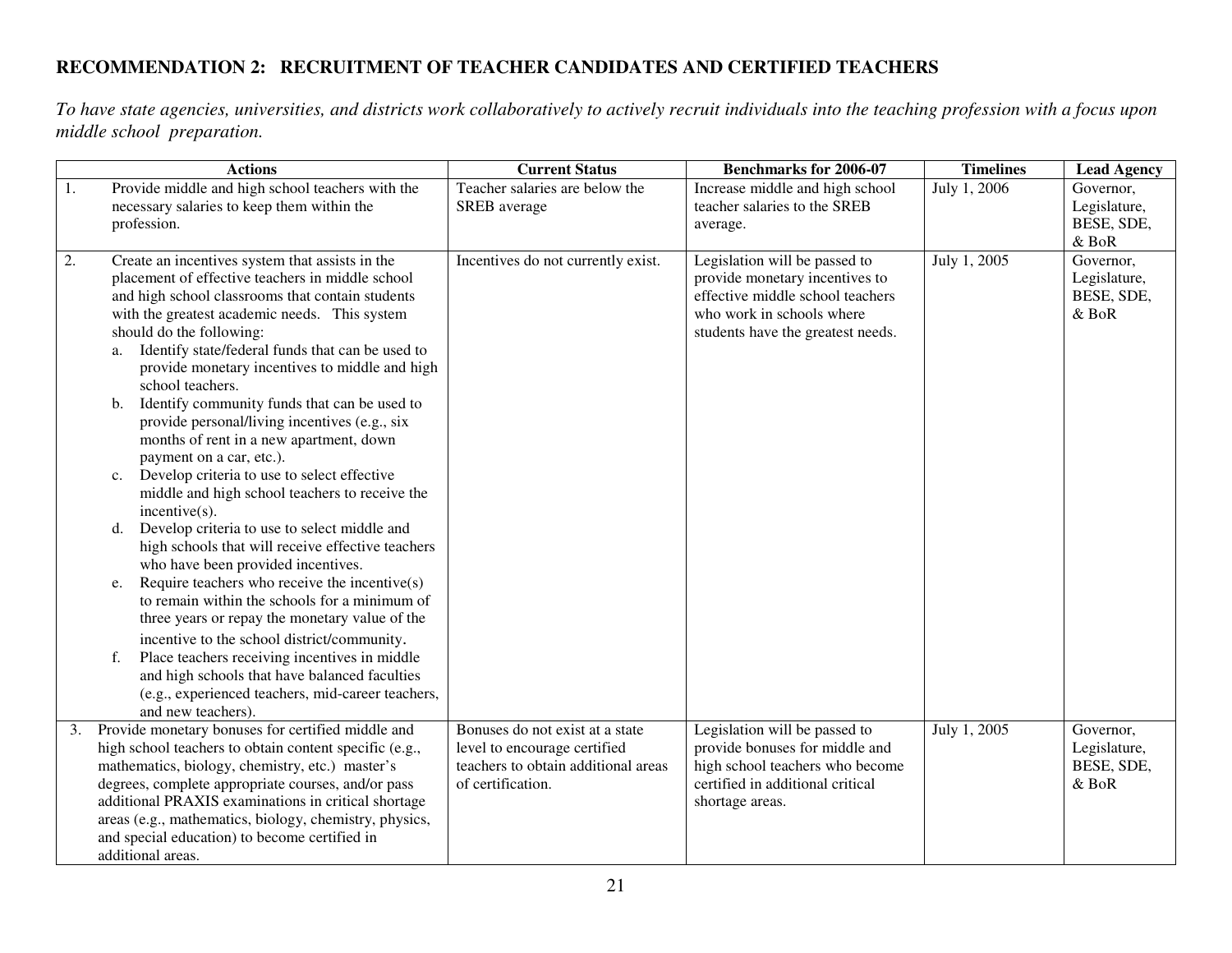### **RECOMMENDATION 3: PREPARATION OF QUALITY TEACHERS**

To have state agencies, universities, and districts work collaboratively to *prepare teachers who possess the in-depth core knowledge and teaching skills in effectively educate higher achieving middle school students.* 

|    | <b>Actions</b>                                                                                                                                                                                                                                                                                                                                       | <b>Current Status</b>                                                                                                                                                                                           | <b>Benchmarks for 2006-07</b>                                                                                                                                                                                                                        | <b>Timelines</b> | <b>Lead Agency</b>         |
|----|------------------------------------------------------------------------------------------------------------------------------------------------------------------------------------------------------------------------------------------------------------------------------------------------------------------------------------------------------|-----------------------------------------------------------------------------------------------------------------------------------------------------------------------------------------------------------------|------------------------------------------------------------------------------------------------------------------------------------------------------------------------------------------------------------------------------------------------------|------------------|----------------------------|
|    | Incorporate into all new pre-service middle school<br>teacher education programs a strong emphasis upon the<br>psychological, sociological, and academic needs of<br>middle school students.                                                                                                                                                         | 11 out of 19 public and private<br>universities have designed pre-<br>service/alternate certification<br>programs for middle school<br>certification.                                                           | Middle school programs with a<br>strong middle school emphasis will<br>exist in all 13 public universities.                                                                                                                                          | July 1 2006      | <b>BoR</b>                 |
| 2. | Provide opportunities for all "not new" middle school<br>teachers to complete a predetermined number of<br>professional development hours, pass a PRAXIS<br>specialty content examination, or have a major in a<br>content area to be classified as a "highly qualified"<br>middle school teacher as defined by the U.S.<br>Department of Education. | Approximately 3,700 certified<br>middle school teachers in<br>Louisiana cannot be classified as<br>"highly qualified" based new<br>guidelines developed by the U.S.<br>Department of Education.                 | All middle school teachers will<br>meet state requirements to be<br>classified as "highly qualified."                                                                                                                                                | July 1, 2006     | BESE, SDE, &<br><b>BoR</b> |
| 4. | Have all new pre-service middle school teacher<br>education programs focus upon providing effective<br>reality-based instruction to close achievement gaps<br>and improve the academic performance of culturally<br>diverse (e.g., African-American, Hispanic, etc.) and/or<br>impoverished students.                                                | Pre-service teachers are taught<br>"about" cultural differences but<br>often lack opportunities to apply<br>instructional strategies that best<br>address the academic needs of<br>culturally diverse learners. | All middle school teachers will<br>complete programs demonstrating<br>competencies (knowledge,<br>dispositions, and skills) to use<br>effective instructional strategies to<br>close achievement gaps and help<br>culturally diverse students learn. | July 1, 2005     | <b>BoR</b>                 |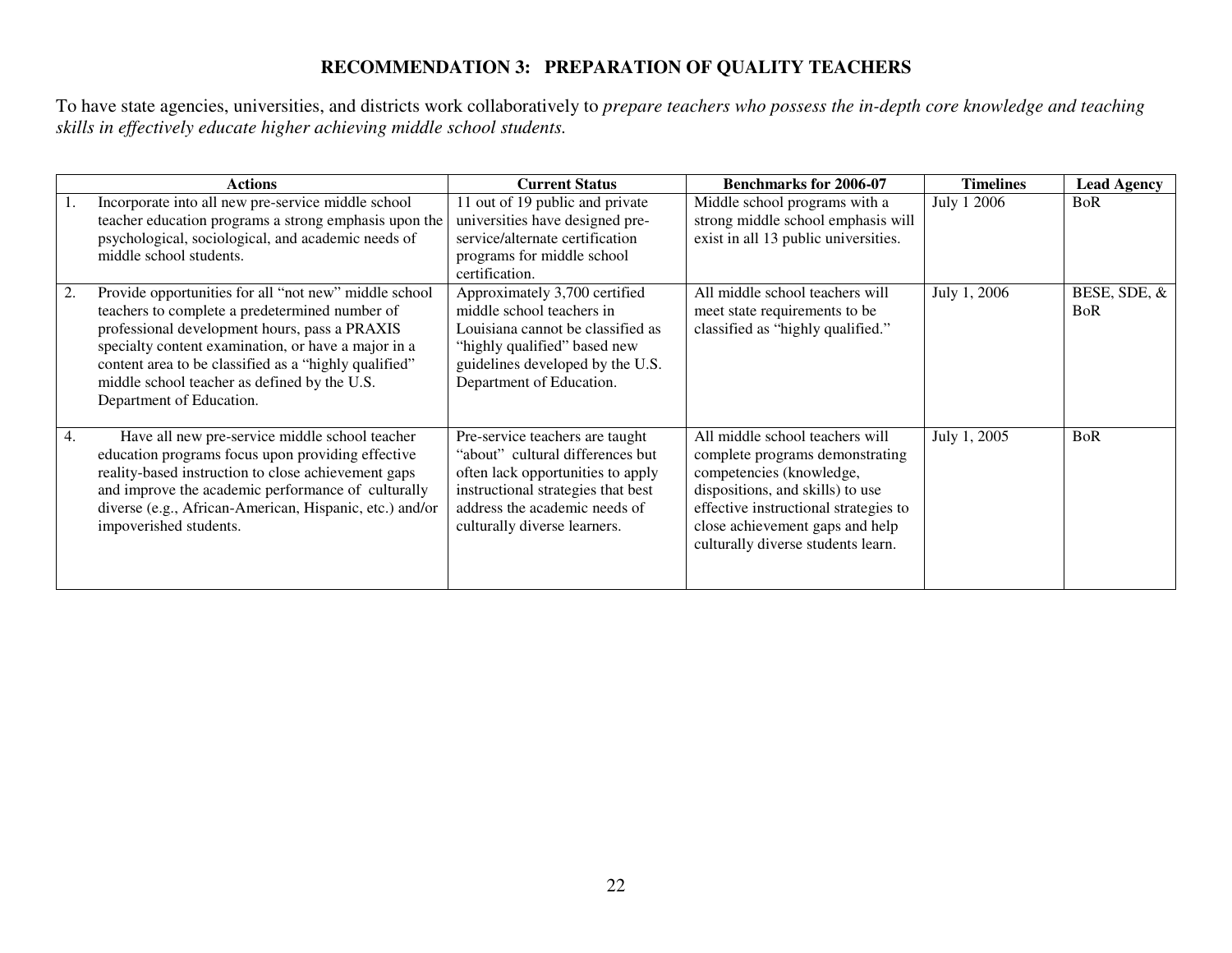### **RECOMMENDATION 4: CREATION OF ESSENTIAL CONDITIONS AND ENVIRONMENTS**

*To have state agencies, universities, and districts work collaboratively to create environments and conditions that support and retain highly effective pre-service teachers, new teachers, and experienced teachers in middle schools.* 

#### **A. FIRST PRIORITIES**

|    | <b>Actions</b>                                                                                                                                                                                                                                                                                                                                                   | <b>Current Status</b>                                                                                                                                                                                    | <b>Benchmarks for 2006-07</b>                                                                                                                                      | <b>Timelines</b> | <b>Lead Agency</b>    |
|----|------------------------------------------------------------------------------------------------------------------------------------------------------------------------------------------------------------------------------------------------------------------------------------------------------------------------------------------------------------------|----------------------------------------------------------------------------------------------------------------------------------------------------------------------------------------------------------|--------------------------------------------------------------------------------------------------------------------------------------------------------------------|------------------|-----------------------|
| 1. | Provide middle school teachers with high quality, job-<br>embedded, professional development that requires<br>teachers to examine student assessment data (EPAS,<br>LEAP, Iowa, etc.) and work collaboratively to<br>strengthen the rigor of class content and address the<br>knowledge and skills for success in post-secondary<br>education and the workplace. | 168 schools in Louisiana are<br>currently participating in the<br>LINCS program which requires<br>teachers to study assessment data<br>and work in faculty study groups<br>to address educational needs. | Professional development<br>opportunities specifically developed<br>for middle school teachers will be<br>available for every teacher in every<br>school district. | July 1, 2004     | BESE, SDE,<br>$&$ BoR |
| 2. | Identify school models that provide highly effective<br>middle and high school teachers with a balanced<br>schedule to successfully teach high achieving K-12 at-<br>risk students while mentoring (pre-service, new, and<br>ineffective) teachers and provide incentives for<br>schools to use the models.                                                      | Models have not been identified<br>and incentives do not exist.                                                                                                                                          | Criteria will be used to identify<br>school models in Louisiana and<br>incentives for other schools to<br>replicate the models.                                    | January 1, 2005  | BESE, SDE,<br>$&$ BoR |
| 3. | Create incentives (e.g., six hours of graduate credit,<br>150 hours of professional development over 5 years,<br>etc.) to increase the number of experienced middle<br>and high school teachers who are highly effective<br>(e.g., National Board Certified, LaSIP trained, etc.).                                                                               | Additional incentives have not<br>been identified.                                                                                                                                                       | New incentives will be used to<br>increase the number of teachers<br>who are recognized as being highly<br>effective.                                              | January 1, 2006  | BESE, SDE,<br>$&$ BoR |
| 4. | Create a leadership academy to prepare future<br>middle/high school instructional leaders and<br>university (academia and curriculum) leaders who are<br>prepared to be more visible within classrooms to move<br>all middle and high school students to higher<br>standards and close the achievement gaps.                                                     | A leadership academy for<br>middle/high school leaders and<br>university leaders does not<br>currently exist.                                                                                            | A leadership academy for<br>middle/high school leaders and<br>university leaders that involves<br>middle/high school students will<br>exist.                       | June 2005        | BESE, SDE,<br>$&$ BoR |
| 5. | Reduce unnecessary paperwork required by the State<br>to provide more time for teachers, counselors, support<br>staff, and principals within middle schools to focus<br>upon improved student achievement.                                                                                                                                                       | A clear understanding does not<br>exist regarding the amount of<br>paperwork required of middle<br>schools.                                                                                              | Paperwork required for middle<br>schools will be reduced by 25%.                                                                                                   | September 2006   | BESE, SDE,<br>$&$ BoR |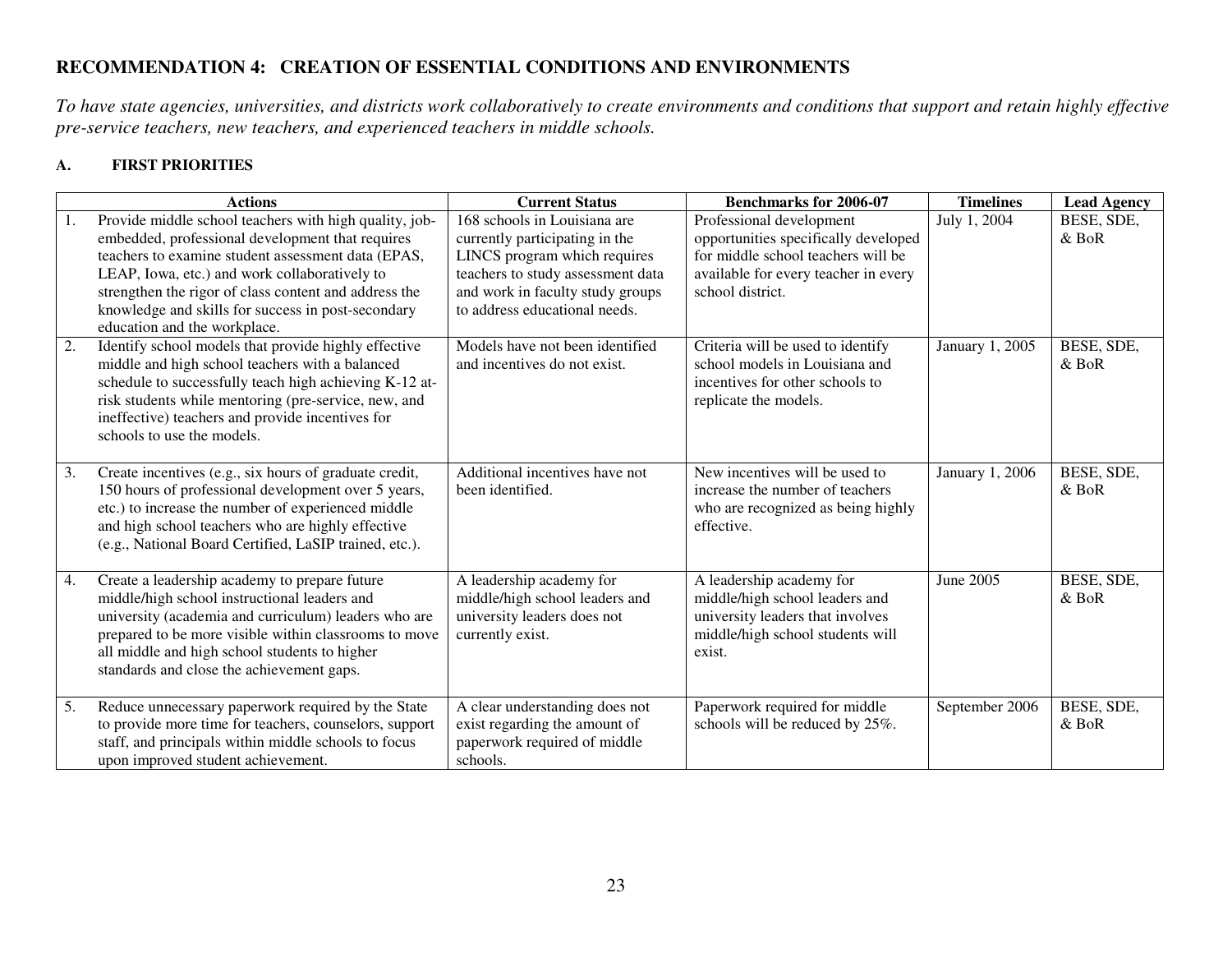### **RECOMMENDATION 4: CREATION OF ESSENTIAL CONDITIONS AND ENVIRONMENTS (CONT'D)**

#### **A. FIRST PRIORITIES (CONT'D)**

|    | <b>Actions</b>                                       | <b>Current Status</b>                 | <b>Benchmarks for 2006-07</b>        | <b>Timelines</b> | <b>Lead Agency</b>    |
|----|------------------------------------------------------|---------------------------------------|--------------------------------------|------------------|-----------------------|
| 6. | Create and implement a communication campaign        | New requirements are now being        | A communications campaign will       | September        | <b>BESE &amp; SDE</b> |
|    | to inform "not new" and recently certified new       | approved and many teachers do not     | be implemented that reaches all      | 2003             |                       |
|    | teachers regarding the new requirements to be        | have accurate information             | schools in the state.                |                  |                       |
|    | "highly qualified."                                  | pertaining to "highly qualified"      |                                      |                  |                       |
|    |                                                      | requirements.                         |                                      |                  |                       |
|    | Provide an annual meeting and other forms of         | State led activities do not currently | An annual meeting and a schedule     | October 2005     | BESE, SDE, &          |
|    | professional development for middle school           | exist for middle school teachers and  | of activities will occur on a yearly |                  | <b>BoR</b>            |
|    | teachers and university faculty to meet to obtain    | university faculty.                   | basis.                               |                  |                       |
|    | new information pertaining to best practices for the |                                       |                                      |                  |                       |
|    | teaching of middle school students, grant writing,   |                                       |                                      |                  |                       |
|    | and other topics.                                    |                                       |                                      |                  |                       |

#### **B. SECOND PRIORITIES**

|            | <b>Actions</b>                                                                                                                                                                                                                         | <b>Current Status</b>                                                                                                   | <b>Benchmarks for 2006-07</b>                                                                                               | <b>Timelines</b> | <b>Lead Agency</b>         |
|------------|----------------------------------------------------------------------------------------------------------------------------------------------------------------------------------------------------------------------------------------|-------------------------------------------------------------------------------------------------------------------------|-----------------------------------------------------------------------------------------------------------------------------|------------------|----------------------------|
| $\vert 1.$ | Redesign counselor programs in schools and<br>universities to change the role of counselors to<br>include more actual academic, personal, career, and<br>social counseling; hire clerks to do paper work and<br>record keeping.        | Paper work and record keeping<br>currently consume a large portion<br>of a counselor's time.                            | A new structure will exist for<br>counselors in schools and existing<br>counselor education programs will<br>be redesigned. | June 2007        | BESE, SDE, &<br><b>BoR</b> |
| 2.         | Create a process for districts to match their middle<br>and high schools with similar schools in the state<br>and work with school personnel who have been<br>successful in improving student achievement in<br>middle & high schools. | A formal process for personnel at<br>high performing schools to work<br>with other schools does not<br>currently exist. | A system will exist to match low<br>and high performing middle and<br>high schools that have similar<br>demographics.       | June 2005        | <b>BESE &amp; SDE</b>      |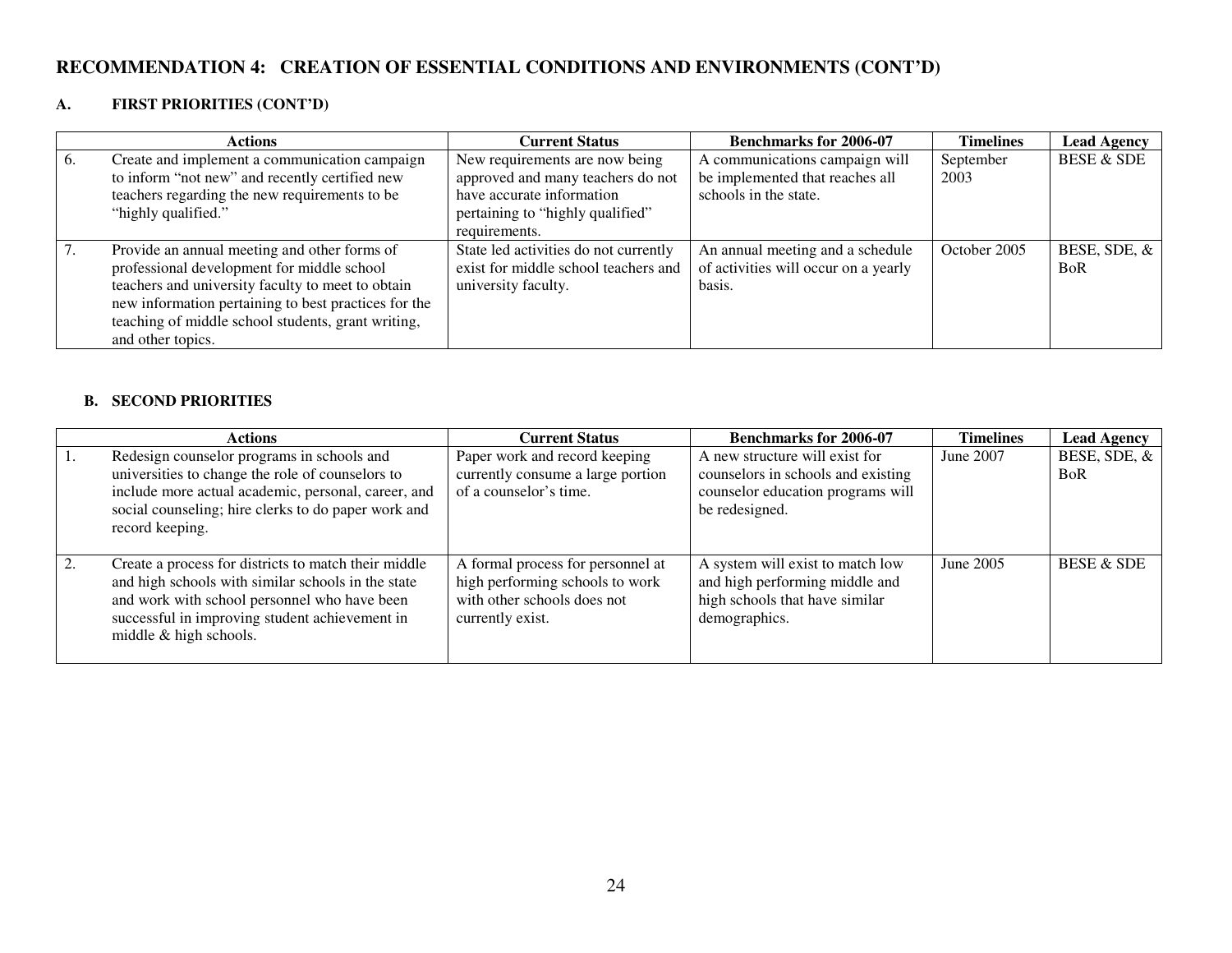### **RECOMMENDATION 5: PROVISION OF AN APPROPRIATE CURRICULUM**

*To have state agencies, universities, and districts work collaboratively to provide middle school students with a challenging and inquiry-based curriculum to be successful in middle and high school.* 

|    | <b>Actions</b>                                                                                         | <b>Current Status</b>                                                    | <b>Benchmarks for 2006-07</b>                                             | <b>Timelines</b>  | <b>Lead Agency</b>    |
|----|--------------------------------------------------------------------------------------------------------|--------------------------------------------------------------------------|---------------------------------------------------------------------------|-------------------|-----------------------|
| 2. | Define middle school education as grades 5-8.<br>See Appendix D.                                       | A clear definition does not exist in<br>the state for middle school      | A definition for middle school<br>education will be approved by the       | September<br>2003 | BESE, SDE,<br>$&$ BoR |
|    |                                                                                                        | education.                                                               | Board of Elementary and Secondary                                         |                   |                       |
|    |                                                                                                        |                                                                          | Education                                                                 |                   |                       |
| 2. | Use high school transcript data to better counsel                                                      | A formal process does not exist to                                       | A process to analyze high school                                          | July 1, 2004      | BESE, SDE,            |
|    | students for post-secondary education.                                                                 | analyze high school transcripts,                                         | transcripts and identify patterns                                         |                   | $&$ BOR               |
|    | a. Analyze high school transcripts to determine the                                                    | identify patterns within transcript<br>data, and use EPAS data to inform | within the data will exist; plus, all<br>middle and high schools will use |                   |                       |
|    | following:                                                                                             | instruction.                                                             | EPAS data to determine future                                             |                   |                       |
|    |                                                                                                        |                                                                          | courses for success in post-                                              |                   |                       |
|    | (1)<br>What courses are high school students                                                           |                                                                          | secondary education.                                                      |                   |                       |
|    | taking in $11th$ and $12th$ grade?<br>What percent of students are taking<br>(2)                       |                                                                          |                                                                           |                   |                       |
|    | mathematics?                                                                                           |                                                                          |                                                                           |                   |                       |
|    | What "tracks" are now being offered in<br>(3)                                                          |                                                                          |                                                                           |                   |                       |
|    | high school and what courses do students<br>take when enrolled in those 'tracks"?                      |                                                                          |                                                                           |                   |                       |
|    |                                                                                                        |                                                                          |                                                                           |                   |                       |
|    | Use the high school transcript data to identify<br>$\mathbf{b}$ .                                      |                                                                          |                                                                           |                   |                       |
|    | patterns and develop strategies to direct high                                                         |                                                                          |                                                                           |                   |                       |
|    | school students toward courses that will better<br>prepare them for post-secondary education.          |                                                                          |                                                                           |                   |                       |
|    |                                                                                                        |                                                                          |                                                                           |                   |                       |
|    | Have schools use EPAS data to identify specific<br>c.                                                  |                                                                          |                                                                           |                   |                       |
|    | courses that students will need to take to be                                                          |                                                                          |                                                                           |                   |                       |
|    | successful when taking the ACT and attending                                                           |                                                                          |                                                                           |                   |                       |
| 3. | post-secondary education.<br>Conduct a curriculum audit of $7^{th}$ -12 <sup>th</sup> grade courses in | A curriculum audit has not been                                          | A curriculum audit will be                                                | July 1, 2005      | BESE, SDE,            |
|    | core subject areas (e.g., English, mathematics, science,                                               | conducted and comparisons have                                           | conducted within all schools in                                           |                   | $&$ BoR               |
|    | and social studies) to determine the rigor of the                                                      | not been made.                                                           | Louisiana and EXPLORE/PLAN                                                |                   |                       |
|    | courses being taught, and compare the findings of the<br>curriculum audit with EXPLORE and PLAN data   |                                                                          | results will be compared to the<br>curriculum audit to identify and       |                   |                       |
|    | from ACT pertaining to knowledge and skills that                                                       |                                                                          | address weaknesses in programs.                                           |                   |                       |
|    | students must know to be successful on the ACT and                                                     |                                                                          |                                                                           |                   |                       |
|    | when attending post-secondary education and identify                                                   |                                                                          |                                                                           |                   |                       |
|    | gaps in what students need to know and what they are                                                   |                                                                          |                                                                           |                   |                       |
|    | being taught.                                                                                          |                                                                          |                                                                           |                   |                       |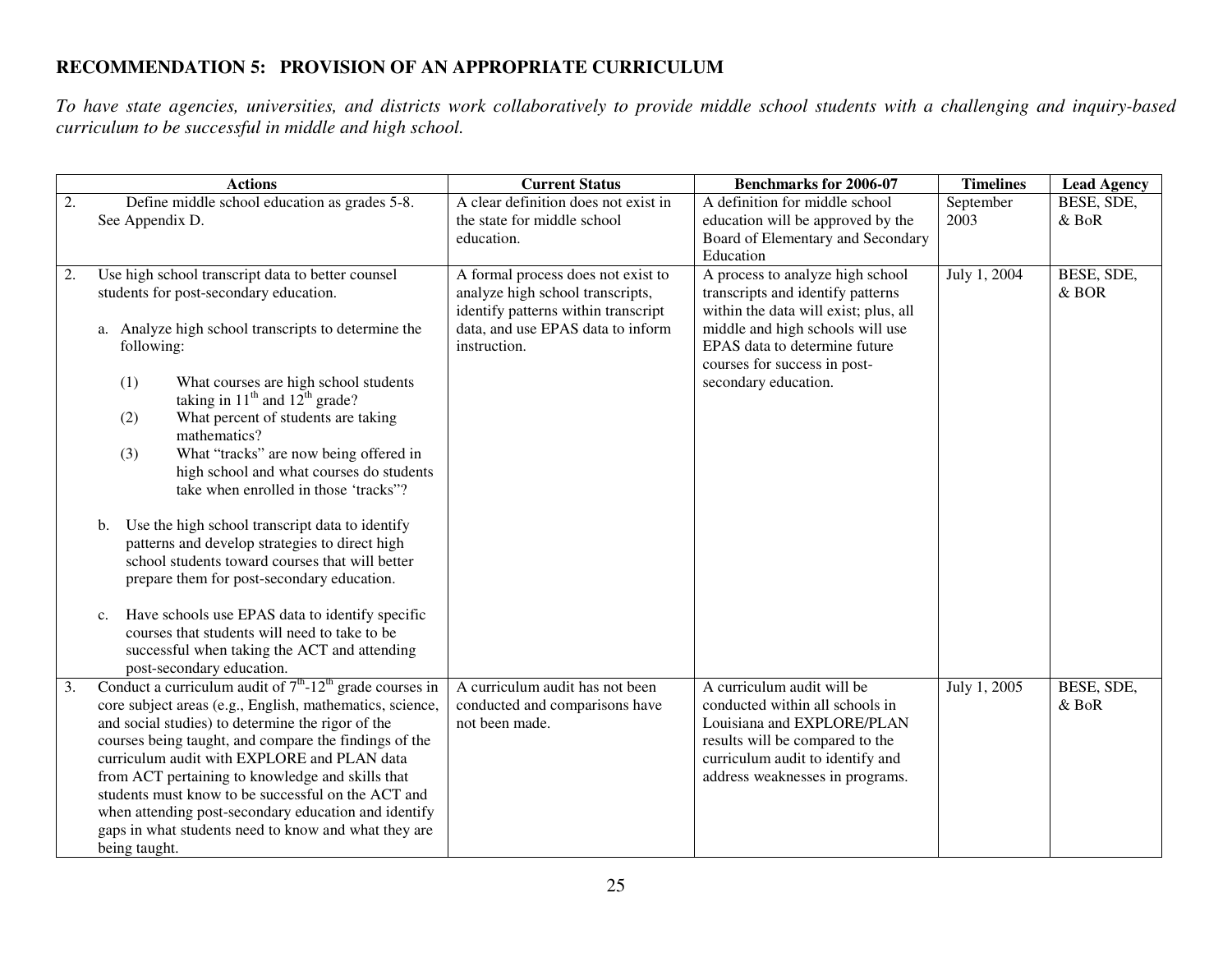## **RECOMMENDATION 6: CREATION OF DATA SYSTEM**

*To have state agencies, universities, and districts work collaboratively to create a data system to assess the extent to which gaps in white and minority achievement are being closed.* 

|    | <b>Actions</b>                                                                                                                                               | <b>Current Status</b>                                                              | <b>Benchmarks for 2006-07</b>                                | <b>Timelines</b> | <b>Lead Agency</b>         |
|----|--------------------------------------------------------------------------------------------------------------------------------------------------------------|------------------------------------------------------------------------------------|--------------------------------------------------------------|------------------|----------------------------|
| a. | Create a data analysis system that will do the<br>following:<br>Build upon existing models that already examine<br>the performance of middle and high school | A comprehensive data system does<br>not currently exist to address these<br>needs. | A comprehensive system will be<br>developed and implemented. | <b>July 2004</b> | BESE, SDE, &<br><b>BoR</b> |
|    | students taught by individual teachers.                                                                                                                      |                                                                                    |                                                              |                  |                            |
| b. | Analyze gains demonstrated by ethnic groups in<br>individual academic areas. The system should do<br>the following:                                          |                                                                                    |                                                              |                  |                            |
|    | Utilize data from a variety of sources (e.g.,<br>LEAP, Iowa Tests, NAEP, ACT, EPAS,<br>PASS-PORT, etc.).                                                     |                                                                                    |                                                              |                  |                            |
|    | Set specific benchmarks in content areas to<br>5)<br>close the gap for ethnic groups.                                                                        |                                                                                    |                                                              |                  |                            |
|    | Provide longitudinal data for ethnic groups in<br>6)<br>individual content areas (e.g., mathematics,<br>science, English, reading, etc.)                     |                                                                                    |                                                              |                  |                            |
|    | Annually report progress in closing gaps<br>7)<br>between ethnic groups in individual content<br>areas.                                                      |                                                                                    |                                                              |                  |                            |
| d. | Analyze academic growth of middle and<br>high school students taught by individual teachers<br>each year. This system should do the following:               |                                                                                    |                                                              |                  |                            |
|    | 4) Identify academic strengths and weakness of<br>middle and high school teachers based upon<br>student performance.                                         |                                                                                    |                                                              |                  |                            |
|    | Provide longitudinal data on individual<br>5)<br>middle and high school teachers.<br>Examine other factors using multivariate<br>6)                          |                                                                                    |                                                              |                  |                            |
|    | analysis: socioeconomic status, school<br>districts, schools, curriculum, etc.                                                                               |                                                                                    |                                                              |                  |                            |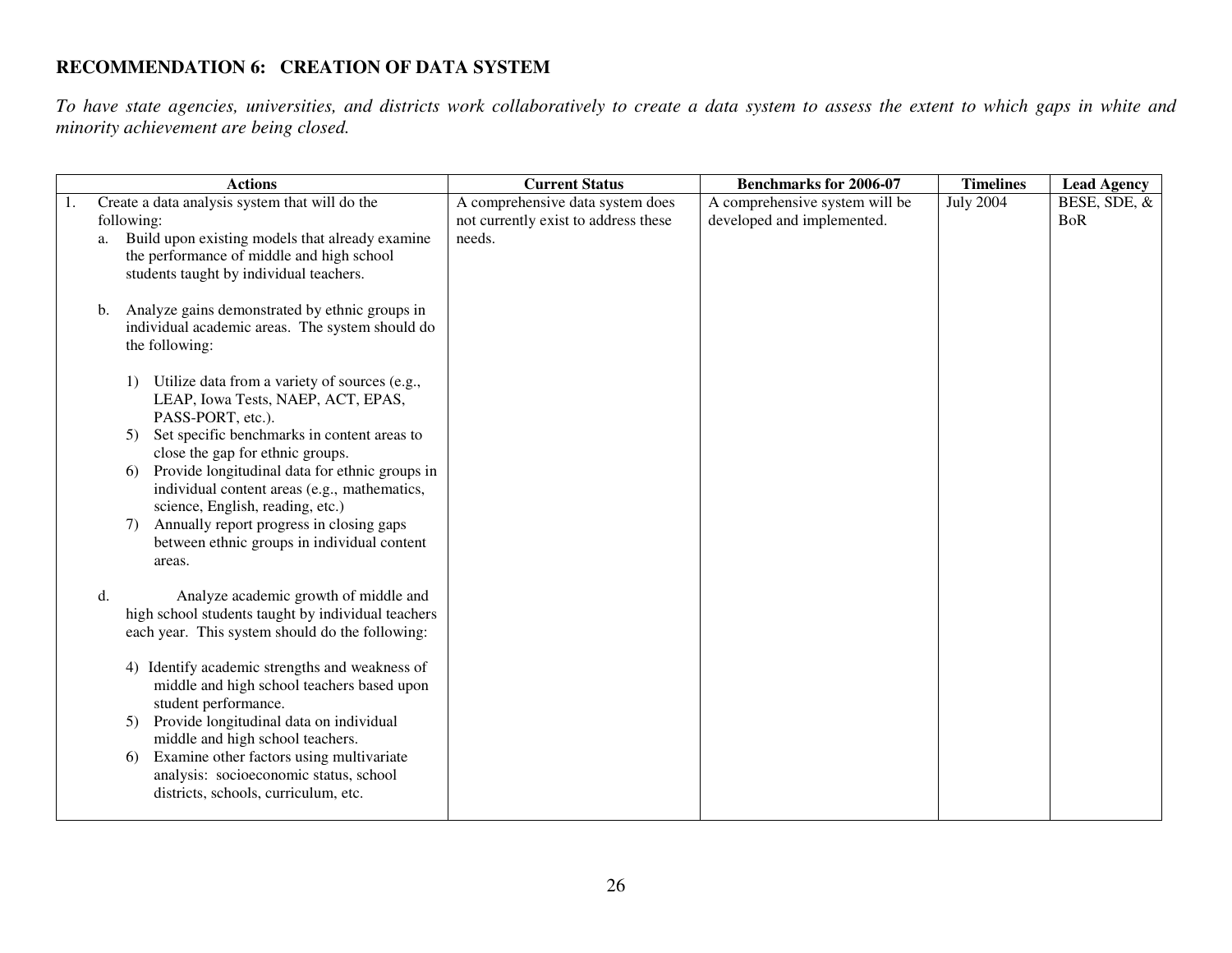### **RECOMMENDATION 6: CREATION OF DATA SYSTEM (CONT'D)**

| <b>Actions</b>                                                                                                                                                                                                                                                                                                                                                                                                                                                                                                                                                                                                      | <b>Current Status</b>                                     | <b>Benchmarks for 2006-07</b>             | <b>Timelines</b> | <b>Lead Agency</b>         |
|---------------------------------------------------------------------------------------------------------------------------------------------------------------------------------------------------------------------------------------------------------------------------------------------------------------------------------------------------------------------------------------------------------------------------------------------------------------------------------------------------------------------------------------------------------------------------------------------------------------------|-----------------------------------------------------------|-------------------------------------------|------------------|----------------------------|
| Create a data analysis system that will do the<br>1.<br>following (Cont'd):<br>Evaluate the performance of teacher preparation<br>d.<br>programs by using a value added data system to<br>determine the amount of academic growth<br>exhibited by students taught by university<br>graduates. This system should be clearly defined<br>and do the following:<br>Clearly define the meaning of "value added".                                                                                                                                                                                                        |                                                           |                                           |                  |                            |
| Examine content curriculum of university<br>2)<br>graduates and relate content preparation of<br>university graduates to performance of K-12<br>students taught by graduates (e.g.,<br>mathematics major of teacher and<br>performance of high school students on 10 <sup>th</sup><br>grade ACT).                                                                                                                                                                                                                                                                                                                   |                                                           |                                           |                  |                            |
| Develop data and research capacity to monitor and<br>2.<br>understand annually (1) the proportion of funds under<br>each NCLB title used by middle schools, or which<br>others are using on behalf of middle school students;<br>(b) the activities for which middle schools are using<br>funds available under the NCLB titles, (c) how<br>effectively middle schools are using NCLB funding<br>and requirements to increase student achievement, and<br>(d) the extent to which middle schools are meeting the<br>NCLB adequate yearly progress requirements, and<br>how they respond when they do not meet them. | A data and research system has not yet<br>been developed. | A data and research system will<br>exist. | <b>July 2004</b> | BESE, SDE, &<br><b>BoR</b> |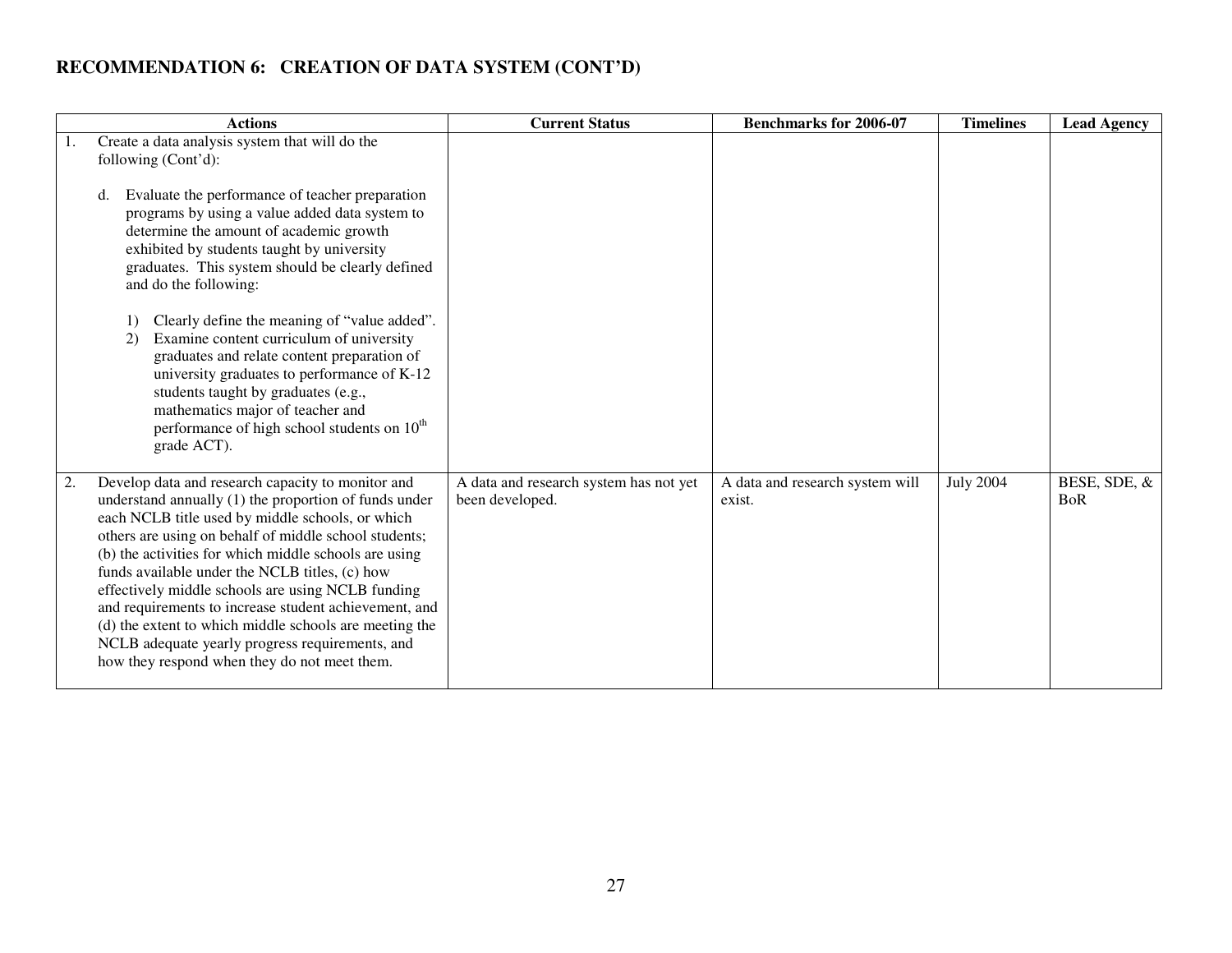# **SECTION 3**

# **APPENDICES**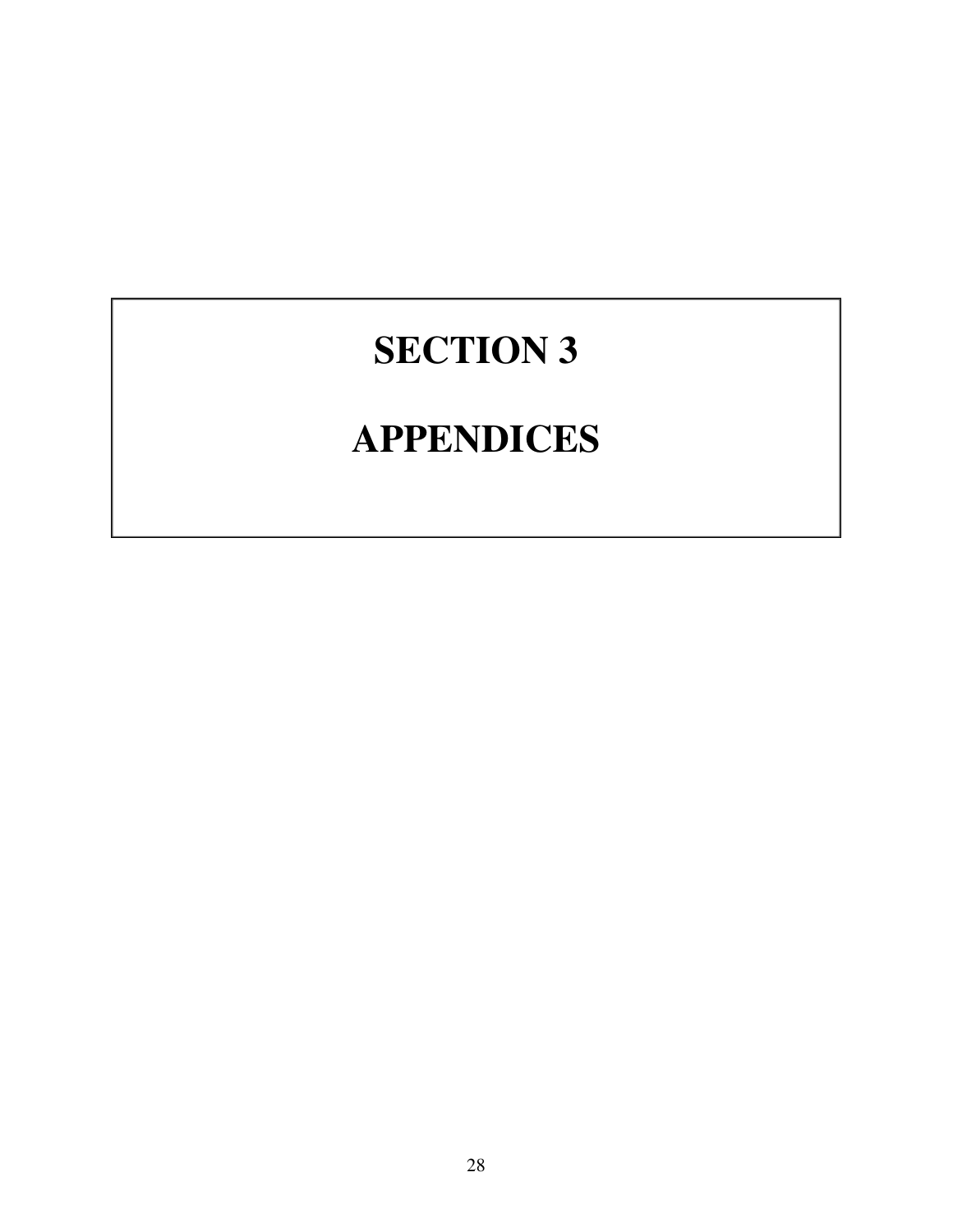# **APPENDIX A**

# **BLUE RIBBON COMMISSION FOR EDUCATIONAL EXCELLENCE MEMBERS**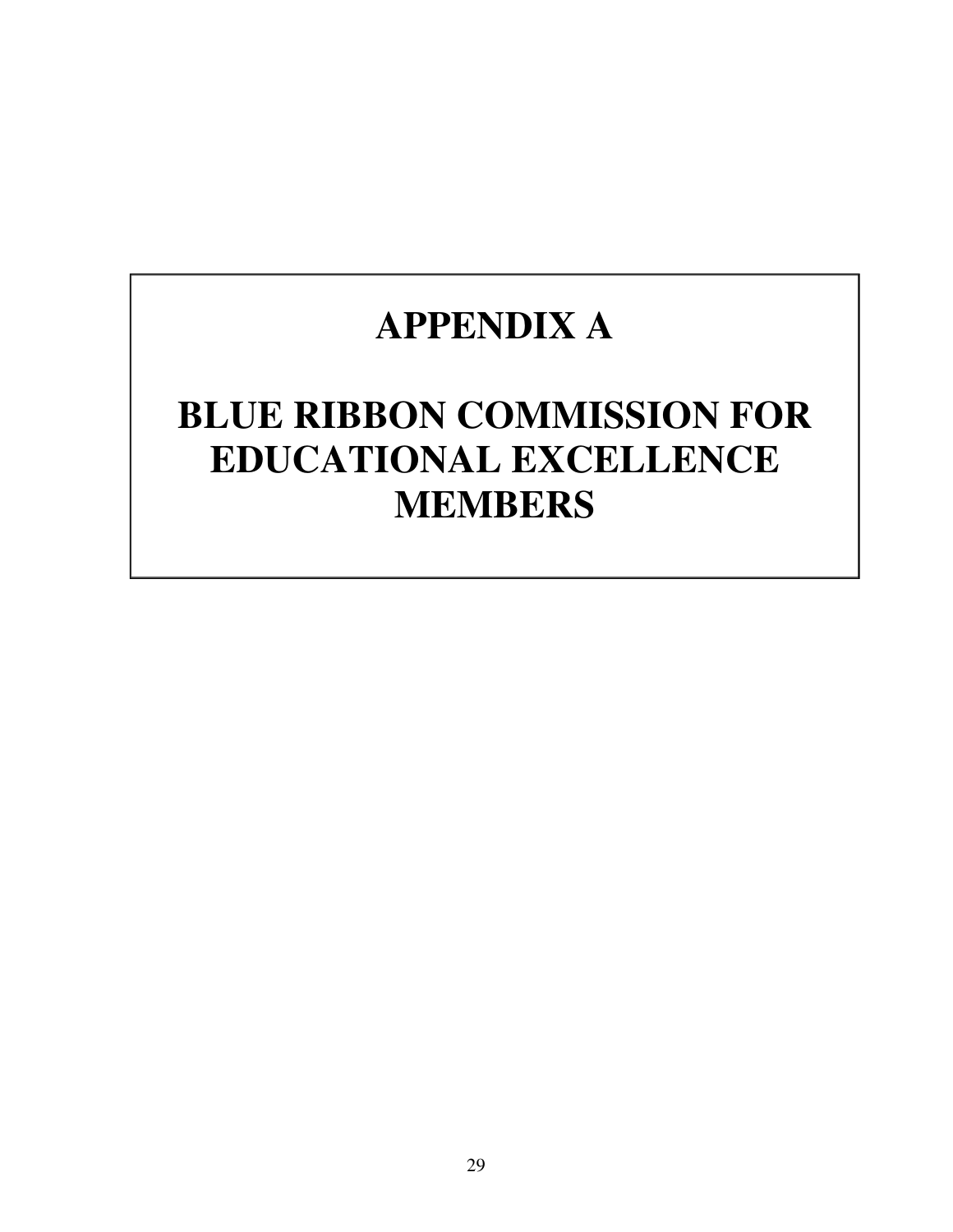## *BLUE RIBBON COMMISSION FOR EDUCATIONAL EXCELLENCE MEMBERS 2002/2003*

| <b>CHAIRPERSONS</b>                            |                                                                     |                                                                                                                                                                          |  |  |
|------------------------------------------------|---------------------------------------------------------------------|--------------------------------------------------------------------------------------------------------------------------------------------------------------------------|--|--|
| Co-Chairperson                                 | Glenny Lee Buquet<br>Board of Elementary and Secondary<br>Education | 1309 Bayou Black Drive; Houma, LA 70360;<br>(TEL) 985-876-5216; (FAX) 985-868-7919;<br>E-mail: Glennyb@mobiletel.com                                                     |  |  |
| Co-Chairperson                                 | Frances T. Henry<br><b>Board of Regents</b>                         | 945 East Hart's Mill Lane; Baton Rouge, LA<br>70808; (TEL) 225-766-2589; (FAX) 225-763-<br>6346;<br>E-mail: fthenry@bellsouth.net                                        |  |  |
|                                                | <b>DESIGNATED MEMBERS</b>                                           |                                                                                                                                                                          |  |  |
| <b>Board of Regents</b>                        | Pat A. Strong<br><b>Board of Regents</b>                            | 519 Adams Street, Franklin, LA 70538;<br>(TEL) 337-923-7215; (FAX) 337-923-6848;<br>E-mail: patstrong@chitimacha.gov                                                     |  |  |
| Board of Elementary and<br>Secondary Education | Donna Contois<br>Board of Elementary and Secondary<br>Education     | 24355 Lowe Davis Road; Covington, LA 70435;<br>(TEL) 985-809-0002; (FAX) 985-809-7308;<br>E-mail: onedonna@starband.net                                                  |  |  |
| Governor's Designee                            | Michael Wang<br><b>Education Policy Advisor</b>                     | Office of the Governor; P. O. Box 94004; Baton<br>Rouge, LA 70804-9004; (TEL) 225-342-4557;<br>(FAX) 225-342-0002;<br>E-Mail: wangm@gov.state.la.us                      |  |  |
| President of the Senate<br>Designee            | <b>Senator Gerald Theunissen</b><br><b>State Senator</b>            | P. O. Box 287, Jennings, LA 70546-0287; (TEL)<br>337-824-0376; (FAX) 337-824-4780;<br>E-Mail: theunisg@legis.state.la.us<br>Local: TEL (225-342-2040) (FAX) 225-387-8823 |  |  |
| Chairperson, House Education<br>Committee      | Representative Carl Crane<br><b>State Representative</b>            | 836 Bancroft Way, Baton Rouge, LA 70808;<br>(TEL) 225-765-2428; (FAX) 225-765-2388<br>(TEL @ Capitol) 225-342-6945;<br>(FAX @ Capitol) 225-342-8336                      |  |  |
| Commissioner of Higher<br>Education            | E. Joseph Savoie<br><b>Board of Regents</b>                         | 1201 N. 3 <sup>rd</sup> St, Suite6-200, Baton Rouge, LA<br>70802; (TEL) 225-342-4253; (FAX) 225-342-<br>9318; E-mail: commish@regents.state.la.us                        |  |  |
| State Superintendent of<br>Education           | Cecil J. Picard<br>Louisiana Department of Education                | P. O. Box 96064, Baton Rouge, LA 70804-9064;<br>(TEL) 225-342-3607; (FAX) 225-342-7316;<br>E-mail: cpicard@mail.doe.state.la.us                                          |  |  |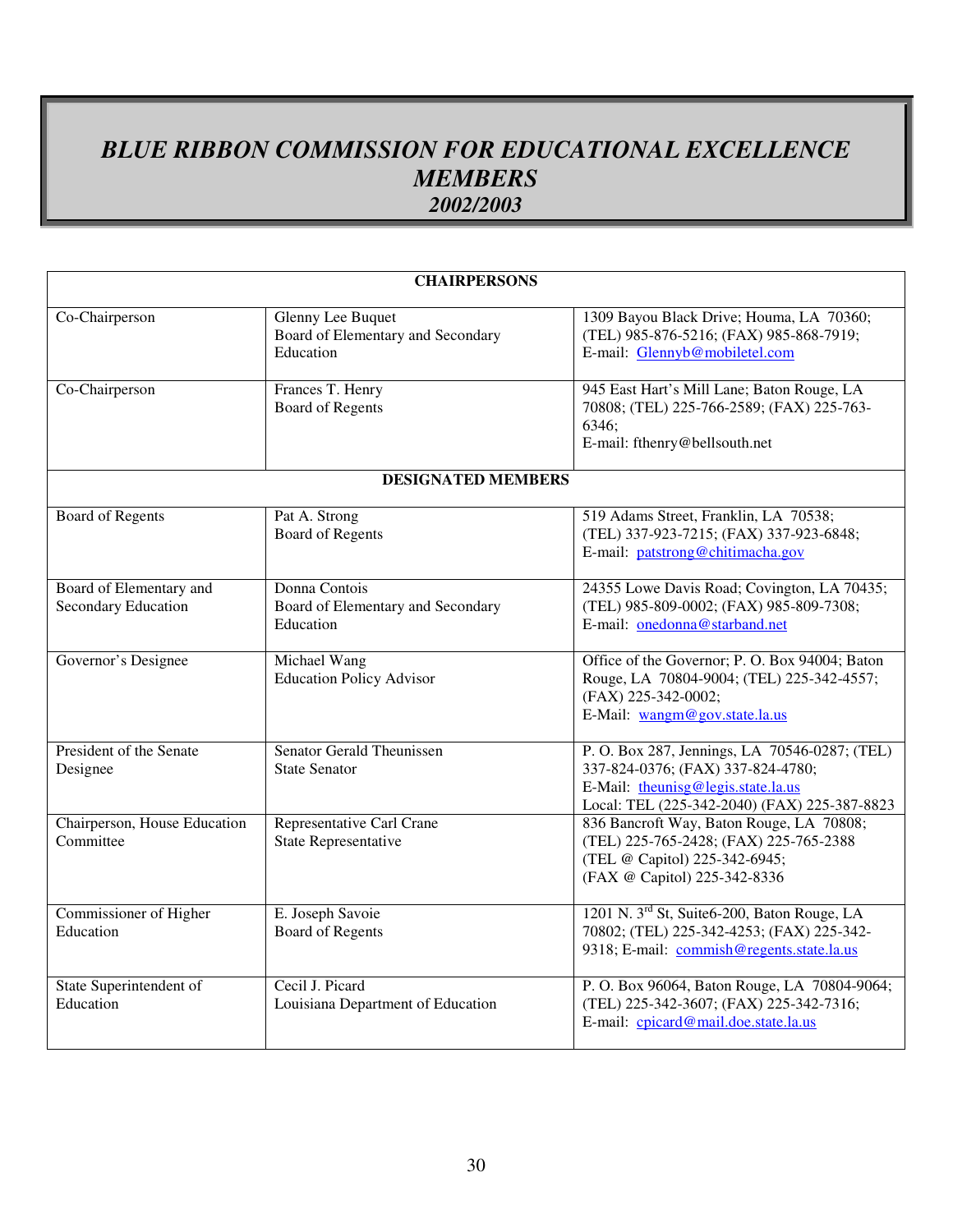## *APPENDIX A BLUE RIBBON COMMISSION FOR EDUCATIONAL EXCELLENCE MEMBERS 2002/2003*

|                                   | <b>MEMBERS SELECTED BY BOARD OF REGENTS</b>                                                                                                                        |                                                                                                                                                                                                                                               |
|-----------------------------------|--------------------------------------------------------------------------------------------------------------------------------------------------------------------|-----------------------------------------------------------------------------------------------------------------------------------------------------------------------------------------------------------------------------------------------|
| <b>University President</b>       | Dr. Sally Clausen<br>President<br>University of Louisiana System                                                                                                   | 1201 N. 3 <sup>rd</sup> St, Baton Rouge, LA 70802;<br>(TEL) 225-342-6950; (FAX) 225-342-6473;<br>E-mail: sclausen@uls.state.la.us                                                                                                             |
| <b>University Provost</b>         | Dr. Brenda Birkett<br>Vice Chancellor for Academic Affairs<br>Southern University at Baton Rouge                                                                   | Southern University Branch Post Office, P. O. Box<br>9820, Baton Rouge, LA 70813<br>(TEL) 225-771-2360; (FAX) 225-771-2018<br>E-mail: bbirkett@subr.edu                                                                                       |
| <b>University Deans</b>           | Dr. Andolyn Harrison<br>College of Education<br><b>Grambling University</b>                                                                                        | P. O. Drawer 1181; Grambling, LA 71245;<br>(TEL) 318-274-2231; (FAX) 318-274-2799;<br>E-mail: HarrisonA@alpha0.gram.edu                                                                                                                       |
|                                   | Dr. Rosalind Hale<br>College of Education<br>Xavier University                                                                                                     | Division of Education; One Drexel Dr Box 59A;<br>Xavier University of Louisiana, New Orleans, LA<br>70125; (TEL) 504-483-7536; (FAX) 504-485-7909;<br>E-mail: rhale@xula.edu                                                                  |
|                                   | Dr. Jane Collins<br>College of Arts and Sciences<br>Louisiana State University                                                                                     | Louisiana State University; Baton Rouge, LA<br>70803; (TEL) 225-578-8273; (FAX) 225-578-6447;<br>E-mail: Collins@lsu.edu                                                                                                                      |
| <b>University Faculty Members</b> | Dr. Vic Schneider<br>College of Arts/Sciences<br>University of Louisiana at Lafayette<br>Dr. Pat B. Caillouet<br>College of Education<br>Nicholls State University | Department of Mathematics; P. O. Box 41010;<br>Lafayette, LA 70504; (TEL) 337-482-5295; (FAX)<br>337-482-5346;<br>E-mail: vps3252@louisiana.edu<br>Nicholls State University; Thibodaux, LA 70310;<br>(TEL) 985-448-4315; (FAX) 985-448-4926; |
|                                   |                                                                                                                                                                    | E-mail: TE-PBC@nicholls.edu                                                                                                                                                                                                                   |
| PK-16+ Coordinator                | Dawn Bassinger<br>PK-16+ Coordinator<br>Louisiana Tech University                                                                                                  | P. O. Box 3161, Ruston, LA 71272<br>(TEL) 318-257-3950; (FAX) 318-257-2960<br>E-mail: dbasing@woodard.latech.edu                                                                                                                              |
| Pre-service Teacher               | Chrissy Sphar                                                                                                                                                      | 8939 Jefferson Hwy., #1129, Baton Rouge LA<br>70809; (TEL) 225-231-1295;<br>E-mail: chrissybrowneyes@hotmail.com                                                                                                                              |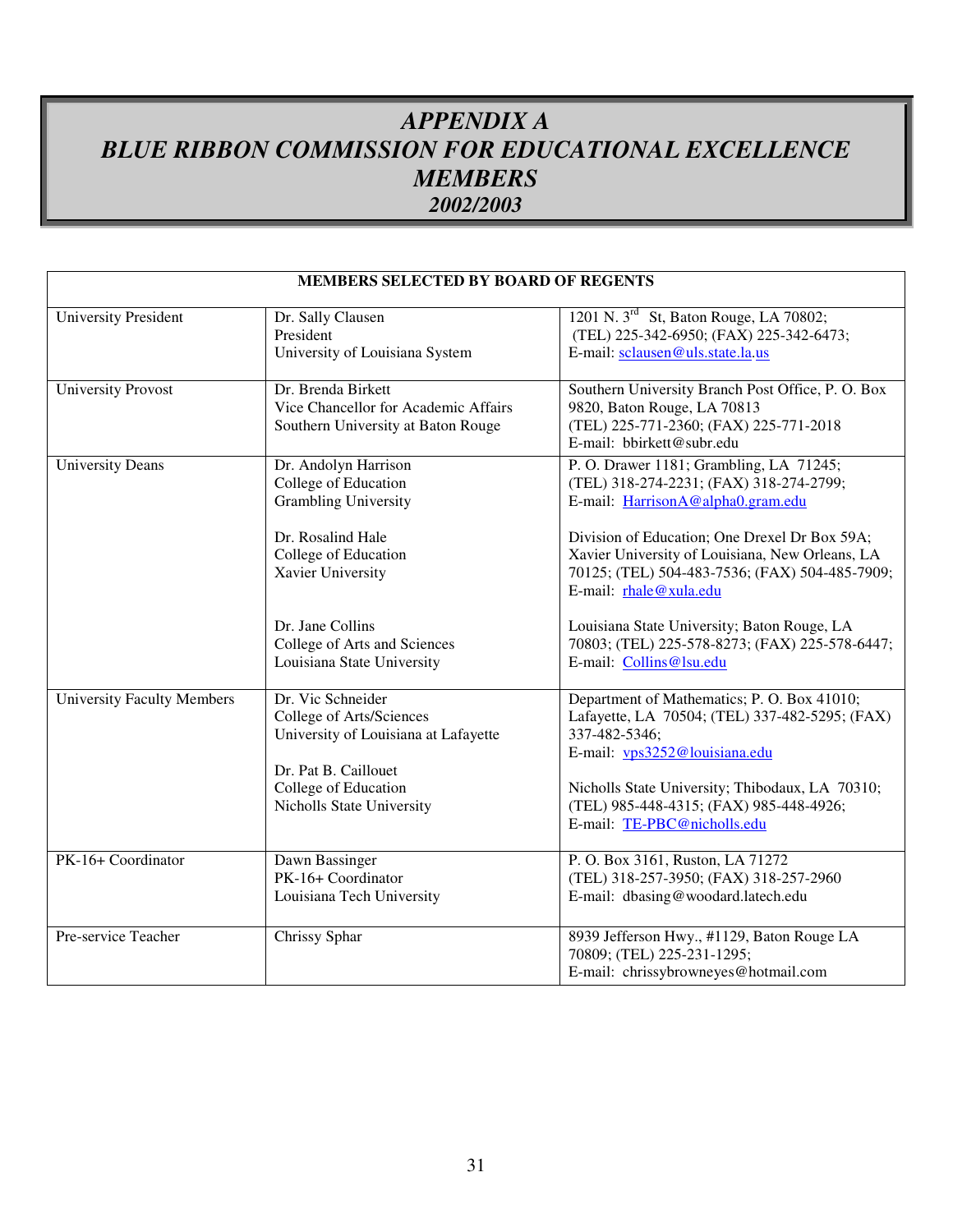## *APPENDIX A (CONT'D) BLUE RIBBON COMMISSION FOR EDUCATIONAL EXCELLENCE MEMBERS 2002/2003*

|                                                                                                                           | MEMBERS SELECTED BY BOARD OF ELEMENTARY & SECONDARY EDUCATION                                       |                                                                                                                                                     |
|---------------------------------------------------------------------------------------------------------------------------|-----------------------------------------------------------------------------------------------------|-----------------------------------------------------------------------------------------------------------------------------------------------------|
| District Superintendent -<br>Urban                                                                                        | Elton Lagasse<br>Jefferson Parish                                                                   | 501 Manhattan Blvd., Harvey, LA 70058-4495;<br>(TEL) 504-349-7802; (FAX) 504-349-7960;<br>E-mail: Elton.lagasse@jppss.k12.la.us                     |
| District Superintendent-<br>Rural                                                                                         | Walter Lee<br>DeSoto Parish<br>Board of Elementary and Secondary Education                          | 2007 Urban Dale Drive; Shreveport, LA 71118;<br>(TEL) 318-872-2836; (FAX) 318-872-1324;<br>E-mail: wlee@mail.desoto.k12.la.us                       |
| Elementary Principal of the<br>Year                                                                                       | <b>Timothy Thompson</b><br>Stockwell Place Elementary School                                        | 5801 Shed Road, Bossier City, LA 71112;<br>(TEL) 318-549-5820; (FAX) 318-549-5833<br>E-mail: 5825@tc1.bossier.k12.la.us                             |
| Middle School Principal of<br>the Year                                                                                    | Shirley James<br>St. Landry Parish<br><b>Sunset Elementary School</b>                               | 236 Church Hill Street, Sunset, LA 70584<br>(TEL) 337-662-3194 (FAX) 337-662-3478<br>Email: SBJ48@aol.com                                           |
| High School Principal of the<br>Year                                                                                      | Leroy Helire, Jr.<br>Northdale Alternative Magnet Academy                                           | 10755 Cletus Drive, Baton Rouge, LA 70815;<br>(TEL) 225-272-2036; (FAX) 225-273-2125<br>E-mail: lhelire@ebrpss.k12.la.us                            |
| <b>Elementary School Teacher</b><br>of the Year & Representative<br>of Louisiana Association of<br>Educators              | Grace Sibley<br>Plaisance Elementary                                                                | 3264 Highway 167, Opelousas, LA 70570<br>(TEL) 337-826-3335 or 318-363-9353; (FAX)<br>337-826-7062<br>E-mail: gvs1286@slp.k12.la.us                 |
| Middle School Teacher of the<br>Year & Representative of<br>Louisiana Federation of<br>Teachers                           | Ann Cook<br>Sallie Humble Elementary School                                                         | 2711 McClellan Street, Monroe, LA 71201;<br>(TEL) 318-325-7659; (FAX) 318-361-9448;<br>E-mail: ann_cook@msn.com                                     |
| High School Teacher of the<br>Year & Representative of<br><b>Associated Professional</b><br><b>Educators of Louisiana</b> | Janet Cundiff<br>Istrouma High School and Technology Magnet<br>East Baton Rouge Parish School Board | 410 Magnolia Wood, Baton Rouge, LA 70808;<br>(TEL) 225-769-0973; (FAX) 225-359-9807;<br>E-mail: kajns@cox.net                                       |
| Personnel Director                                                                                                        | Linda Busfield<br><b>Assistant in Human Resources</b><br>St. Charles Parish                         | 46 Rosedown Drive, Destrehan, LA 70047;<br>(TEL); 985-785-7232; (FAX) 504-785-2578;<br>E-mail: lbusfield@stcharles.k12.la.us                        |
| School Board Member                                                                                                       | Roger Moser<br>East Baton Rouge Parish School Board                                                 | School Board Office, 1050 S. Foster Drive,<br>Baton Rouge, LA 70806; (TEL) 225-922-<br>5567; (FAX) 225-769-1095;<br>E-mail: rmoser@ebrpss.k12.la.us |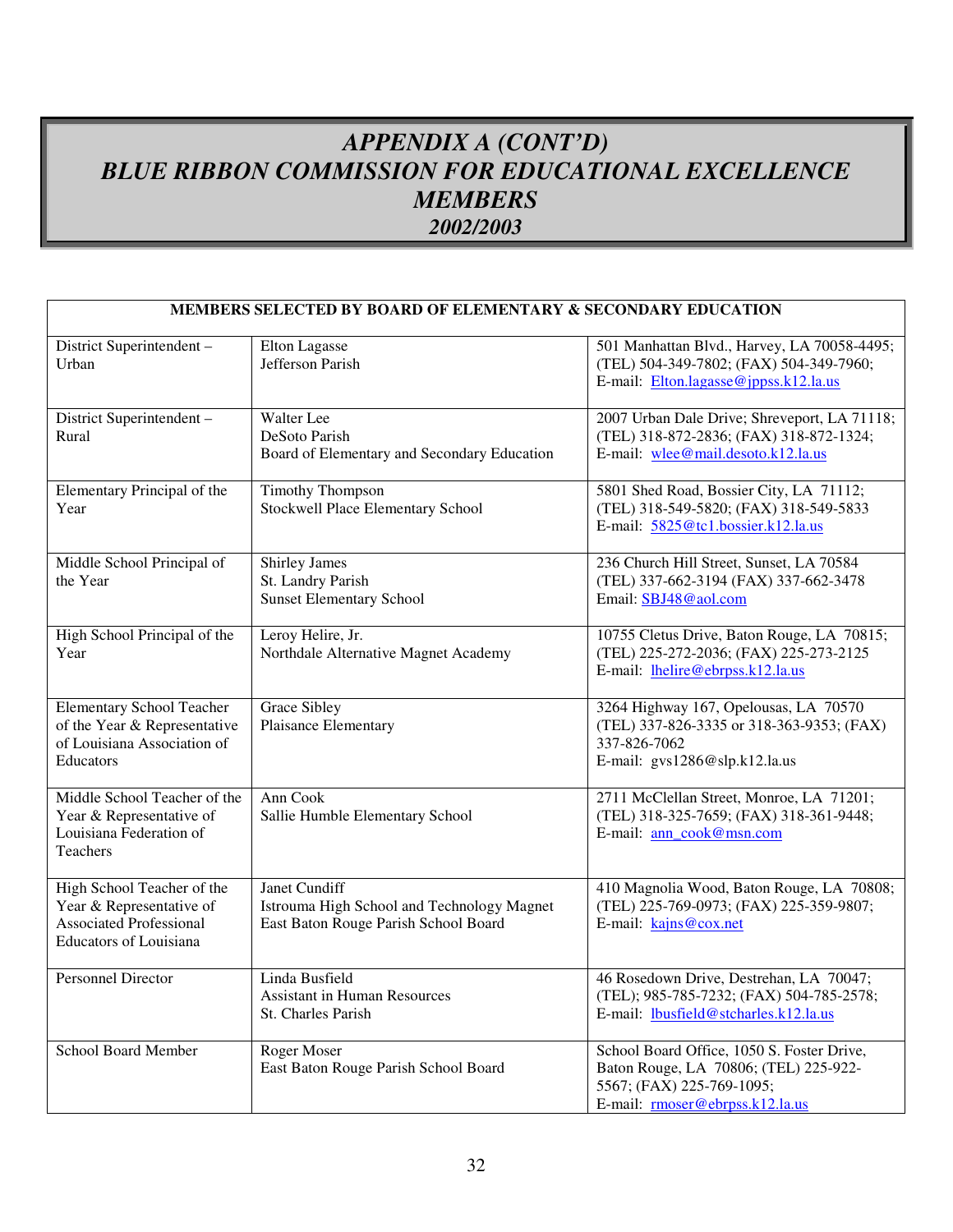## *APPENDIX A (CONT'D) BLUE RIBBON COMMISSION FOR EDUCATIONAL EXCELLENCE MEMBERS 2002/2003*

|                                  | <b>COMMUNITY REPRESENTATIVES SELECTED BY THE</b><br><b>BOARD OF REGENTS &amp; BOARD OF ELEMENTARY AND SECONDARY EDUCATION</b> |                                                                                                                                                     |
|----------------------------------|-------------------------------------------------------------------------------------------------------------------------------|-----------------------------------------------------------------------------------------------------------------------------------------------------|
| <b>Community Representatives</b> | Dan Juneau                                                                                                                    | P. O. Box 80258, Baton Rouge, LA 70898-                                                                                                             |
|                                  | Louisiana Association of Business and Industry<br>(LABI)                                                                      | 0258; (TEL) 225-928-5388; (FAX) 225-929-<br>6054;<br>E-mail: danj@LABI.org                                                                          |
|                                  | Stephanie Desselle, Senior Vice President<br>Council for a Better Louisiana (CABL)                                            | P. O. Box 4308; Baton Rouge, LA 70821-<br>4308; (TEL) 225-344-2225; (FAX) 225-338-<br>9470;<br>E-mail: desselle@cabl.org                            |
|                                  | Jim Brandt, President<br>Public Affairs Research Council of Louisiana, Inc.                                                   | P. O. Box 14776; Baton Rouge, LA 70898-<br>4776; (TEL) 225-926-8414; (FAX) 225-926-<br>8417;<br>E-mail: jimbrandt@la-par.org                        |
|                                  | Bonita Crawford, 2 <sup>nd</sup> Vice President<br><b>State Parent Teachers Association</b>                                   | 295 Patton, Shreveport, LA 711105;<br>(TEL) 318-868-3684; (FAX) 318-868-5119;<br>E-mail: BonnieC222@aol.com                                         |
|                                  | Dr. Kerry Davidson<br><b>Grant Generator</b>                                                                                  | 1201 North 3 <sup>rd</sup> Street, Suite 6-200<br>Baton Rouge, LA 70802<br>(TEL) 225-342-4253; (FAX) 225-342-6926<br>E-mail: Davidson@laregents.org |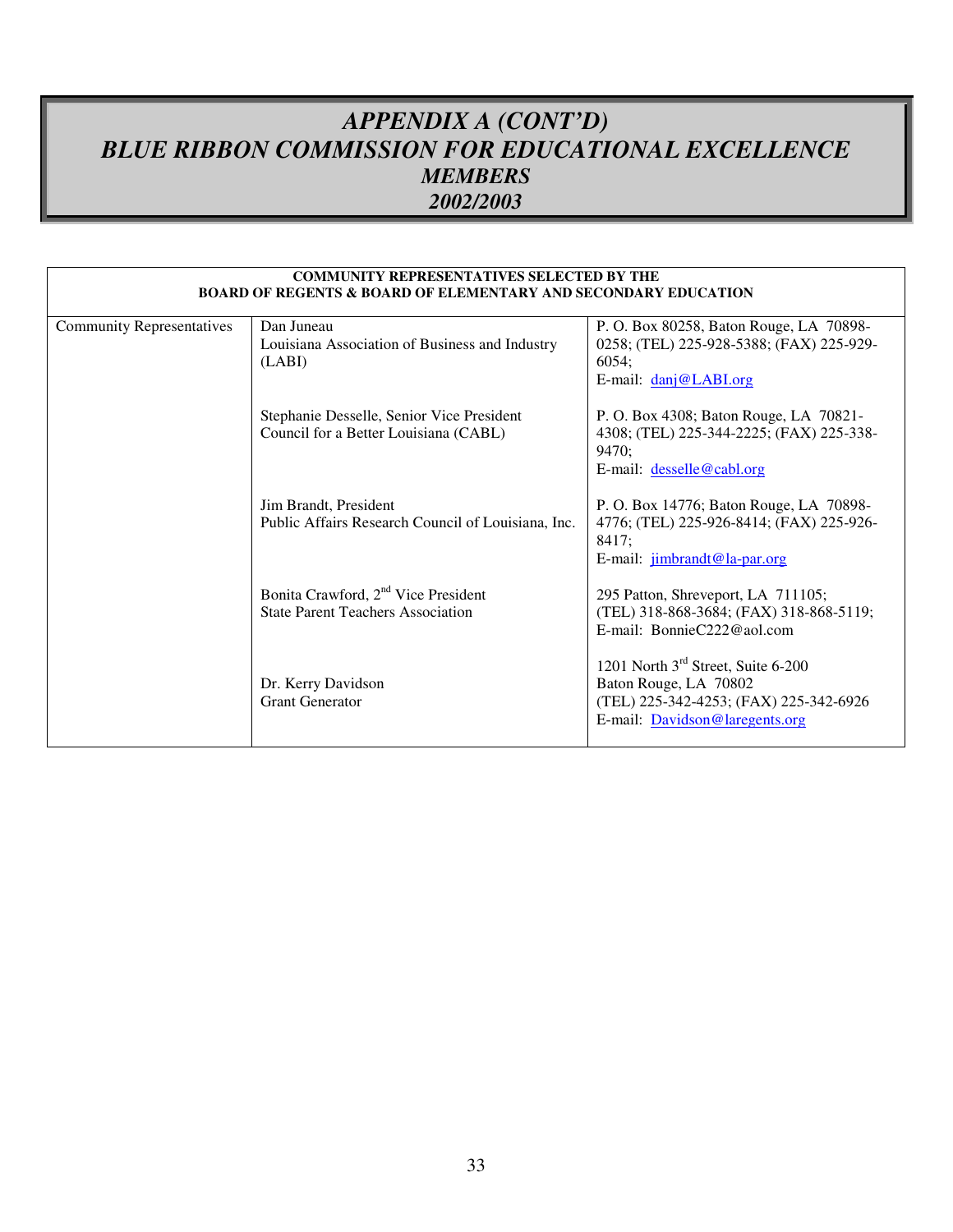## *APPENDIX A (CONT'D) BLUE RIBBON COMMISSION FOR EDUCATIONAL EXCELLENCE STAFF 2002/2003*

| <b>AGENCIES</b>                                | <b>NAMES</b>                                                                              | <b>ADDRESSES &amp; TELEPHONE NUMBERS</b>                                                                                                                                 |
|------------------------------------------------|-------------------------------------------------------------------------------------------|--------------------------------------------------------------------------------------------------------------------------------------------------------------------------|
| Board of Regents                               | Dr. Jeanne M. Burns<br>Associate Commissioner for Teacher<br><b>Education Initiatives</b> | Board of Regents/Governor's Office of Education, P. O. Box<br>94004; Baton Rouge, LA 70804; (TEL) 225-342-0162;<br>(FAX) 225-342-5326;<br>E-mail: burnsj@gov.state.la.us |
| Louisiana Department of<br>Education           | Dr. Carol Whelan<br>Assistant Superintendent, Office of<br><b>Quality Educators</b>       | Louisiana Department of Education, P. O. Box 94064, Baton<br>Rouge, LA 70804-9064; (TEL) 225-342-3562; (FAX) 225-<br>342-3283;<br>E-mail: cwhelan@mail.doe.state.la.us   |
| Board of Elementary and<br>Secondary Education | Weegie Peabody<br>Executive Director of Board of<br>Elementary and Secondary Education    | P. O. Box 94064, Baton Rouge, LA 70804-9064; (TEL)<br>225-342-5840; (FAX) 225-342-5843;<br>E-mail: mpeabody@doe.state.la.us                                              |
| Office of the Governor                         | Linda Marino<br>Administrative Assistant                                                  | Governor's Office of Education; P. O. Box 94004, Baton<br>Rouge, LA 70804;<br>(TEL) 225-342-0162; (FAX) 225-342-5326;<br>E-mail: marinol@gov.state.la.us                 |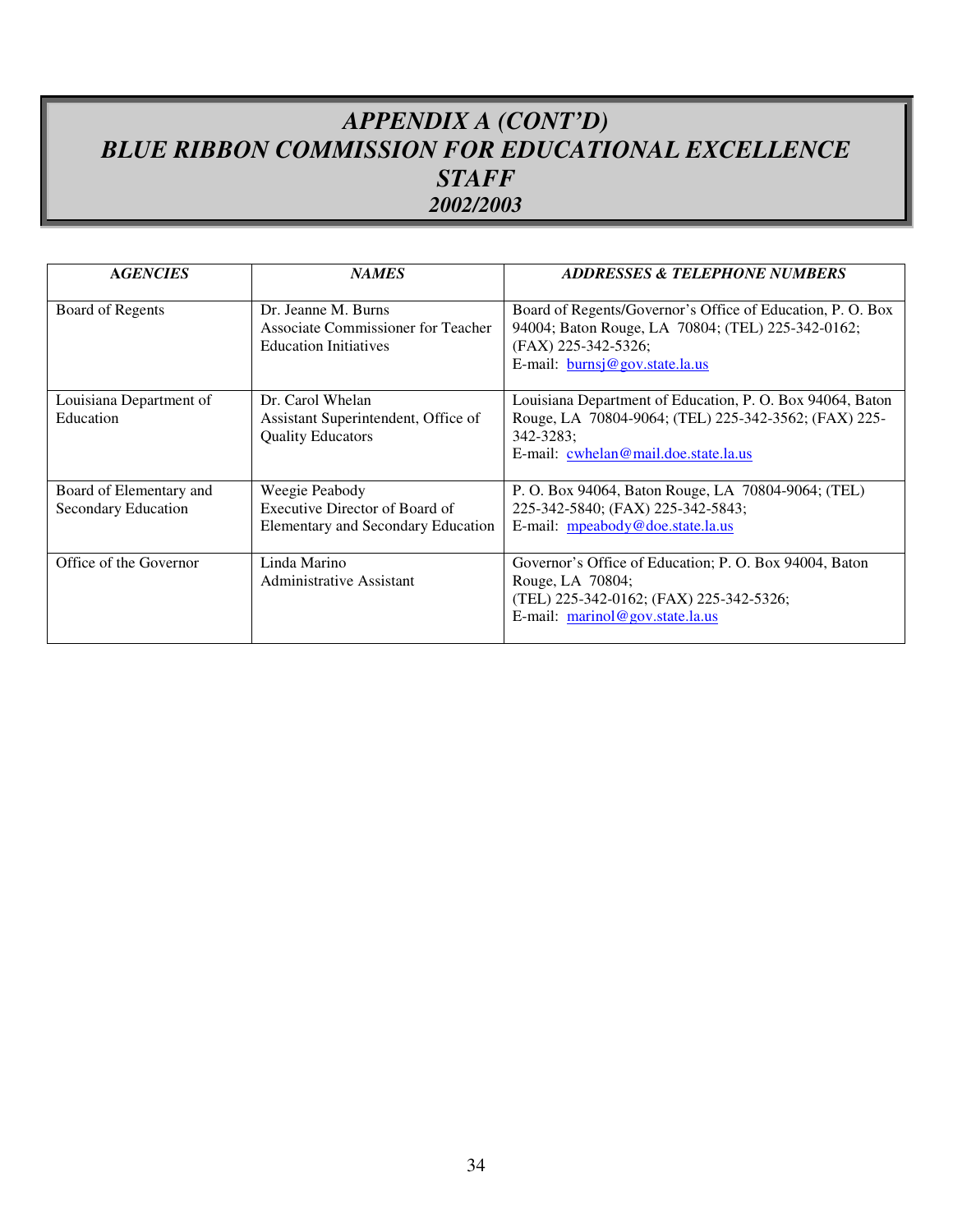# **APPENDIX B**

# **BLUE RIBBON COMMISSION FOR EDUCATIONAL EXCELLENCE MEETINGS AND ACTIVITIES**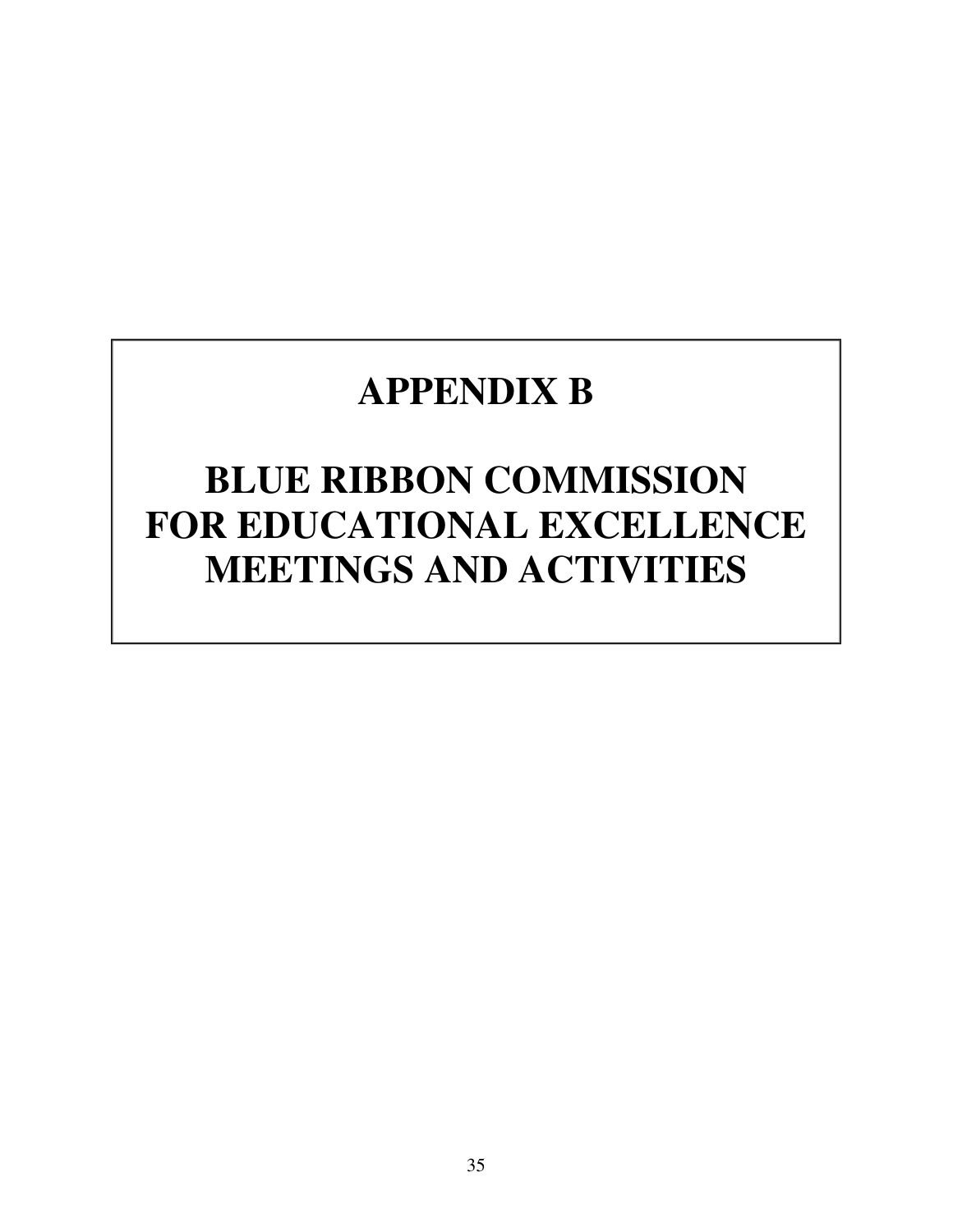## *APPENDIX B*

## *BLUE RIBBON COMMISSION FOR EDUCATIONAL EXCELLENCE MEETINGS AND ACTIVITIES*

# *2002-2003*

| <b>DATES</b>                 | <b>LOCATIONS</b>                                                                                    |                     | <b>ACTIVITIES</b>                                                                                                                                          |
|------------------------------|-----------------------------------------------------------------------------------------------------|---------------------|------------------------------------------------------------------------------------------------------------------------------------------------------------|
| Thursday, September 12, 2002 | Governor's Press Room<br>State Capitol $-4th$ Floor                                                 | Topic:              | <b>Acknowledging National</b><br><b>And State Achievement</b>                                                                                              |
|                              | Baton Rouge, LA                                                                                     | Speaker:            | Gaps<br>Kati Haycock, Director<br><b>Education Trust</b>                                                                                                   |
|                              |                                                                                                     |                     | Washington, DC                                                                                                                                             |
| Thursday, October 10, 2002   | Room 1-136 (First Floor)<br><b>Claiborne Building</b><br>1201 North Third Street<br>Baton Rouge, LA | Topic:<br>Speaker:  | Using State Data to<br><b>Identify Solutions to</b><br><b>Close Achievement Gaps</b><br>John Gwillim, American                                             |
|                              |                                                                                                     |                     | <b>College Testing Program</b><br>Dr. Stan Chadick<br>Northwestern Louisiana<br>University                                                                 |
| Thursday, November 14, 2002  | Room 1-136 (First Floor)<br>Claiborne Building                                                      | Topic:              | Reforming Middle School<br>Education                                                                                                                       |
|                              | 1201 North Third Street<br>Baton Rouge, LA                                                          | Speaker:            | Hazes Mizell, Director<br>Program for Student<br>Achievement<br>Edna McConnell Clark<br>Foundation                                                         |
| Thursday, February 13, 2003  | Room 1-136 (First Floor)<br><b>Claiborne Building</b><br>1201 North Third Street<br>Baton Rouge, LA | Topic:<br>Speakers: | Middle School Models<br>Principals from Model<br>Middle Schools in the<br>Nation and Louisiana                                                             |
| Thursday, April 10, 2003     | Room 1-136 (First Floor)<br>Claiborne Building<br>1201 North Third Street<br>Baton Rouge, LA        | Topic:              | New Issues Pertaining to<br>Teacher Quality<br>Jeanne M. Burns & Carol<br>Whelan, Co-Directors,<br><b>Blue Ribbon Commission</b>                           |
| Thursday, May 8, 2003        | Room 1-136 (First Floor)<br>Claiborne Building<br>1201 North Third Street<br>Baton Rouge, LA        | Topic:              | Final Development of the<br><b>Blue Ribbon</b><br>Commission's<br>Recommendations                                                                          |
| May 22, 2003                 | Board Room (First Floor)<br>Claiborne Building<br>1201 North Third Street<br>Baton Rouge, LA        | Topic:              | Presentation of the Blue<br>Ribbon Commission's<br>Recommendations to the<br>Board of Regents and<br>Board of Elementary and<br><b>Secondary Education</b> |

**Blue Ribbon Commission for Educational Excellence Website:** 

http://www.gov.state.la.us/educ/blue\_ribbon.html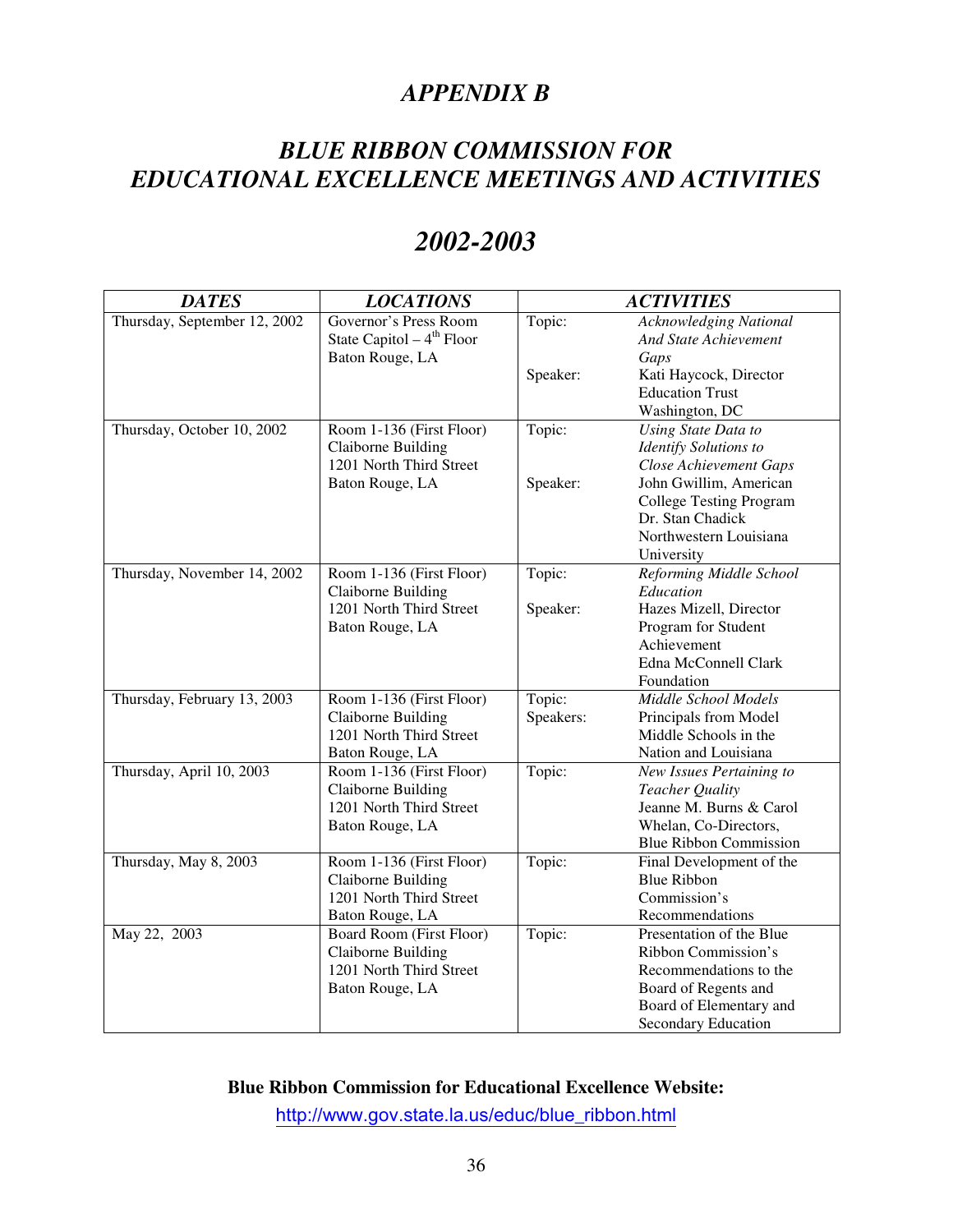# **APPENDIX C**

# **PROPOSED MISSION STATEMENT FOR MIDDLE SCHOOL EDUCATION IN LOUISIANA**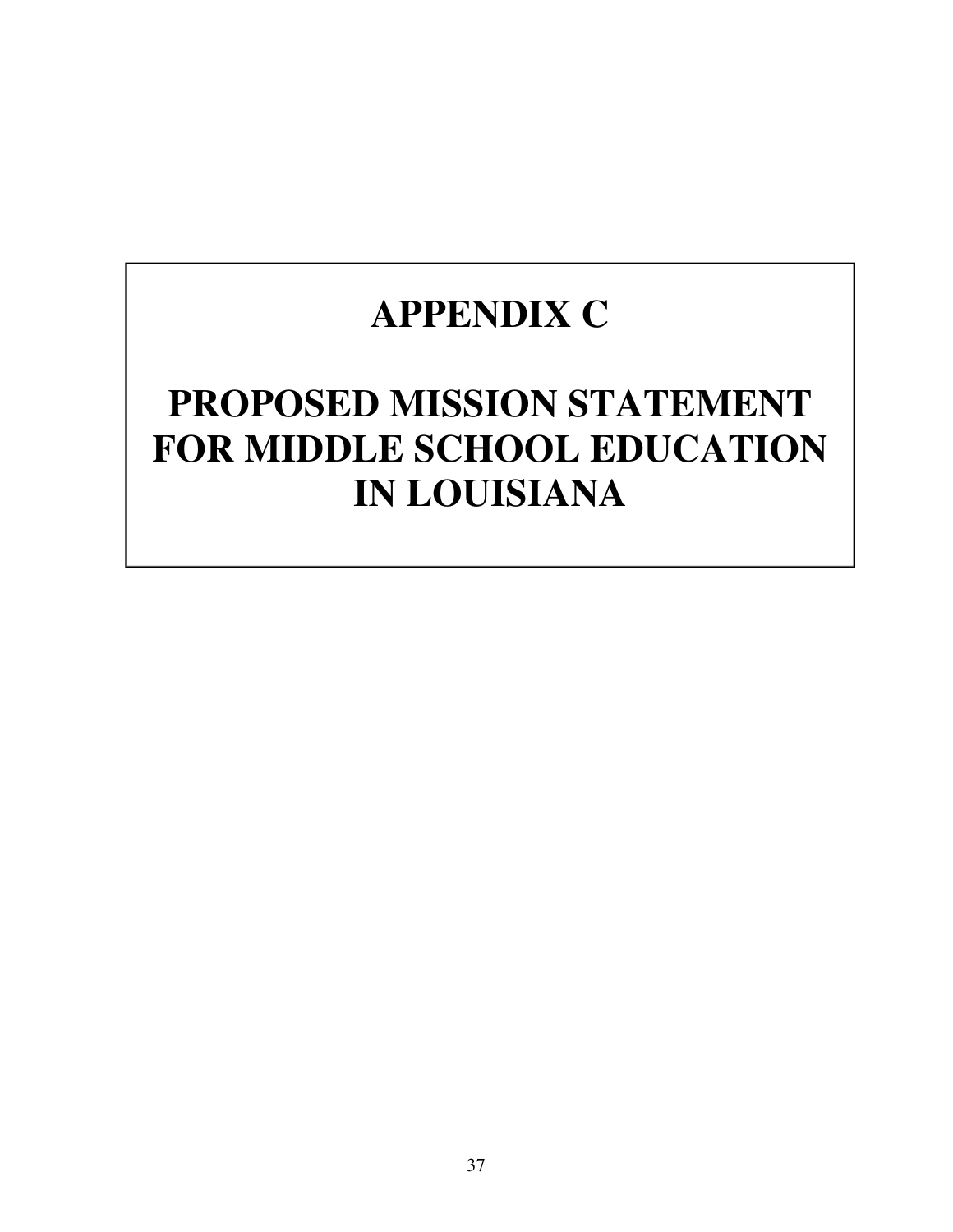## **APPENDIX C BLUE RIBBON COMMISSION FOR EDUCATIONAL EXCELLENCE**

## **PROPOSED MISSION STATEMENT FOR MIDDLE SCHOOL EDUCATION IN LOUISIANA**

Louisiana middle level students will be provided academically excellent and developmentally responsive learning experiences in socially equitable environments supported by structures that impact students' learning to develop their full potential so that all master the knowledge, skills, and habits necessary to successfully complete higher levels of education and become economically and socially productive members of society.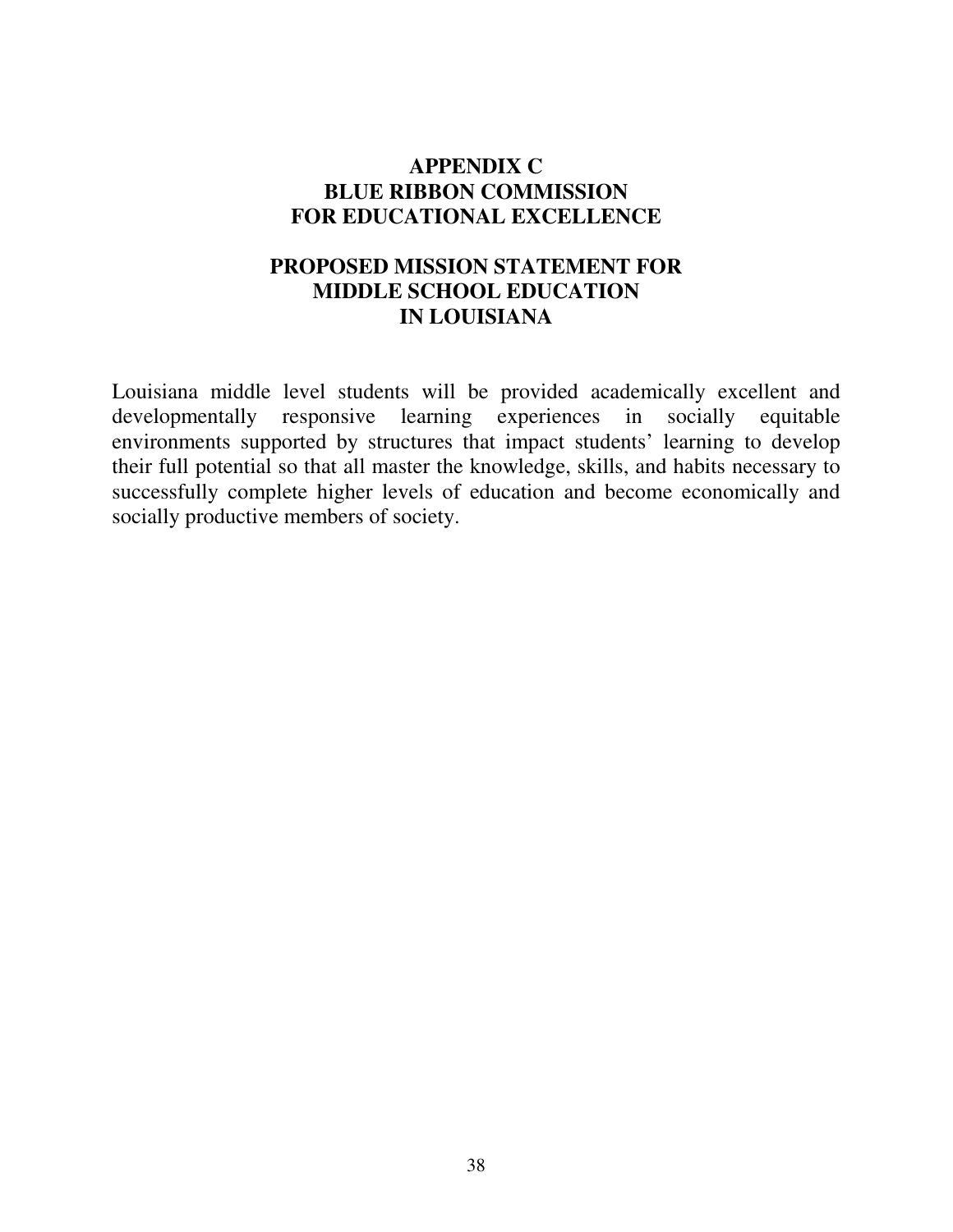# **APPENDIX D**

# **GRADE LEVELS FOR MIDDLE SCHOOL EDUCATION**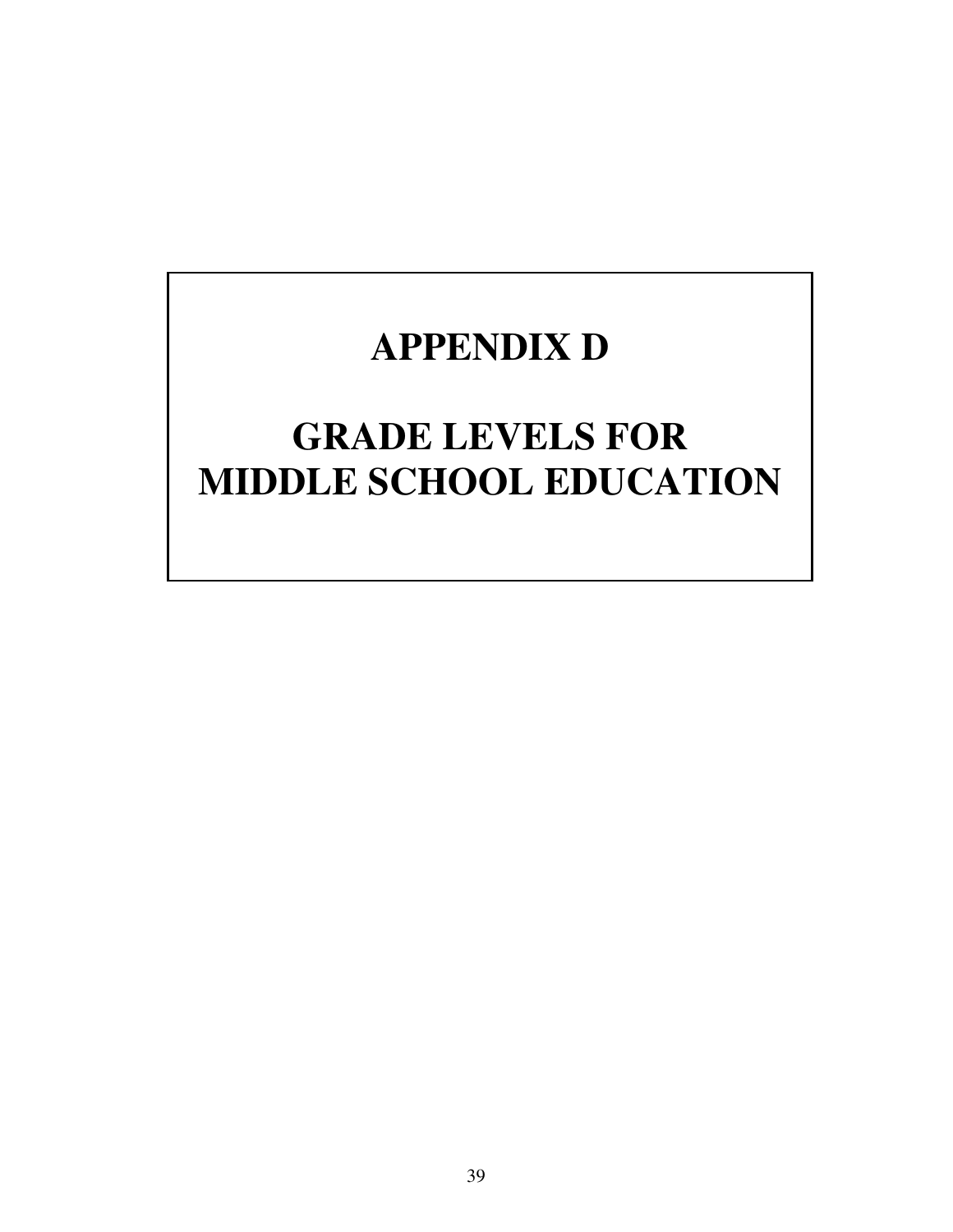#### **APPENDIX D**

#### **BLUE RIBBON COMMISSION FOR EDUCATIONAL EXCELLENCE**

#### **PROPOSED GRADE LEVELS FOR MIDDLE SCHOOL EDUCATION**

#### **BACKGROUND**

The Blue Ribbon Commission for Teacher Quality recommended a new certification structure in their initial report that changed the certification configuration from certification in grades 1-8 and grades 7-12 to certification in grades PK-3, grades 1-6, grades 4-8, and grades 7-12. At the middle school level, all grades 4-8 teachers were exposed to a stronger curriculum in the areas of mathematics, science, English, and social studies and required to pass a generic PRAXIS content area examination for middle school teachers that addressed all four content areas. In addition, grades 4-8 teachers were required to pass the Principles of Learning and Teaching PRAXIS examination developed for middle school teachers. Universities in Louisiana have redesigned their undergraduate and alternate certification teacher preparation programs to address the above guidelines for middle school certification. Teachers have already enrolled in the middle school alternate certification programs and will start to enroll in middle school undergraduate programs during the 2003-2004 academic year.

As a result of the No Child Left Behind federal legislation, the State has been informed that middle school teachers must pass individual content area examinations in each area in which they teach in order for teaches to be classified as "highly qualified." Thus, the current middle school generic examination for all four content areas cannot be used by teachers to be classified as "highly qualified."

The state must define grade levels for middle school and require teachers to take the individual content tests in the areas in which they teach for those grade levels. The National Middle School Association defines middle school as grades 5-8 while states define middle school as different grade levels (i.e., 4-8, 5-8, 6-8, 7-8, etc.). Thus, if middle school is defined by Louisiana as grades 5-8, teachers in our state would be required to pass the individual content tests to be classified as "highly qualified" when teaching grades 5-8; teachers in the state would be allowed to take the generic PRAXIS examination for elementary teachers only if teaching grades 1-4. In contrast, if middle school is defined as grades 6-8, teachers in our state would be required to pass the individual content tests to be classified as "highly qualified" when teaching grades 6-8; teachers in the state would be allowed to take the generic PRAXIS examination for elementary teachers only if teaching grades 1-5.

Due to the new federal regulations, the Blue Ribbon Commission discussed various options when proposing grade levels for middle school education in Louisiana. The Commission first voted for Option 1 which is listed on the next page. Due to a split in the vote, the Commission further discussed the issues and voted upon Option 2 which is listed on the next page. A majority of the Commission members voted for Option 2.

Advantages and disadvantages for both options have been listed. In addition, costs have been provided for PRAXIS examinations when teachers are required to pass the individual PRAXIS content examinations in each content area they teach.

#### **Grade Levels Curriculum PRAXIS Content Tests 4-8**  *(Departmentalized School Setting or Self-Contained School Setting)* **Generic** (All Four Areas: Mathematics, Science, Social Studies, and English) **OR Two Focus Areas** (Select Two Areas: Mathematics, Science, Social Studies, and English) Middle School: Generic Test – Grades 5-9 (Math, English, Science, and Social Studies)

#### **1. CURRENT MIDDLE SCHOOL CERTIFICATION**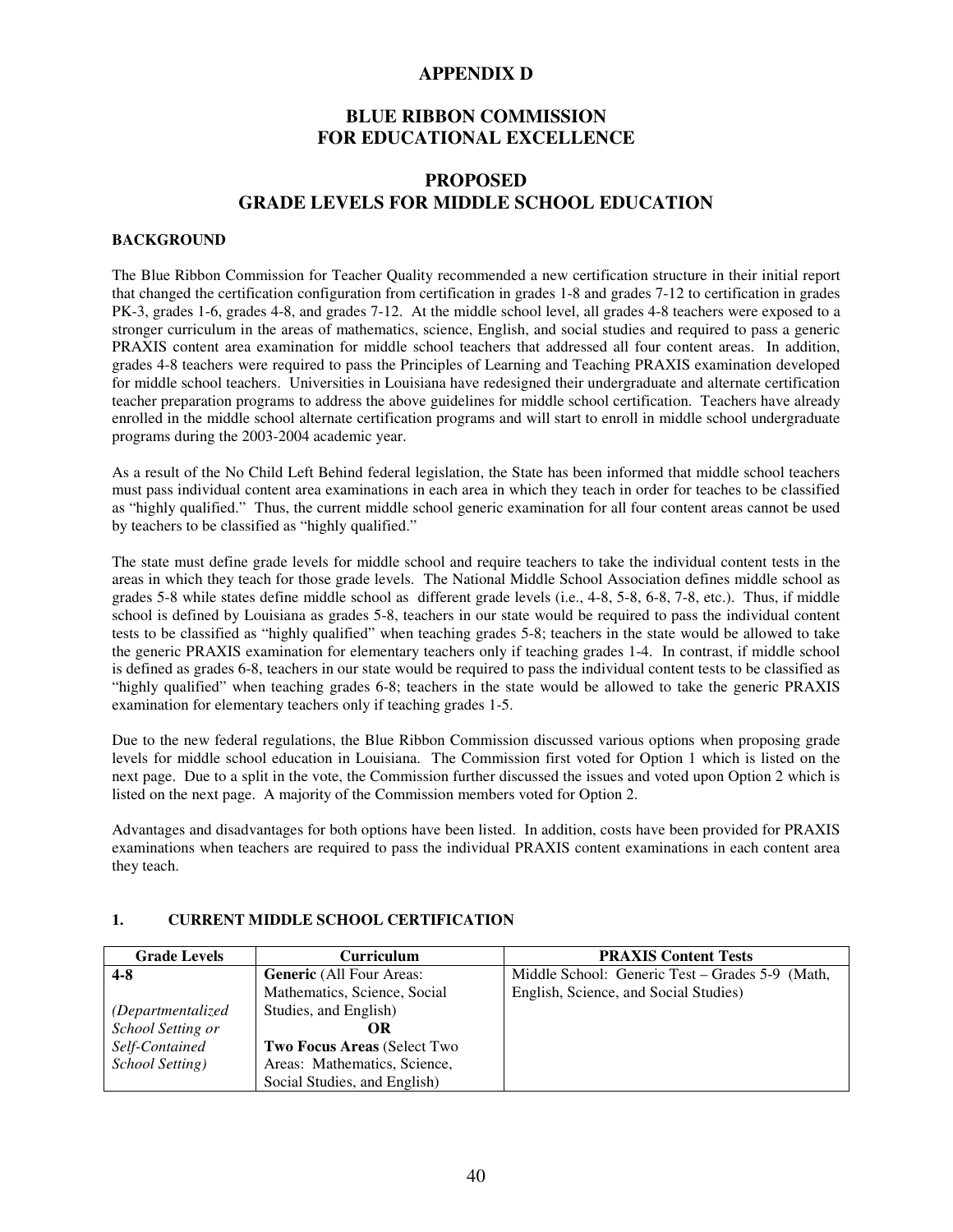#### **2. OPTION #1: DISCUSSED BY BLUE RIBBON COMMISSION MEMBERS**

#### **a. Definitions and Certification Levels**

| Definition of Levels for U.S. Department of | <b>Certification Levels in Louisiana</b> |
|---------------------------------------------|------------------------------------------|
| <b>Education</b>                            |                                          |
| <b>Early Childhood: PK-3</b>                | <b>PK-3</b>                              |
| Elementary: 1-5                             | 1-5                                      |
| Middle School: 6-8                          | $5-8$                                    |
| High School: 9-12                           | $7 - 12$                                 |

#### **b. Curriculum and Tests**

- **(1) Grades PK-3, 1-5, and 7-12 No changes to new university curriculum and PRAXIS tests.**
- **(2) Grades 5-8**

 **The following changes would be needed.** 

| <b>Certification Levels</b> | Curriculum                                                                 | <b>PRAXIS Content Tests</b>                                                                                                                                                  |
|-----------------------------|----------------------------------------------------------------------------|------------------------------------------------------------------------------------------------------------------------------------------------------------------------------|
| 5-8 (Departmentalized)      | <b>Focus Teaching Areas:</b><br>Two                                        | <b>Tests Required to Teach Within Departmentalized</b>                                                                                                                       |
|                             | Select Two Areas:<br>Mathematics,<br>Studies,<br>Science,<br>Social<br>and | <b>Classroom Placements - PRAXIS Specialty</b><br><b>Examinations:</b>                                                                                                       |
|                             | English.                                                                   |                                                                                                                                                                              |
|                             |                                                                            | Teacher candidates take TWO of the following                                                                                                                                 |
|                             |                                                                            | middle<br>school specialty content tests<br>that                                                                                                                             |
|                             |                                                                            | correspond to the two selected focus areas:                                                                                                                                  |
|                             |                                                                            | Middle School: Math Test                                                                                                                                                     |
|                             |                                                                            | Middle School: English Test                                                                                                                                                  |
|                             |                                                                            | Middle School: Science Test                                                                                                                                                  |
|                             |                                                                            | Middle School: Social Studies Test                                                                                                                                           |
| 5-8 (Self-Contained)        | <b>Teaching</b><br>Focus<br>Two<br>Areas:                                  | <b>Tests Required to Teach Within Self-Contained</b>                                                                                                                         |
|                             | Select Two Areas: Mathematics,                                             | <b>Classroom Settings:</b>                                                                                                                                                   |
|                             | Social<br>Science,<br>Studies,<br>and<br>English.                          | Teacher candidates take two of the following                                                                                                                                 |
|                             |                                                                            | specialty content tests prior to graduation and                                                                                                                              |
|                             |                                                                            | district pay for the other two tests once hired:                                                                                                                             |
|                             |                                                                            |                                                                                                                                                                              |
|                             |                                                                            | Middle School: Math Test                                                                                                                                                     |
|                             |                                                                            | Middle School: English Test                                                                                                                                                  |
|                             |                                                                            | Middle School: Science Test                                                                                                                                                  |
|                             |                                                                            | Middle School: Social Studies Test                                                                                                                                           |
| <b>BENEFITS:</b>            |                                                                            | Individuals can teach 5 <sup>th</sup> grade either by obtaining an elementary degree and<br>becoming certified to teach in all four content areas in self-contained settings |
|                             |                                                                            | (Note: Teachers must pass the PRAXIS grades 1-6 test to be certified.) or by                                                                                                 |
|                             |                                                                            | obtaining a middle school degree and becoming certified to teach by taking                                                                                                   |
|                             |                                                                            | individual content specialty examinations in their teaching areas. This provides                                                                                             |
|                             |                                                                            | more flexibility for districts when placing teachers and still meets the U.S.                                                                                                |
|                             |                                                                            | Department of Education requirement for individualized tests to be administered                                                                                              |
|                             |                                                                            | to the middle school grades (grades 6-8) as defined by the State.                                                                                                            |
| <b>DISADVANTAGES:</b>       |                                                                            | The definition for middle school (6-8) which determines at what grade levels                                                                                                 |
|                             |                                                                            | individual content tests must be administered differs from the certification levels                                                                                          |
|                             | $(5-8).$                                                                   |                                                                                                                                                                              |
| <b>COMMISSION VOTE:</b>     |                                                                            | The Blue Ribbon Commission had a mixed reaction to Option #1. Nine (9)                                                                                                       |
|                             |                                                                            | members voted in favor of Option #1, 4 members voted in opposition to Option                                                                                                 |
|                             | #1, and 5 members were undecided.                                          |                                                                                                                                                                              |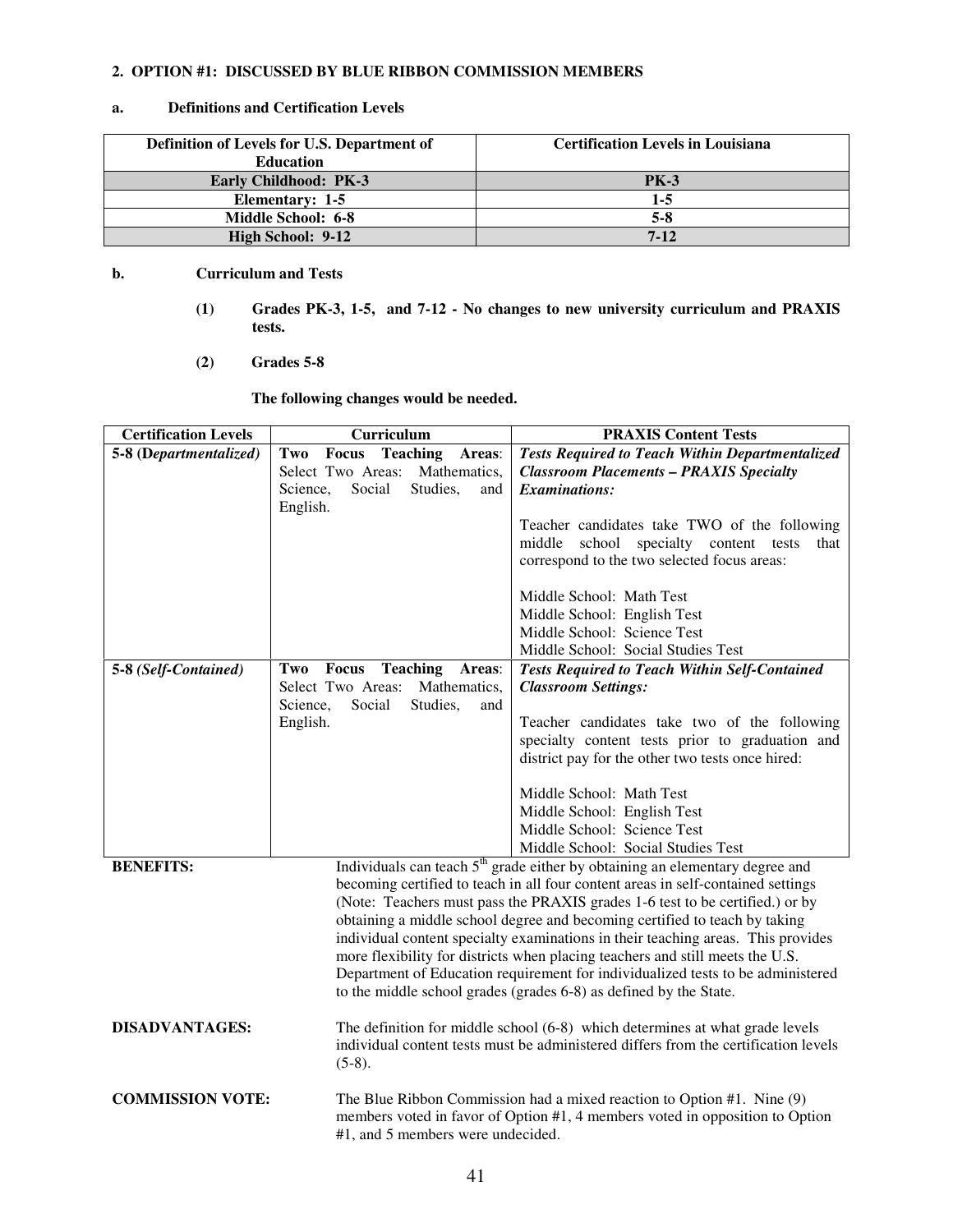#### **3. OPTION #2: VOTED FOR BY BLUE RIBBON COMMISSION MEMBERS**

#### **a. Definitions and Certification Levels**

| Definition of Levels for U.S. Department of | <b>Certification Levels in Louisiana</b> |
|---------------------------------------------|------------------------------------------|
| <b>Education</b>                            |                                          |
| <b>Early Childhood: PK-3</b>                | <b>PK-3</b>                              |
| <b>Elementary: 1-4</b>                      | 1-4                                      |
| <b>Middle School: 5-8</b>                   | $5-8$                                    |
| High School: 9-12                           | $7 - 12$                                 |

#### **c. Curriculum and Tests**

- **(1) Grades PK-3, 1-5, and 7-12 No changes to curriculum and PRAXIS tests.**
- **(2) Grades 5-8**

 **The following changes would be needed.** 

| <b>Certification Levels</b> | <b>Curriculum</b>                       | <b>PRAXIS Content Tests</b>                            |
|-----------------------------|-----------------------------------------|--------------------------------------------------------|
| $5-8$                       | <b>Two Focus Teaching Areas: Select</b> | <b>Tests Required to Teach Within Departmentalized</b> |
| (Departmentalized)          | Two Areas: Mathematics, Science,        | <b>Classroom Placements - PRAXIS Specialty</b>         |
|                             | Social Studies, and English.            | <b>Examinations:</b>                                   |
|                             |                                         |                                                        |
|                             |                                         | Teacher candidates take TWO of the following           |
|                             |                                         | middle<br>school specialty content tests<br>that       |
|                             |                                         | correspond to the two selected focus areas:            |
|                             |                                         |                                                        |
|                             |                                         | Middle School: Math Test                               |
|                             |                                         | Middle School: English Test                            |
|                             |                                         | Middle School: Science Test                            |
|                             |                                         | Middle School: Social Studies Test                     |
| 5-8 (Self-Contained)        | <b>Two Focus Teaching Areas: Select</b> | <b>Tests Required to Teach Within Self-Contained</b>   |
|                             | Two Areas: Mathematics, Science,        | <b>Classroom Settings:</b>                             |
|                             | Social Studies, and English.            |                                                        |
|                             |                                         | Teacher candidates take ALL of the following           |
|                             |                                         | specialty content tests:                               |
|                             |                                         |                                                        |
|                             |                                         | Middle School: Math Test                               |
|                             |                                         | Middle School: English Test                            |
|                             |                                         | Middle School: Science Test                            |
|                             |                                         | Middle School: Social Studies Test                     |

| <b>BENEFITS:</b>        | The definitions and certification levels are aligned (with the exception of high<br>school). This fits the grade levels identified by national associations for middle<br>schools. This is consistent with the grade levels for state content standards and<br>the LEAP tests.                                                                                         |
|-------------------------|------------------------------------------------------------------------------------------------------------------------------------------------------------------------------------------------------------------------------------------------------------------------------------------------------------------------------------------------------------------------|
| DISADVANTAGES:          | Option #2 provides less flexibility for school districts to place teachers. This<br>will increase the number of teachers in the state who will not be "highly"<br>qualified" since many are certified in grades 1-8 and will only be "highly<br>qualified" in grades 1-4. Option #2 will increase the expense of tests that<br>teachers must take to become certified. |
| <b>COMMISSION VOTE:</b> | The majority of the Blue Ribbon Commission members voted in favor of Option<br>#2. Twelve (12) members voted in favor of Option #2, and 5 members voted in<br>opposition to Option #2.                                                                                                                                                                                 |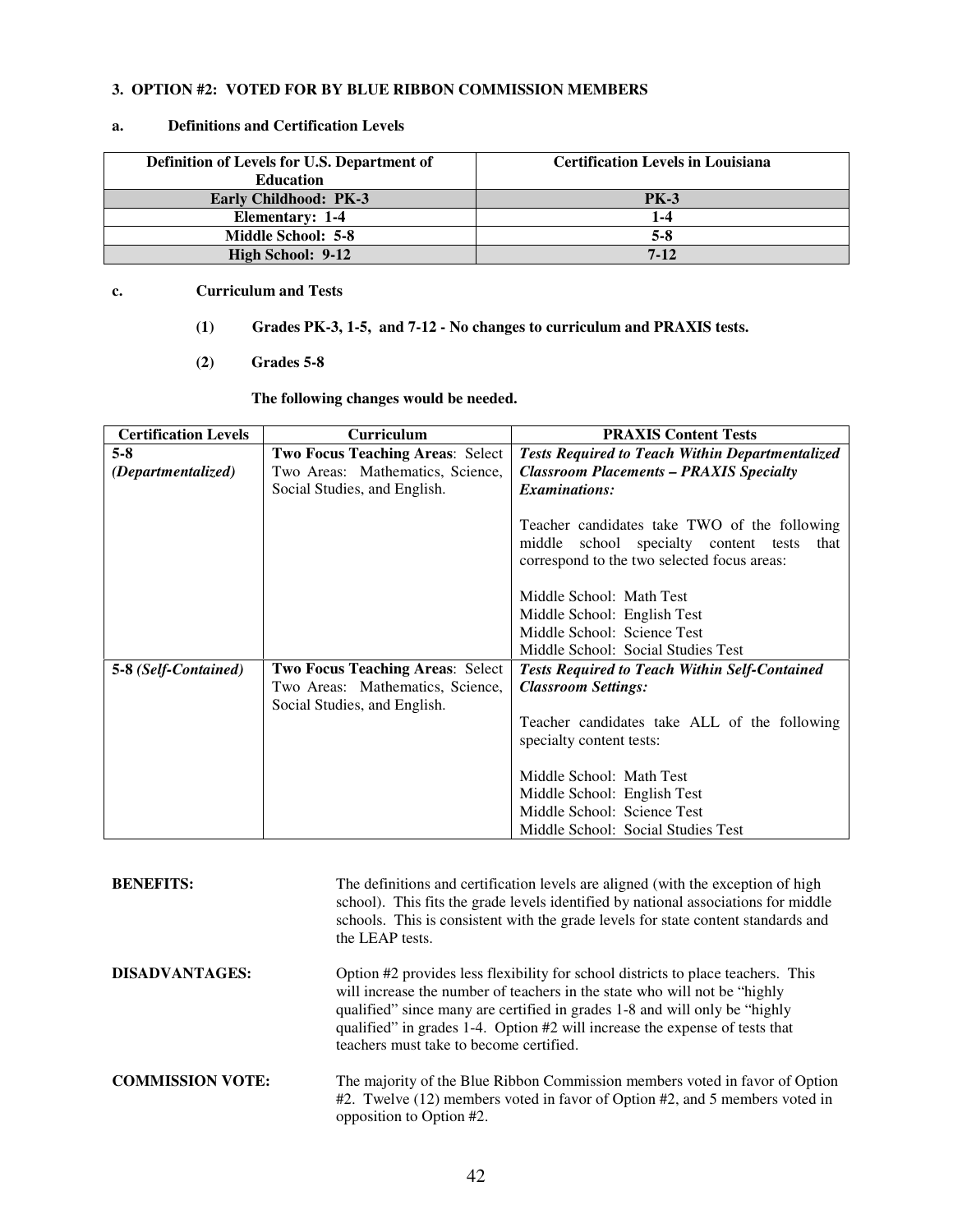#### **4. NEW RECOMMENDED ALTERNATE CERTIFICATION TESTS & CURRICULUM**

| <b>Grade Levels</b>           | <b>PRAXIS Content Tests</b>                                                                                                                                                                                                                                                                                       | <b>Curriculum</b>                                                                                                                                                                                                                               |
|-------------------------------|-------------------------------------------------------------------------------------------------------------------------------------------------------------------------------------------------------------------------------------------------------------------------------------------------------------------|-------------------------------------------------------------------------------------------------------------------------------------------------------------------------------------------------------------------------------------------------|
| $5 - 8$<br>(Departmentalized) | Teacher candidates must pass TWO<br>of the following middle school<br>specialty content tests to enter into<br>the alternate certification program<br>for middle school teachers:<br>Middle School: Math Test<br>Middle School: English Test                                                                      | Only change in alternate certification curriculum:<br>Methodology courses and the internship must<br>address the two focus areas that correspond to the<br>two PRAXIS middle school tests passed for<br>admission to the middle school program. |
|                               | Middle School: Science Test<br>Middle School: Social Studies Test                                                                                                                                                                                                                                                 |                                                                                                                                                                                                                                                 |
| 5-8 (Self-Contained)          | Teacher candidates must pass ALL<br>of the following middle school<br>specialty content tests to enter into<br>the alternate certification program<br>for middle school teachers:<br>Middle School: Math Test<br>Middle School: English Test<br>Middle School: Science Test<br>Middle School: Social Studies Test | No change in curriculum.                                                                                                                                                                                                                        |

#### **5. CURRENT GRADES 4-8 ALTERNATE CERTIFICATION TEACHERS**

Grades 4-8 (middle school) candidates/teachers who are already enrolled in the middle school curriculum for alternate certification and have already taken the generic PRAXIS middle school examination (e.g., 0146) will exit the program certified to teach in grades 4, 5, 6, 7, and 8. However, they will be required to take the specialty content examinations for middle school in order to be classified as "highly qualified" in grades 5, 6, 7, and 8.

#### **6. TEST COSTS FOR MIDDLE SCHOOL TEACHERS**

#### **a. CURRENT REQUIREMENTS (Grades 4-8)**

#### **Self-Contained or Departmentalized School Setting**

| 70          |
|-------------|
| 80          |
| \$130 (CBT) |
|             |